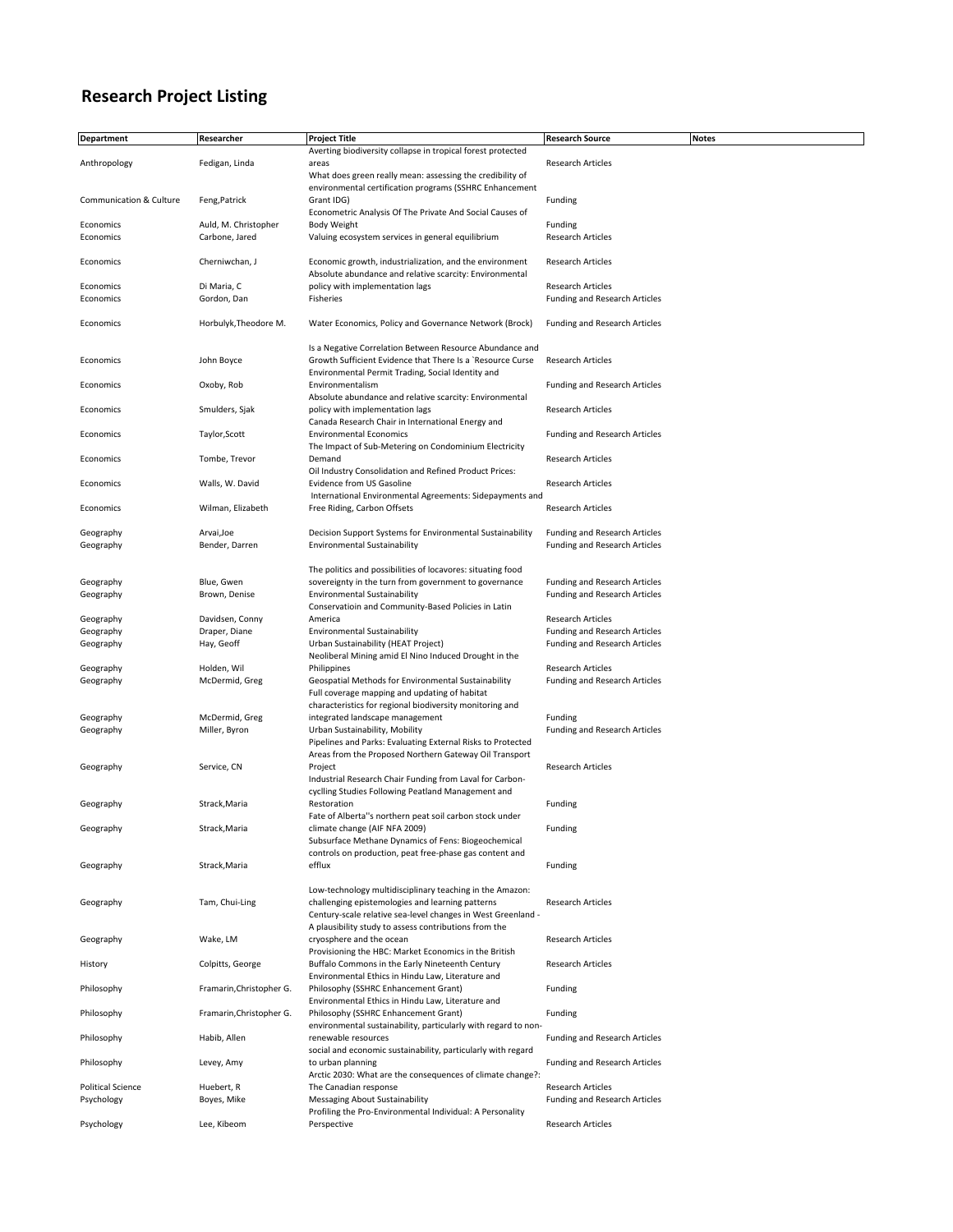| <b>Religious Studies</b> | Framarin, Christopher G. | Hinduism and Environmental Ethics: An Analysis and Defense<br>of a Basic Assumption<br>(in press 2013). From malaise to re-enchantment: the                                      | <b>Research Articles</b>     |                                                                                                                                                                                                                                                                                                                                                                                                                                                                                                                                                                                                                                                              |
|--------------------------|--------------------------|----------------------------------------------------------------------------------------------------------------------------------------------------------------------------------|------------------------------|--------------------------------------------------------------------------------------------------------------------------------------------------------------------------------------------------------------------------------------------------------------------------------------------------------------------------------------------------------------------------------------------------------------------------------------------------------------------------------------------------------------------------------------------------------------------------------------------------------------------------------------------------------------|
| Education                | Groen, Janet             | spiritual retreat centre as a place of environmental<br>education.                                                                                                               | research article             |                                                                                                                                                                                                                                                                                                                                                                                                                                                                                                                                                                                                                                                              |
| Education                | Groen, Janet             | (2013) Earth as sacred: the rile of spiritual retreat centers in<br>environmental adult education.                                                                               | research article             |                                                                                                                                                                                                                                                                                                                                                                                                                                                                                                                                                                                                                                                              |
| Education                | Jardine, Gail            | (2012) Abbeydale Community Composting: Residents' Input<br>on Abbeydale's Green Cart Program                                                                                     | funding                      |                                                                                                                                                                                                                                                                                                                                                                                                                                                                                                                                                                                                                                                              |
| Education                | Jardine, Gail            | (forthcoming) When education reflects earth: A journey into<br>ecological teaching                                                                                               | book                         |                                                                                                                                                                                                                                                                                                                                                                                                                                                                                                                                                                                                                                                              |
|                          |                          | (forthcoming)Ecological pedagogy, buddhist pedagogy,                                                                                                                             |                              |                                                                                                                                                                                                                                                                                                                                                                                                                                                                                                                                                                                                                                                              |
| Education                | Jardine, D.              | hermeneutic pedagogy: Experiments in a curriculum of<br>miracles<br>(forthcoming)Ecological pedagogy, buddhist pedagogy,<br>hermeneutic pedagogy: Experiments in a curriculum of | book                         |                                                                                                                                                                                                                                                                                                                                                                                                                                                                                                                                                                                                                                                              |
| Education                | Seidel, Jackie           | miracles                                                                                                                                                                         | book                         |                                                                                                                                                                                                                                                                                                                                                                                                                                                                                                                                                                                                                                                              |
| Education                | Seidel, Jackie           | (2012) Curriculum for miracles                                                                                                                                                   | research article             |                                                                                                                                                                                                                                                                                                                                                                                                                                                                                                                                                                                                                                                              |
| Education                | Seidel, Jackie           | (2012) The paperwhite's lesson plan                                                                                                                                              | research article             |                                                                                                                                                                                                                                                                                                                                                                                                                                                                                                                                                                                                                                                              |
|                          |                          | (in press) Recognizing the child as knowledgeable other:                                                                                                                         |                              |                                                                                                                                                                                                                                                                                                                                                                                                                                                                                                                                                                                                                                                              |
| Education                | Shapiro, Bonnie          | intergenerational learning research to consider the child-to-<br>adult influence on parent and family eco-knowledge                                                              | research article             |                                                                                                                                                                                                                                                                                                                                                                                                                                                                                                                                                                                                                                                              |
|                          |                          | (in press) Recognizing the child as knowledgeable other:                                                                                                                         |                              |                                                                                                                                                                                                                                                                                                                                                                                                                                                                                                                                                                                                                                                              |
| Education                | Instead,L.               | intergenerational learning research to consider the child-to-<br>adult influence on parent and family eco-knowledge                                                              | research article             |                                                                                                                                                                                                                                                                                                                                                                                                                                                                                                                                                                                                                                                              |
|                          |                          | (2012) Structures that teach: Using a semiotic framework to                                                                                                                      |                              |                                                                                                                                                                                                                                                                                                                                                                                                                                                                                                                                                                                                                                                              |
| Education                | Shapiro, Bonnie          | study the environmental messages of learning settings<br>(2012) Building Community: Research in environmental                                                                    | research article             |                                                                                                                                                                                                                                                                                                                                                                                                                                                                                                                                                                                                                                                              |
| Education                | Shapiro, Bonnie          | education<br>(2008-12)Help-seekingand help-giving in science and                                                                                                                 | research symposium           |                                                                                                                                                                                                                                                                                                                                                                                                                                                                                                                                                                                                                                                              |
|                          |                          | environmental education: Implications for the construction                                                                                                                       |                              |                                                                                                                                                                                                                                                                                                                                                                                                                                                                                                                                                                                                                                                              |
| Education                | Shapiro, Bonnie          | of social, physical and cultural environments that encourage<br>learning                                                                                                         | funding                      |                                                                                                                                                                                                                                                                                                                                                                                                                                                                                                                                                                                                                                                              |
| EVDS                     | Gates, Cormack           | Alberta Prairie Conservation Action Plan: 2011-2015                                                                                                                              | Research Article/Book        | Commissioned report by Praire<br>Conservation Forum, Co-Author                                                                                                                                                                                                                                                                                                                                                                                                                                                                                                                                                                                               |
| <b>EVDS</b>              | Gates, Cormack           | American bison: Status survey and conservation guidelines                                                                                                                        | Research Article/Book        | Book, Authors: C.C. Gates, C.F. Freese, P.<br>Gogan, M. Kotzman                                                                                                                                                                                                                                                                                                                                                                                                                                                                                                                                                                                              |
| <b>EVDS</b>              | Gates, Cormack           | Conservation & Development By Design: Balancing Economic<br>Growth with Ecological Indicators to Manage Cumulative<br>Effects                                                    | <b>Research Presentation</b> | Conference Presentation - Cumulative<br>Effects Management: Effective Strategies to<br>Navigate Regional Developments of the<br>Land-Use Framework in Alberta, Edmonton<br>Alberta                                                                                                                                                                                                                                                                                                                                                                                                                                                                           |
| <b>EVDS</b>              | Gates, Cormack           | Conservation and Development by Design: An<br>interdisciplinary approach to sage-grouse conservation in<br>Alberta, Health Sciences Centre                                       | <b>Research Presentation</b> | Inbited Lecture - Faculty of Veterinary<br>Medicine, U of Calgary                                                                                                                                                                                                                                                                                                                                                                                                                                                                                                                                                                                            |
| EVDS                     | Gates, Cormack           | Conservation guidelines for population, genetic, and disease<br>management<br>Conserving crucial habitats and connectivity for pronghorn in                                      | Research Article/Book        | Book chapters/contributions - American<br>bison: Status survey and conservation<br>guidelines, Authors: Gross, E. John, N.<br>Halbert, and J. Derr, K. Aune, J. Berger, B.<br>Elkin, C. C. Gates, P. Gogan, D. Hunter, D.<br>Joly, D. Lammers, N. Larter, D. Licht, R. List,<br>R. Paulson, J. Powers, R. Stephenson, J.<br>Truett, R. Wallen, M. Wild<br>Conference Presentation - 24th<br>International Congress for Conservation<br>Biology: Conservation for a changing planet,<br>Edmonton AB, Authors: C.C. Gates, M.<br>Suitor, P. Jones, A. Jakes, K. Kunkel, D.<br>Bender, M. Grue, and K. Sheriff, 24th<br>International Congress for Conservation |
| <b>EVDS</b>              | Gates, Cormack           | the Northern Mixed-Grasslands<br>Cumulative Effects of Development on Pronghorn                                                                                                  | <b>Research Presentation</b> | Biology: Conservation for a changing planet<br><b>Edmonton Alberta</b>                                                                                                                                                                                                                                                                                                                                                                                                                                                                                                                                                                                       |
| <b>EVDS</b>              | Gates, Cormack           | Distribution and Movements across the Northern Sagebrush<br>Steppe<br>Cumulative Effects of Development on Pronghorn                                                             | Research Article/Book        | Abstract, Authors: A. Jakes, C. Gates, K.<br>Kunkel, D. Bender, M. Herbblewhite                                                                                                                                                                                                                                                                                                                                                                                                                                                                                                                                                                              |
| EVDS                     | Gates, Cormack           | Distribution and Movements in the Northern Sagebrush<br>Steppe                                                                                                                   | Funding                      | Principal Investigator                                                                                                                                                                                                                                                                                                                                                                                                                                                                                                                                                                                                                                       |
| <b>EVDS</b>              | Gates, Cormack           | Cumulative effects of development on pronghorn<br>distribution and movements in the Northern Sagebrush<br>Steppe (MITACS Accelerate Internshiip -Andrew Jakes)                   | Funding                      | Principal Investigator<br>Panel discussion - The American Bison<br>Society, together with the Wildlife                                                                                                                                                                                                                                                                                                                                                                                                                                                                                                                                                       |
| <b>EVDS</b>              | Gates, Cormack           | Defining the Ecological Role of Bison                                                                                                                                            | Research Presentation        | Conservation Society, Tulsa Oklahoma                                                                                                                                                                                                                                                                                                                                                                                                                                                                                                                                                                                                                         |
| EVDS                     | Gates, Cormack           | Ecological considerations for Plains Bison (Bison bison)<br>restoration in Banff National Park                                                                                   | <b>Research Presentation</b> | Conference Presentation - Canadian Society<br>for Ecology and Evolution 6th Annual<br>Meeting, Banff AB, Authors: T. Hurd, C.C.<br>Gates, G. Langemann, C.A. White                                                                                                                                                                                                                                                                                                                                                                                                                                                                                           |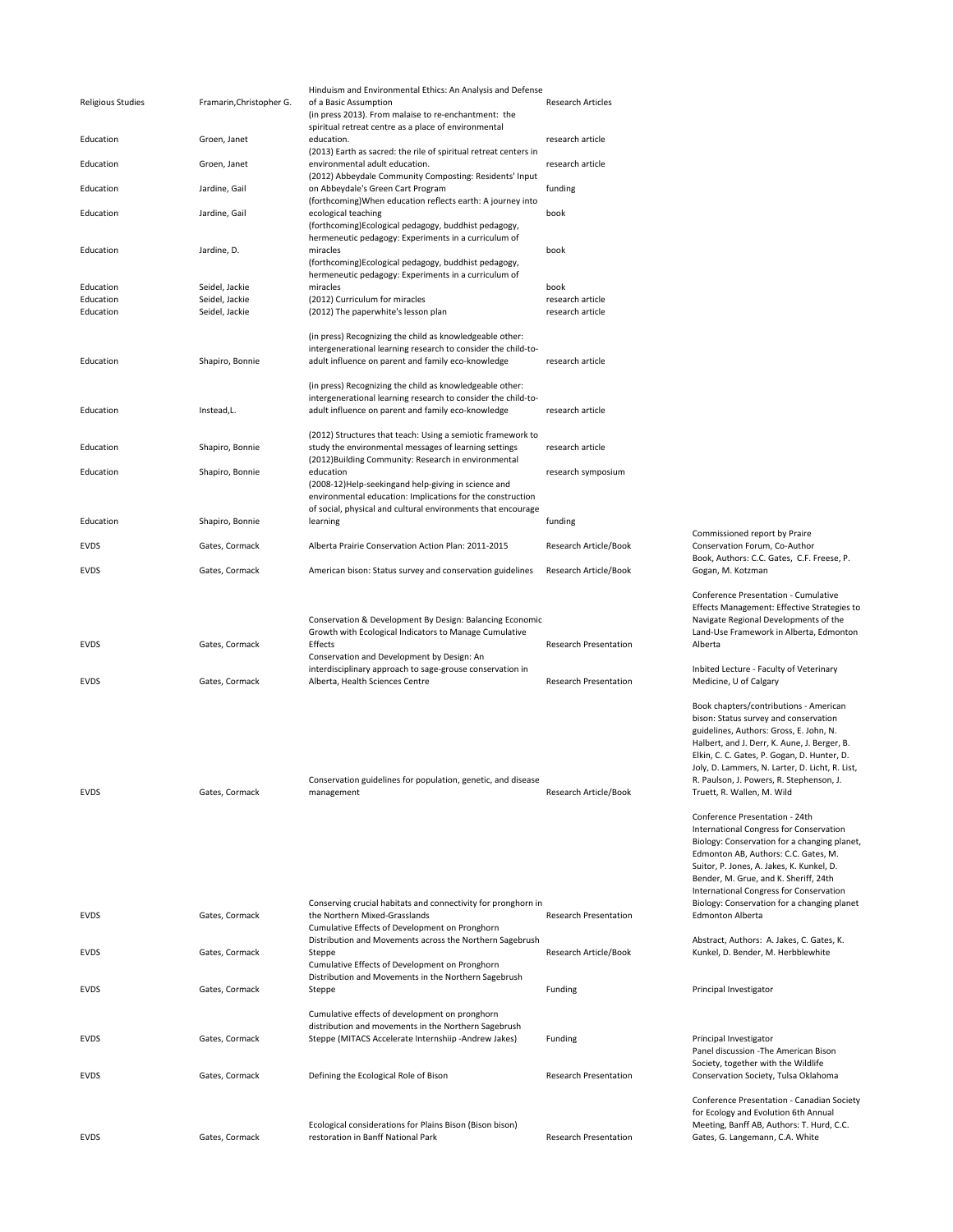| <b>EVDS</b>                        | Gates, Cormack                                     | From the ground up: Cascading ecological effects of bison, C.<br>Gates, C. Hugenholtz, BB. Ripple                                                                                                                                                             | <b>Research Presentation</b>                       | Society Meetin<br>Restoration, T<br>Gates, C. Huger                                            |
|------------------------------------|----------------------------------------------------|---------------------------------------------------------------------------------------------------------------------------------------------------------------------------------------------------------------------------------------------------------------|----------------------------------------------------|------------------------------------------------------------------------------------------------|
| <b>EVDS</b>                        | Gates, Cormack                                     | General biology, ecology and demographics                                                                                                                                                                                                                     | Research Article/Book                              | Book chapters/<br>bison: Status su<br>guidelines, Autl<br>J.Shaw, and J. G                     |
| <b>EVDS</b><br><b>EVDS</b>         | Gates, Cormack<br>Gates, Cormack                   | Guidelines for ecological restoration of bison<br>Guidelines for fencing bison/wildlife passage                                                                                                                                                               | Research Article/Book<br>Funding                   | Book chapters/<br>bison: Status su<br>guidelines, Autl<br>Stephenson, P.<br>Principal Invest   |
| <b>EVDS</b>                        | Gates, Cormack                                     | History of bison in North America                                                                                                                                                                                                                             | Research Article/Book                              | Book chapters/<br>bison: Status su<br>guidelines, Autl<br>C. C. Gates, D.B                     |
| <b>EVDS</b>                        | Gates, Cormack                                     | Husbandry practices reduce wolf depredation risk in<br>southwestern Alberta, Canada                                                                                                                                                                           | Research Article/Book                              | Book chapters/<br>Wolves: new pe<br>behaviour and<br>Muhly, C.C. Gat                           |
| <b>EVDS</b>                        | Gates, Cormack                                     | Introduction: The Context                                                                                                                                                                                                                                     | Research Article/Book                              | Book chapters/<br>bison: Status su<br>guidelines, Autl<br>Conference Pre                       |
| <b>EVDS</b><br>EVDS                | Gates, Cormack<br>Gates, Cormack                   | <b>IUCN Status and Conservation Guidelines for North American</b><br>Bison<br>Land and Wildlife Stewardship Project                                                                                                                                           | <b>Research Presentation</b><br>Funding            | Edge Conferen<br><b>Bison Successe</b><br>Saskatchewan<br>Co-Investigator                      |
| <b>EVDS</b>                        | Gates, Cormack                                     | Legal status, policy issues and listings                                                                                                                                                                                                                      | Research Article/Book                              | Book chapters/<br>bison: Status su<br>guidelines, Autl<br>C. C. Gates, K. E                    |
| <b>EVDS</b>                        | Gates, Cormack                                     | Numerical and geographic status                                                                                                                                                                                                                               | Research Article/Book                              | Book chapters/<br>bison: Status su<br>guidelines, Autl<br>C.Freese, K. Au                      |
| EVDS<br><b>EVDS</b><br><b>EVDS</b> | Gates, Cormack<br>Gates, Cormack<br>Gates, Cormack | Practicing Biology in the Industrial Development Process:<br>Perspectives from Consulting, Industry, Government,<br>Environmental Non-Government Organization (ENGO) and<br>Academia<br>Pronghorn Antelope Population Dynamics<br>Pronghorn movements ecology | <b>Research Presentation</b><br>Funding<br>Funding | Panel discussio<br>Participants: M<br>Bradley, C. Gate<br>Principal Invest<br>Principal Invest |
| <b>EVDS</b>                        | Gates, Cormack                                     | Reclamation and restoration of silver sagebrush<br>communities: a case study of beneficial management<br>practices for energy developments in southeastern Alberta<br>RECLAMATION OUTCOMES ON ENERGY DEVELOPMENT                                              | Funding                                            | Principal Invest                                                                               |
| <b>EVDS</b>                        | Gates, Cormack                                     | FOOTPRINTS IN SILVER SAGEBRUSH (Artemisia cana)<br>COMMUNITIES IN THE DRY MIXEDGRASS SUBREGION OF<br>SOUTH-EAST ALBERTA                                                                                                                                       | Research Article/Book                              | Abstract, Autho<br>B. Adams, C. Ga                                                             |
| <b>EVDS</b>                        | Gates, Cormack                                     | Reportable or notifiable diseases                                                                                                                                                                                                                             | Research Article/Book                              | Book chapters/<br>bison: Status su<br>guidelines, Autl<br>B. Elkin, M. Hug                     |
| <b>EVDS</b>                        | Gates, Cormack                                     | Restoration of foothills rough fescue grassland following<br>pipeline disturbance in southwestern Alberta<br>Risk assessment of cattle depredation by wolves in southern                                                                                      | Research Article/Book                              | Article in journa<br>Environmental<br>Desserud, C. C.                                          |
| <b>EVDS</b><br><b>EVDS</b>         | Gates, Cormack<br>Gates, Cormack                   | Alberta<br>Roles for professional biologists facilitating conservation and<br>development by design                                                                                                                                                           | Funding<br><b>Research Presentation</b>            | Principal Invest<br>Conference Pre<br>Calgary                                                  |
| <b>EVDS</b>                        | Gates, Cormack                                     | Species at Risk as a Wicked Problem: Greater Sage Grouse                                                                                                                                                                                                      | <b>Research Presentation</b>                       | Conference Pre<br>Knowledge Net<br>of Alberta<br>Commissioned                                  |
| EVDS                               | Gates, Cormack                                     | Suffield Elk: Issues Scan and Management Options                                                                                                                                                                                                              | Research Article/Book                              | National Defen<br>Defence, CFB S<br>Book chapters/                                             |
| <b>EVDS</b>                        | Gates, Cormack                                     | Taxonomy and nomenclature<br>The ecology of bison movements and distribution in and                                                                                                                                                                           | Research Article/Book                              | bison: Status su<br>guidelines, Autl<br>G.Wilson, C.C.                                         |
| <b>EVDS</b>                        | Gates, Cormack                                     | beyond Yellowstone National Park (now working on book<br>funded by NPS)                                                                                                                                                                                       | Funding                                            | Principal Invest                                                                               |

Society Meeting on Bison Ecological Restoration , Tulsa Oklahoma, Authors: C. Gates, C. Hugenholtz, BB. Ripple, Book chapters/contributions ‐ American bison: Status survey and conservation guidelines, Authors: P. Gogan, N. Larter, J.Shaw, and J. Gross, C. C. Gates, J. Truett Book chapters/contributions ‐ American bison: Status survey and conservation guidelines, Authors: C.C. Gates, R. Stephenson, P. Gogan, C. Freese, K. Kunkel Principal Investigator Book chapters/contributions ‐ American bison: Status survey and conservation guidelines, Authors: B.A. Potter, C. Gerlach, C. C. Gates, D.Boyd, G.Oetelaar, J.Shaw Book chapters/contributions ‐ The World of Wolves: new perspectives on ecology, behaviour and management, Authors: T. Muhly, C.C. Gates, M. Musiani Book chapters/contributions ‐ American bison: Status survey and conservation guidelines, Authors: C.C. Gates, P. Gogan Conference Presentation ‐ Bison on the Edge Conference: Sturgeon River Plains Bison Successes and Challenges, Big River Saskatchewan<br>Co-Investigator Book chapters/contributions ‐ American bison: Status survey and conservation guidelines, Authors: Aune, Keith, R. Wallen, C. C. Gates, K. Ellison, C. Freese, R.List Book chapters/contributions ‐ American bison: Status survey and conservation guidelines, Authors: C.C. Gates, K. Ellison, C.Freese, K. Aune, D. Boyd Panel discussion ‐ Calgary Alberta, Participants: M. Jalkotzy, C. Nugent, C. Bradley, C. Gates Principal Investigator Principal Investigator Principal Investigator Abstract, Authors:, L. Hickman, P. Desserud, B. Adams, C. Gates Book chapters/contributions ‐ American bison: Status survey and conservation guidelines, Authors: , K. Aune , C. C. Gates, B. Elkin, M. Hugh‐Jones, D. Joly, J. Nishi Article in journal ‐ Volume Journal of Environmental Managementl, Authors: P. Desserud, C. C. Gates, B. Adams, R. Revel Principal Investigator Conference Presentation ‐ Calgary Zoo, Calgary Conference Presentation ‐ Landuse Knowledge Network Workshop, University of Alberta Commissioned report by Department of National Defence, Department of National Defence, CFB Suffield Book chapters/contributions ‐ American bison: Status survey and conservation guidelines, Authors: Boyd,P. Delaney, G.Wilson, C. C. Gates

Conference Presentation ‐ American Bison

Principal Investigator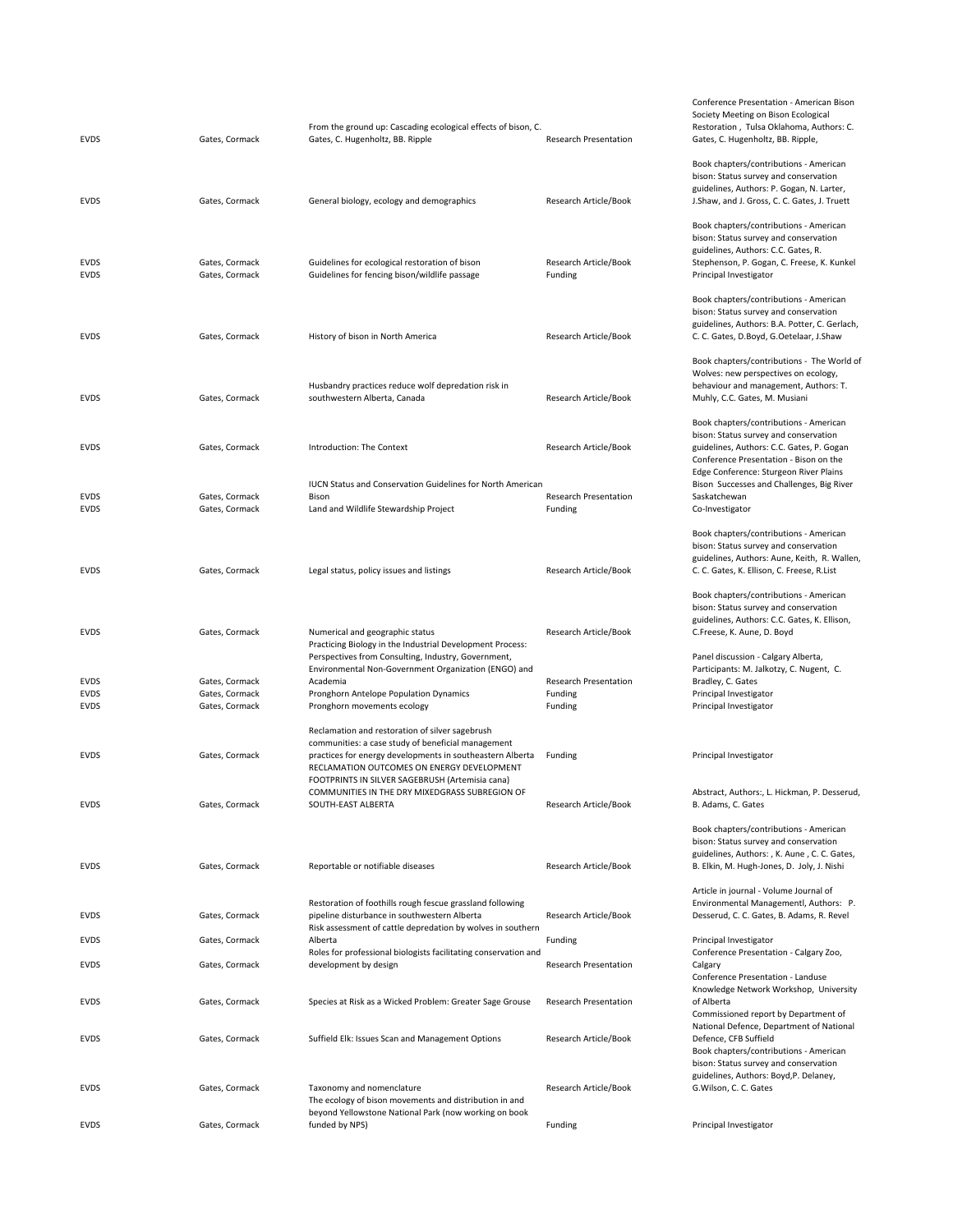| <b>EVDS</b> | Gates, Cormack         | The influence of land use and fences on habitat<br>effectiveness, movements and distribution of pronghorn in<br>grasslands of North America, Fencing for conservation:<br>restriction of evolutionary potential or a riposte to<br>threatening processes? | Research Article/Book        |
|-------------|------------------------|-----------------------------------------------------------------------------------------------------------------------------------------------------------------------------------------------------------------------------------------------------------|------------------------------|
|             |                        | Wicked Problems in Natural Resources and Land Use, N.                                                                                                                                                                                                     |                              |
|             |                        | McAlpine, L. Foote, K. Wright, C. Gates, D. Tomaacek, Lister                                                                                                                                                                                              |                              |
| <b>FVDS</b> | Gates, Cormack         | Hall                                                                                                                                                                                                                                                      | <b>Research Presentation</b> |
|             |                        | Wolves, elk, bison, and secondary trophic cascades in                                                                                                                                                                                                     |                              |
| <b>FVDS</b> | Gates, Cormack         | <b>Yellowstone National Park</b>                                                                                                                                                                                                                          | Research Article/Book        |
|             |                        | Yellowstone Bison: The Science and Management of a                                                                                                                                                                                                        |                              |
| <b>FVDS</b> | Gates, Cormack         | Migratory Wildlife Population                                                                                                                                                                                                                             | Research Article/Book        |
|             |                        | Creativity and innovation: Divergence and convergence in                                                                                                                                                                                                  |                              |
| <b>EVDS</b> | Harper, Tom            | pragmatic dialogical planning.                                                                                                                                                                                                                            | Research Article/Book        |
| <b>EVDS</b> | Harper, Tom            | Dialogues in Urban and Regional Planning 4                                                                                                                                                                                                                | Research Article/Book        |
|             |                        | Aeolian dune field geomorphology modulates the                                                                                                                                                                                                            |                              |
| <b>EVDS</b> | Hugenholtz, Chris      | stabilization rate imposed by climate                                                                                                                                                                                                                     | <b>Research Article</b>      |
|             |                        | A call for standardization of aeolian process measurements:                                                                                                                                                                                               |                              |
| <b>FVDS</b> | Hugenholtz, Christpher | moving beyond relative case studies                                                                                                                                                                                                                       | Research Article/Book        |
|             |                        |                                                                                                                                                                                                                                                           |                              |

| <b>FVDS</b> | Hugenholtz, Christpher | A new approach for mapping aerodynamic surface<br>roughness<br>A new tool for modeling sand dune morphdynamics based<br>on an accessible, GUI-enabled version of the Werner dune                                                              | <b>Research Presentation</b> |
|-------------|------------------------|-----------------------------------------------------------------------------------------------------------------------------------------------------------------------------------------------------------------------------------------------|------------------------------|
| <b>FVDS</b> | Hugenholtz, Christpher | model                                                                                                                                                                                                                                         | Research Article/Book        |
| <b>FVDS</b> | Hugenholtz, Christpher | Aeolian sand transport and mobility of supply-limited inland<br>dunes in the semi-arid Northern Great Plains of Canada<br>Application of floodplain stratigraphy to determine the<br>recurrence of ice-jam flooding along the lower Peace and | Funding                      |
| <b>FVDS</b> | Hugenholtz, Christpher | Athabasca Rivers, Alberta                                                                                                                                                                                                                     | Research Article/Book        |

| <b>FVDS</b> | Hugenholtz, Christpher | Applications of digital elevation data in aeolian<br>geomorphology | <b>Research Presentation</b> |
|-------------|------------------------|--------------------------------------------------------------------|------------------------------|
|             |                        | Can bison play a role in conserving habitat for endangered         |                              |
| <b>FVDS</b> | Hugenholtz, Christpher | sandhills species in Canada?                                       | Research Article/Book        |
|             |                        | Canadian prairie barchan dune fields stabilized under recent       |                              |
| <b>FVDS</b> | Hugenholtz, Christpher | climate warming                                                    | Research Article/Book        |
| <b>FVDS</b> | Hugenholtz, Christpher | Cenovus Research Chair - Research Capacity                         | Funding                      |
|             |                        |                                                                    |                              |
| <b>FVDS</b> | Hugenholtz, Christpher | Chinooks / Foehns                                                  | Research Article/Book        |

| <b>FVDS</b> | Hugenholtz, Christpher | Comparing measurements of aeolian sediment transport<br>with piezoelectric sensors: is it possible?                                                                          | <b>Research Presentation</b> |
|-------------|------------------------|------------------------------------------------------------------------------------------------------------------------------------------------------------------------------|------------------------------|
| <b>FVDS</b> | Hugenholtz, Christpher | Comparison of four methods to calculate aeolian sediment<br>transport threshold from field data: Implications for<br>transport prediction and discussion of method evolution | Research Article/Book        |
| <b>FVDS</b> | Hugenholtz, Christpher | Controls of aeolian sediment transport threshold in mid-to<br>high-latitudes<br>Declining sand dune activity in the southern Canadian                                        | <b>Research Presentation</b> |
| <b>FVDS</b> | Hugenholtz, Christpher | prairies: historical context, controls and ecosystem<br>implications<br>Empirical observations of barchans dune dynamics: effects of                                         | Research Article/Book        |
| <b>FVDS</b> | Hugenholtz, Christpher | collisions wind direction variability, topographic influences,<br>and sediment supply                                                                                        | Research Article/Book        |
| <b>EVDS</b> | Hugenholtz, Christpher | Field comparison of four piezoelectric sensors for detecting<br>aeolian sediment transport                                                                                   | Research Article/Book        |
| <b>FVDS</b> | Hugenholtz, Christpher | Field comparison of four piezoelectric sensors for detecting<br>aeolian sediment transport                                                                                   | <b>Research Presentation</b> |

Book chapters/contributions ‐ Fencing for conservation: restriction of evolutionary potential or a riposte to threatening processes?, Authors: C. C.Gates, P. Jones, M.Suitor, A. Jakes, M. Boyce, K. Kunkel, K. Wilson

Panel discussion ‐ University of Alberta, Participants: N. McAlpine, L. Foote, K. Wright, C. Gates, D. Tomaacek Article in Journal ‐ Volume Open Ecology Journal, Authors: W.J Ripple, L. Painter, R. Beschta,C. C. Gates

Book, Authors: C.C. Gates, L. Broberg Article in journal ‐ Volume Journal of Planning Education and Research, Authors : S. Stein, T. Harper Book edited, lead editor

Article in journal ‐ Volume Earth Surface Processes and Landforms, Authors: T. Barchyn, C. Hugenholtz

Conference Presentation ‐ Joint meeting of the Canadian Association of Geographers, the Canadian Cartographic Association, the Canadian Geomorphology Research Group and the Canadian Remote Sensing Society, Authors: O. Brown, C. Hugenholtz

Article in journal ‐ Volume Geomorphology, Authors: T. Barchyn, C. Hugenholtz

Principal Investigator Article in journal ‐ Volume Canadian Water Resources Journal, Authors: C. Hugenholtz, D. Smith, J. Livingston

Conference Presentation ‐ Joint meeting of the Canadian Association of Geographers, the Canadian Cartographic Association, the Canadian Geomorphology Research Group and the Canadian Remote Sensing Society, Authors: C. Hugenholtz, T. Barchyn, G. Govenlock Article in journal ‐ Volume Biodiversity and Conservation, Authors: T. Fox, C. Hugenholtz, D. Bender, C. Gates Article in journal ‐ Volume Geology, Authors: S. Wolfe, C. Hugenholtz Principal Investigator Book chapters/contributions ‐ Encyclopedia of Geography

Conference Presentation ‐ Joint meeting of the Canadian Association of Geographers, the Canadian Cartographic Association, the Canadian Geomorphology Research Group and the Canadian Remote Sensing Society, Authors: T. Barchyn, C. Hugenholtz

Article in journal, Authors: T. Barchyn, C. Hugenholtz, J. Ellis

Conference Presentation ‐ International Conference on Aeolian Research, Authors: T. Barchyn, C. Hugenholtz Article in journal ‐ Volume Aeolian Research, Authors: C. Hugenholtz, S. Wolfe S, D. Bender Article in journal ‐ Volume Journal of Geophysical Research Authors: C. Hugenholtz, T. Barchyn

Article in journal ‐ Volume Geomorphology, T. Barchyn, C. Hugenholtz

Conference Presentation ‐ International Conference on Aeolian Research, Authors: T. Barchyn, C. Hugenholtz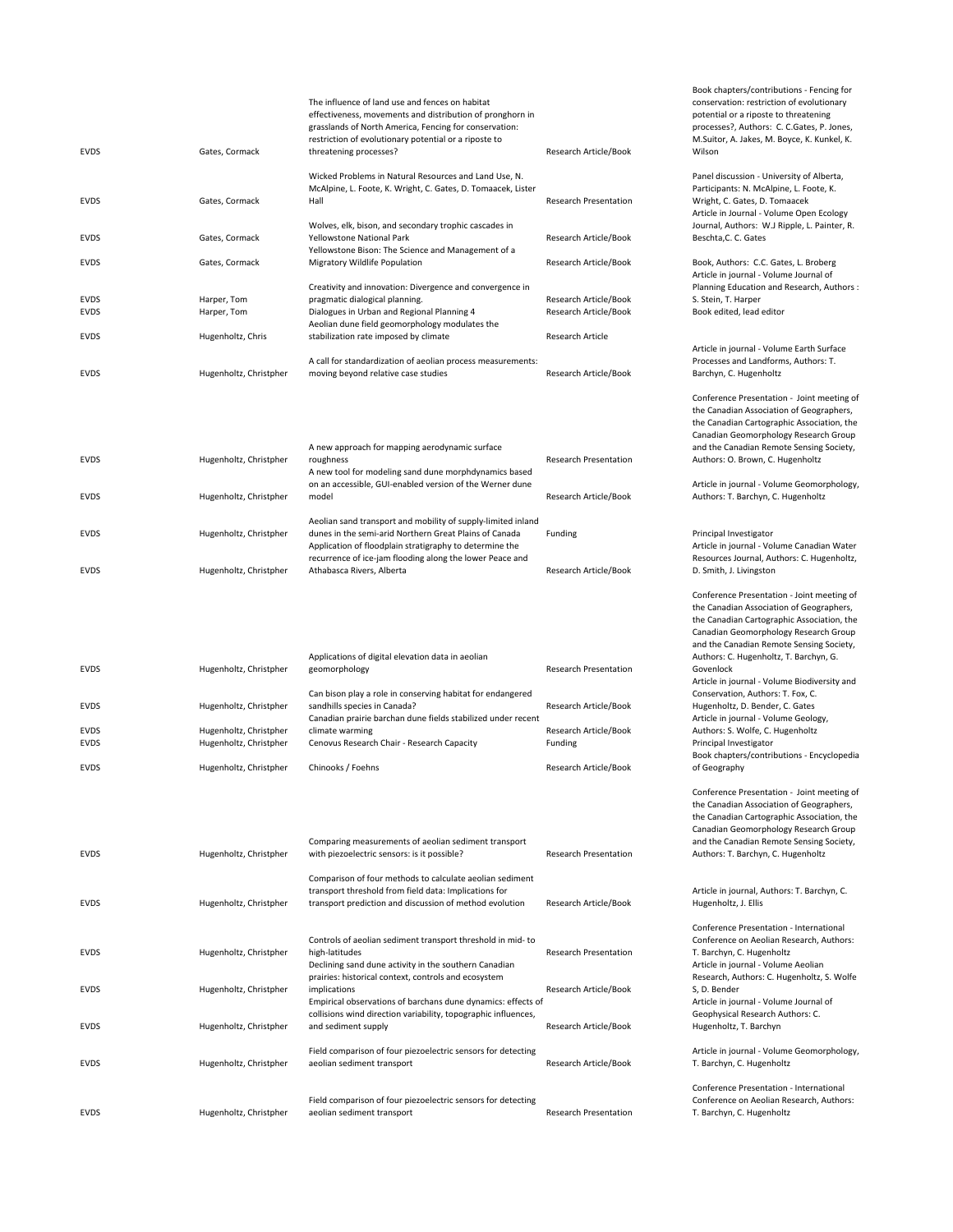| <b>EVDS</b> | Hugenholtz, Christpher | Floodplain stratigraphy of the ice jam dominated middle<br>Yukon River: a new approach to long term flood frequency                                                   | Research Article/Book        |
|-------------|------------------------|-----------------------------------------------------------------------------------------------------------------------------------------------------------------------|------------------------------|
| EVDS        | Hugenholtz, Christpher | Fluvial point-bar and counter-point-bar deposits<br>reconstructed in an Upper Cretaceous paleo-meander-belt,<br>Dinosaur Provincial Park Badlands, Alberta            | Research Article/Book        |
| EVDS        | Hugenholtz, Christpher | Form-flow interactions in an aeolian saucer blowout                                                                                                                   | Research Article/Book        |
| EVDS        | Hugenholtz, Christpher | Fragile Prairies were desert in 1700s<br>From deserts to grasslands: the recent transformation of the                                                                 | <b>Research Presentation</b> |
| EVDS        | Hugenholtz, Christpher | Canadian prairie landscape<br>From deserts to grasslands: the recent transformation of the                                                                            | Research Presentation        |
| EVDS        | Hugenholtz, Christpher | Canadian Prairie landscape                                                                                                                                            | <b>Research Presentation</b> |
| EVDS        | Hugenholtz, Christpher | Geologists discover 'footsteps' of dunes<br>Geophysical investigation of ground ice conditions in the                                                                 | <b>Research Presentation</b> |
| EVDS        | Hugenholtz, Christpher | Mackenzie Delta area<br>Geophysical investigations of ground ice conditions in the                                                                                    | Research Article/Book        |
| EVDS        | Hugenholtz, Christpher | Mackenzie Delta area, NWT                                                                                                                                             | Funding                      |
| EVDS        | Hugenholtz, Christpher | Great Sand Hills transect                                                                                                                                             | <b>Research Presentation</b> |
| <b>EVDS</b> | Hugenholtz, Christpher | Imaging subsurface conditions of an arctic delta with ground<br>penetrating radar                                                                                     | Research Article/Book        |
| <b>EVDS</b> | Hugenholtz, Christpher | In defense of wind erosion: how some ecosystems benefit<br>from aeolian sediment transport                                                                            | <b>Research Presentation</b> |
| EVDS        | Hugenholtz, Christpher | Jet stream won't bring radiation to southern Alberta                                                                                                                  | <b>Research Presentation</b> |
| EVDS        | Hugenholtz, Christpher | Laboratory and field performance of a laser particle counter<br>for measuring aeolian particle transport                                                              | Research Article/Book        |
|             |                        | Mechanisms and morphodynamics of the barchans-parabolic                                                                                                               |                              |
| EVDS        | Hugenholtz, Christpher | dune transition<br>Miles of burning sand: changing dune activity in                                                                                                   | Research Article/Book        |
| <b>EVDS</b> | Hugenholtz, Christpher | southeastern Alberta since the Palliser expedition                                                                                                                    | Funding                      |
| EVDS        | Hugenholtz, Christpher | Natures sandcastle: naturally-occurring sand structures<br>produced by vertical stacking of sieve deposits<br>Part of Prairies dune-filled desert just 200 years ago: | Research Article/Book        |
| EVDS        | Hugenholtz, Christpher | Geologist                                                                                                                                                             | <b>Research Presentation</b> |
| EVDS        | Hugenholtz, Christpher | Prairie desert active 200 years ago: Geologist                                                                                                                        | Research Presentation        |
|             | Hugenholtz, Christpher | Radiation drifting in the wind?                                                                                                                                       | <b>Research Presentation</b> |
| <b>EVDS</b> |                        | Rates and environmental controls of aeolian dust<br>accumulation along the Athabasca River, Canadian Rocky                                                            |                              |
| <b>EVDS</b> | Hugenholtz, Christpher | Mountains                                                                                                                                                             | Research Article/Book        |
| <b>EVDS</b> | Hugenholtz, Christpher | Remote sensing and spatial analysis of aeolian sand dunes: a<br>review and outlook                                                                                    | Research Article/Book        |
| <b>EVDS</b> | Hugenholtz, Christpher | Restoration of active sand dune habitats in Alberta                                                                                                                   | Research Presentation        |
| <b>EVDS</b> | Hugenholtz, Christpher | Seasonal vegetation growth as a control of aeolian sediment<br>transport threshold in mid to high latitudes                                                           | Research Presentation        |
| <b>EVDS</b> | Hugenholtz, Christpher | Spatial analysis of sand dunes with a new global topographic<br>dataset: new approaches and opportunities                                                             | Research Article/Book        |

Article in journal ‐ Volume Hydrological Processes, Authors: J. Livingston, D. Smith, D. Froese, C. Hugenholtz Article in journal ‐ Volume Bulletin of the Canadian Society of Petroleum Geology, Authors: D. Smith, J. Holbrook, P. Putnam, D. Eberth, C. Hugenholtz, D. Leckie, M. Fustic Article in journal ‐ Volume Earth Surface Processes and Landforms, Authors: C. Hugenholtz, S. Wolfe Interviews/broadcasts - Edmonton Journal Conference Presentation ‐ Conference of the Israeli Geographic Association Invited Lecture - Cenovus Energy Inc. Interviews/broadcasts - Leader-Regina Post Commissioned report ‐ Department of Indian and Northern Affairs Principal Investigator Interviews/broadcasts ‐ Gull Lake Advance, spent 2 days with a reporter from the Gull Lake Advance outlining my research program in the Great Sand Hills region Article in journal ‐ Volume Cold Regions Science and Technology, Authors: C. Stevens, B. Moorman, S. Solomon, C. Hugenholtz Conference Presentation ‐ American Geophysical Union Fall Meeting, Authors: C. Hugenholtz, T. Hamilton, K. Lamble, D. Koenig Interviews/broadcasts - Lethbridge Herald Article in journal, Authors: C. Hugenholtz, T. Barchyn Article in journal ‐ Volume Journal of Geophysical Research Earth Surface, Authors: T. Barchyn, C. Hugenholtz Principal Investigator Article in journal ‐Volume Journal of Geology Interviews/broadcasts - Canada.com Interviews/broadcasts - The Star Pheonix Interviews/broadcasts ‐ Country 95 Radio, to discuss concerns about radiation fallout in Alberta from the earthquake and nuclear disaster in Japan Article in journal ‐ Volume Geomorphology, C. Hugenholtz, S. Wolfe Article in journal ‐ Volume Earth Science Reviews, Authors:C. Hugenholtz, N. Levin, TE. Barchyn, M. Baddock Conference Presentation ‐ Joint meeting of the Canadian Association of Geographers, the Canadian Cartographic Association, the Canadian Geomorphology Research Group and the Canadian Remote Sensing Society, Authors: D. Bender, S. Wolfe, C. Hugenholtz, D. Gummer, B. Smith Conference Presentation ‐ Joint meeting of the Canadian Association of Geographers, the Canadian Cartographic Association, the Canadian Geomorphology Research Group and the Canadian Remote Sensing Society,

Authors: T. Barchyn, C. Hugenholtz

Hugenholtz, T. Barchyn

Article in journal ‐ Volume Earth Surface Processes and Landforms, Authors: C.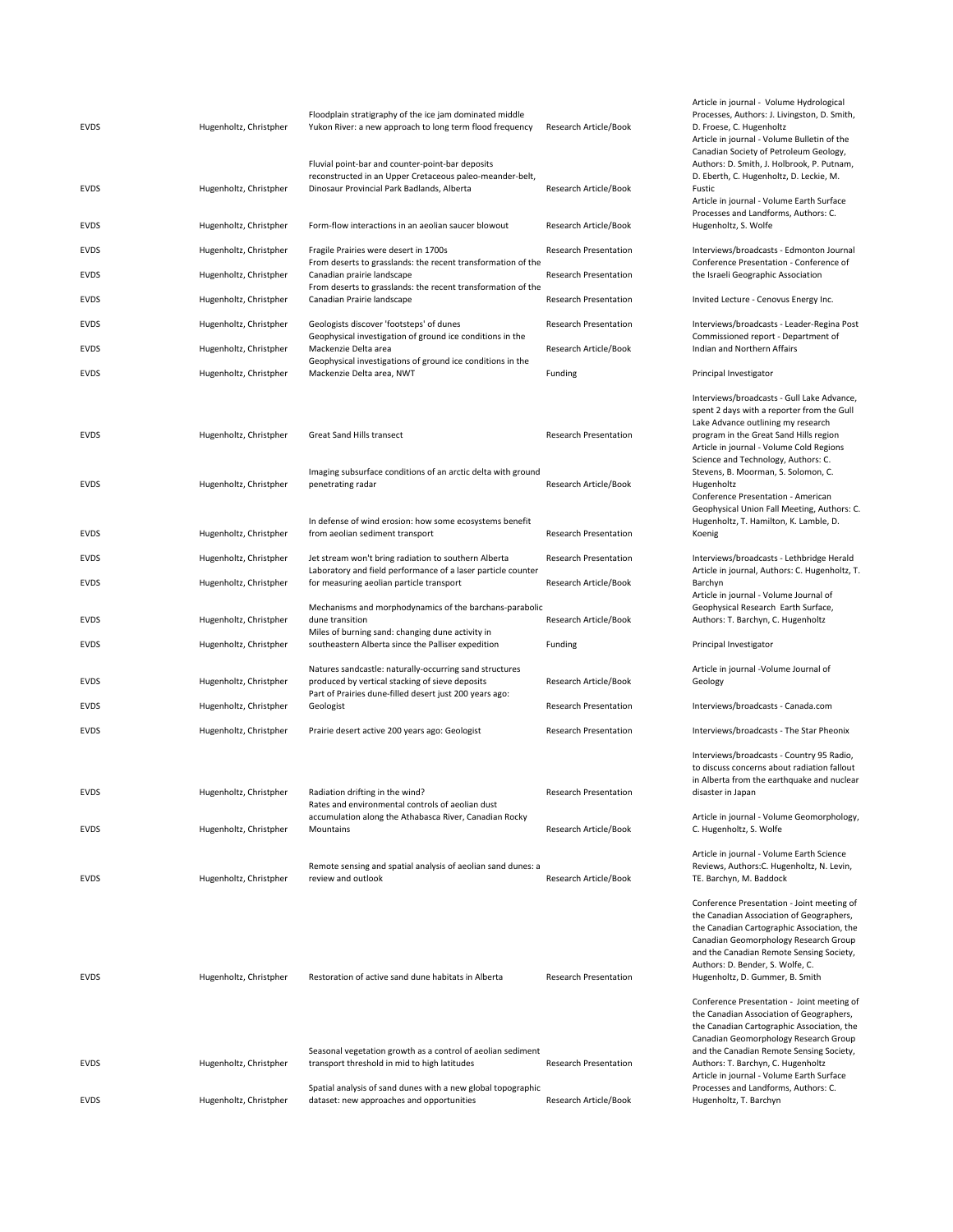| <b>EVDS</b> | Hugenholtz, Christpher | Spatial and temporal patterns of sediment transport across<br>an inland parabolic dune, Bigstick Sand Hills, Saskatchewan,<br>Canada | Research Article/Book        | Article in journal - Volume Geomorphology<br>Authors: C. Hugenholtz, S. Wolfe, I. Walker,<br>B. Moorman                                                                                                                                                                  |
|-------------|------------------------|--------------------------------------------------------------------------------------------------------------------------------------|------------------------------|--------------------------------------------------------------------------------------------------------------------------------------------------------------------------------------------------------------------------------------------------------------------------|
| <b>EVDS</b> | Hugenholtz, Christpher | Study shows glacier changes may affect Brewster                                                                                      | <b>Research Presentation</b> | Interviews/broadcasts - Rocky Mountain<br>Outlook, Newspaper article highlighting my<br>research at the Athabasca Glacier, Jasper<br>National Park, and concerns about a large,<br>slow-moving landslide                                                                 |
|             |                        | Supervised classification of drumlins: a step towards                                                                                |                              | Conference Presentation - Joint meeting of<br>the Canadian Association of Geographers,<br>the Canadian Cartographic Association, the<br>Canadian Geomorphology Research Group<br>and the Canadian Remote Sensing Society,<br>Authors: D. Koenig, G. Duke, T. Barchyn, C. |
| <b>EVDS</b> | Hugenholtz, Christpher | objective landform mapping with GIS                                                                                                  | <b>Research Presentation</b> | Hugenholtz<br>Article in journal - Volume Boundary-Layer<br>Meteorology, Authors: C. Hugenholtz, T.                                                                                                                                                                      |
| <b>EVDS</b> | Hugenholtz, Christpher | Temporal dynamics of snow saltation threshold                                                                                        | Research Article/Book        | Barchyn                                                                                                                                                                                                                                                                  |
| <b>EVDS</b> | Hugenholtz, Christpher | The role of wind erosion in prairie sandhill ecosystems                                                                              | Funding                      | Principal Investigator                                                                                                                                                                                                                                                   |
| EVDS        | Hugenholtz, Christpher | Topographic changes of a supply-limited inland parabolic<br>sand dune during the incipient phase of stabilization                    | Research Article/Book        | Article in journal, Authors: C. Hugenholtz, S.<br>Wolfe S, D. Bender<br>Commissioned report - Sustainable Calgary                                                                                                                                                        |
| <b>EVDS</b> | Keough, Noel           | 2011 State of Our City Report, Sustainable Calgary Society                                                                           | Research Article/Book        | Society, Principle Aurthor                                                                                                                                                                                                                                               |
| <b>EVDS</b> | Keough, Noel           | A Culture of Sustainability: Re-Embedding Society and<br>Economy in the Ecosphere                                                    | <b>Research Presentation</b> | Invited Lecture - Lecture Series on<br>Cooperatives, The Social Economy and<br>Sustainability, University of Victoria                                                                                                                                                    |
| <b>EVDS</b> | Keough, Noel           | A Green and Just Economy for All                                                                                                     | <b>Research Presentation</b> | Invited Lecture - Teh Calgary Community<br>Economic Development Network, N.<br>Keough, J. Rowe, M. Walters, J. de Vivre                                                                                                                                                  |
| <b>EVDS</b> | Keough, Noel           | Action Research on Housing Transportation Affordability                                                                              | Research Article/Book        | Commissioned report - Canada Mortgage<br>and Housing Corporation, Lead Author                                                                                                                                                                                            |
| EVDS        | Keough, Noel           | Action Research on Transportation and Housing Affordability Funding                                                                  |                              | Principal Investigator                                                                                                                                                                                                                                                   |
| <b>EVDS</b> | Keough, Noel           | BC - Alberta Research Alliance on the Social Economy                                                                                 | Funding                      | Co-Investigator                                                                                                                                                                                                                                                          |
| <b>EVDS</b> | Keough, Noel           | Canadian Index of Well-Being<br>Canadian Index of Well-Being Governance Domain Indicator                                             | Funding                      | Collaborator                                                                                                                                                                                                                                                             |
| <b>EVDS</b> | Keough, Noel           | Research                                                                                                                             | Funding                      | Collaborator                                                                                                                                                                                                                                                             |
| <b>EVDS</b> | Keough, Noel           | Citizens' Agenda Phase Two: A City Built for Everyone                                                                                | Funding                      | Principal Investigator                                                                                                                                                                                                                                                   |
| <b>EVDS</b> | Keough, Noel           | Coop Housing Futures: A Spatial Design Approach<br>Graywater Treatment and Use for Poverty Reduction in                              | Funding                      | Principal Investigator                                                                                                                                                                                                                                                   |
| <b>EVDS</b> | Keough, Noel           | Jordan                                                                                                                               | Funding                      | Co-Principal Investigator                                                                                                                                                                                                                                                |
|             |                        |                                                                                                                                      |                              | Conference Presentation - Heritage Canada                                                                                                                                                                                                                                |
| EVDS        | Keough, Noel           | Heritage Preservation, Sustainability and the Social Economy Research Presentation                                                   |                              | Annual National Conference, Authors: N.<br>Keough, M. Gismondi, E. Swift                                                                                                                                                                                                 |
| <b>EVDS</b> | Keough, Noel           | Liveable Laneways                                                                                                                    | Funding                      | Co-Principal Investigator                                                                                                                                                                                                                                                |
| EVDS        | Keough, Noel           | Mapping The Social Economy from the Ground Up                                                                                        | Funding                      | Co-Principal Investigator                                                                                                                                                                                                                                                |
|             |                        |                                                                                                                                      |                              | Invited Lecture - University of Victoria,<br>Course title: Global and Local: Sustainable                                                                                                                                                                                 |
| <b>EVDS</b> | Keough, Noel           | Minding Our Own Business                                                                                                             | <b>Research Presentation</b> | Communities<br>Conference Presentation - Nordic<br>Conference on Activity Theory and the                                                                                                                                                                                 |
|             |                        |                                                                                                                                      |                              | Fourth Finnish Conference on Cultural and                                                                                                                                                                                                                                |
| EVDS        | Keough, Noel           | Participatory Action-Oriented Design as a Catalyst for a<br>Canadian Cooperative Housing Renaissance                                 | <b>Research Presentation</b> | Activity Research, Authors: N. Keough, B.<br>Braun                                                                                                                                                                                                                       |
|             |                        | <b>Promoting Social Sustainability</b>                                                                                               | <b>Research Presentation</b> | Invited Lecture - Board and Membership of                                                                                                                                                                                                                                |
| <b>EVDS</b> | Keough, Noel           | Prospects for Socializing the Green Economy: The Case of                                                                             |                              | the Calgary Food Bank                                                                                                                                                                                                                                                    |
| EVDS        | Keough, Noel           | Renewable Energy<br>Rethinking the Economy: Sustainability and the Social                                                            | Funding                      | Co-Principal Investigator<br>Invited Lecture - City of Victoria Council                                                                                                                                                                                                  |
| <b>EVDS</b> | Keough, Noel           | Economy                                                                                                                              | <b>Research Presentation</b> | Chambers                                                                                                                                                                                                                                                                 |
| <b>EVDS</b> | Keough, Noel           | Science Cafe: Citizens, Science and Democracy                                                                                        | <b>Research Presentation</b> | Invited Lecture - N. Keough, T. Lee, G. Blue                                                                                                                                                                                                                             |
| <b>EVDS</b> | Keough, Noel           | The Calgary Foundation Vital Signs 2008                                                                                              | Funding                      | Co-Investigator                                                                                                                                                                                                                                                          |
| EVDS        | Keough, Noel           | The Sunalta-Scarboro Design Initiative                                                                                               | Funding                      | Co-Principal Investigator                                                                                                                                                                                                                                                |
| <b>EVDS</b> | Keough, Noel           | Urban Lifestyles Bi-Monthly Column                                                                                                   | Research Article/Book        | Article in other publications - Volume Fast<br>Forward Weekly, N. Keough, G. Ghitter                                                                                                                                                                                     |
| <b>EVDS</b> | Lee, Tang              | 101 Water and Buildings is a Recipe for Disaster, or Not<br>Architects, The International Encyclopedia of Housing and                | <b>Research Presentation</b> | Conference Presentation - Buildex Calgary                                                                                                                                                                                                                                |
| EVDS        | Lee, Tang              | Home<br>Healthy homes - Without your health, nothing else really                                                                     | Research Article/Book        | Book<br>Conference Presentation - Sustainable                                                                                                                                                                                                                            |
| <b>EVDS</b> | Lee, Tang              | matters                                                                                                                              | <b>Research Presentation</b> | <b>Building &amp; Living Conference</b>                                                                                                                                                                                                                                  |
| <b>EVDS</b> | Lee, Tang              | How to Restore a Property After a Growop                                                                                             | Research Presentation        | Conference Presentation - 4th Annual<br>Addiction Day & Networking Fair                                                                                                                                                                                                  |
| <b>EVDS</b> | Lee, Tang              | Opportunities and Challenges - Sustainable Development in<br>the Red River City                                                      | <b>Research Presentation</b> | Conference Presentation - Green Mengzi<br>Conference                                                                                                                                                                                                                     |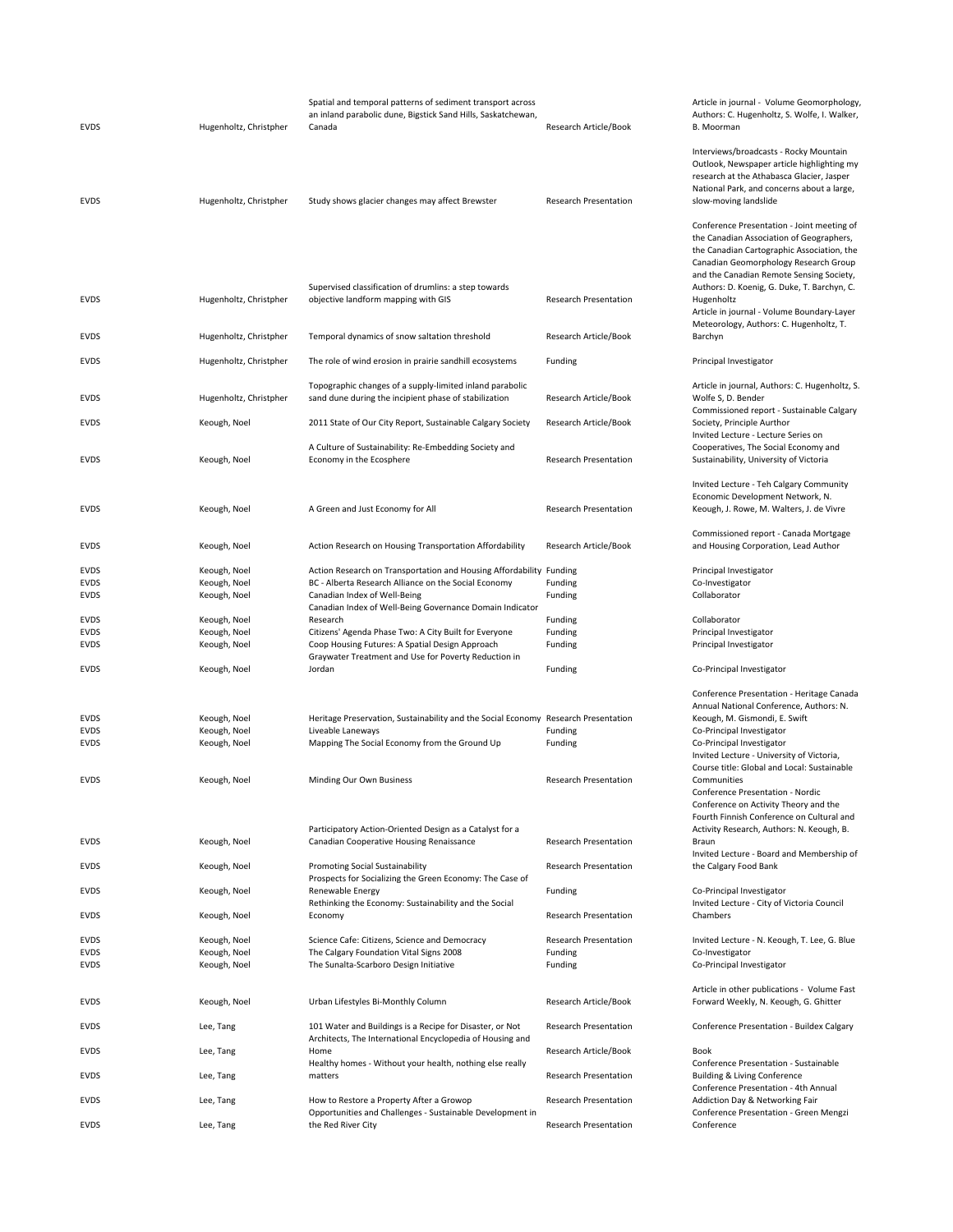| <b>EVDS</b>                               | Lee, Tang                                             | SIDS and Molds in Native Houses                                                                                                                           | <b>Research Presentation</b>                | Conference Presentation - 45th Annual<br><b>Scientific Meeting</b>                                                                                                                         |
|-------------------------------------------|-------------------------------------------------------|-----------------------------------------------------------------------------------------------------------------------------------------------------------|---------------------------------------------|--------------------------------------------------------------------------------------------------------------------------------------------------------------------------------------------|
| <b>EVDS</b>                               | Lee, Tang                                             | Thermography for locating building envelope problems                                                                                                      | Research Presentation                       | Conference Presentation - InfraCanada<br>West conference                                                                                                                                   |
| <b>EVDS</b>                               | Lee, Tang                                             | Why Green Buildings?                                                                                                                                      | <b>Research Presentation</b>                | Conference Presentation - Building<br>Sustainability: A Green Homes and<br>Renovations Conference<br>Conference Presentation - Energy: Where                                               |
| <b>EVDS</b><br><b>EVDS</b>                | Lee, Tang<br>Love, James                              | Year 2050: Future is the Past<br>Chair in Sustainable Buildings Technologies.                                                                             | <b>Research Presentation</b><br>Funding     | we've been, Where we are, Where we are<br>going<br>Principal Investigator                                                                                                                  |
| <b>EVDS</b>                               | Love, James                                           | Daylighting Classrooms: from Research to Hypothesis                                                                                                       | Research Article/Book                       | Article in journal - Joint Tecnical Session                                                                                                                                                |
| <b>EVDS</b>                               | Love, James                                           | Design & Build New Energy Efficiency Schools - Lighting                                                                                                   | Research Article/Book                       | Article in journal - New Energy Efficiency<br>Schools                                                                                                                                      |
| <b>EVDS</b>                               | Love, James                                           | Green Building Research: a North American Perspective                                                                                                     | Research Article/Book                       | Article in journal - International Workshop<br>on Future of Green Construction                                                                                                             |
| <b>EVDS</b>                               | Love, James                                           | Lighting for Net-Zero Ready Schools                                                                                                                       | Research Article/Book                       | Article in journal - Canadian Research and<br>Development Activities in Lighting                                                                                                           |
| <b>EVDS</b>                               | Love, James                                           | Net-zero energy commercial buildings and demand<br>management                                                                                             | <b>Research Presentation</b>                | Panel discussions with J. Love, I. Beausoleil-<br>Morrison and others                                                                                                                      |
| <b>EVDS</b>                               | Love, James                                           | Pollutant Removal Effectiveness with UFAD: Field Study of a<br>Ducted Variable Flow System<br>Pollutant Removal Effectiveness with UFAD: Field Study of a | Research Article/Book                       | Article in journal - Volume ASHRAE<br>Transactions, E.C. and J. Love<br>Poster - ASHRAE Summer Conference, E.C.                                                                            |
| <b>EVDS</b>                               | Love, James                                           | Ducted Variable Flow System                                                                                                                               | <b>Research Presentation</b>                | and J. Love                                                                                                                                                                                |
| <b>EVDS</b>                               | Love, James                                           | Solar Energy Utilization in Buildings (NSERC SNG sub-grant)                                                                                               | Funding                                     | Principal Investigator                                                                                                                                                                     |
| <b>EVDS</b>                               | Love, James                                           | Ultraefficient Building Environmental Control Technology                                                                                                  | Funding                                     | Principal Investigator<br>Article in journal - 2010 Alberta Energy                                                                                                                         |
| <b>EVDS</b><br><b>EVDS</b>                | Love, James<br>Love, James A.                         | University of Calgary Initiatives - Energy Efficiency<br>Chair in Sustainable Buildings Technologies.                                                     | Research Article/Book<br>Funding            | <b>Efficiency Alliance Conference</b>                                                                                                                                                      |
| <b>EVDS</b>                               | Muller, Larissa                                       | Anatomy of the Cultural Economy in Shanghai                                                                                                               | <b>Research Presentation</b>                | Conference Presentation - AESOP Congress<br>2009, Liverpool, UK, Authors: L. Muller, D.<br>Webster<br>Conference Presentation - 9th International<br>Conference of the European Academy of |
| <b>EVDS</b>                               | Muller, Larissa                                       | Canadian Aboriginal Housing Design: Explorations along a<br>Green Building Cultural Values Continuum                                                      | Research Presentation                       | Design, Porto, Portugal, Authors: J. Kyser, L.<br>Muller<br>Abstract - Better Life: The 4th International<br>Association for China Planning (IACP)                                         |
| <b>EVDS</b><br><b>EVDS</b><br><b>EVDS</b> | Muller, Larissa<br>Muller, Larissa<br>Muller, Larissa | Connector Cities in China: Evolving roles and strategies<br>Design as an Instrument of Public Policy<br>Home: Perspectives of Women who are Homeless      | Research Article/Book<br>Funding<br>Funding | Conference Abstracts<br>Co-Investigator<br>Co-Investigator                                                                                                                                 |
|                                           |                                                       |                                                                                                                                                           |                                             | Commissioned report - the Shanghai<br>Government and Shui On Land Ltd, Shui On                                                                                                             |
| <b>EVDS</b>                               | Muller, Larissa                                       | Hongqiao: New China's Global Hub                                                                                                                          | Research Article/Book                       | Land Ltd; senior researcher & writer                                                                                                                                                       |
| <b>EVDS</b>                               | Muller, Larissa                                       | Interior Cities of China: Workhorses and Rising Stars<br>Metro Town Tianjin - The Knowledge Nexus: Positioning the                                        | Research Article/Book                       | Abstract - ACSP 51st Annual Conference<br>Commissioned report - Municipal<br>Government of Tianjin and Shui On Land,                                                                       |
| <b>EVDS</b>                               | Muller, Larissa                                       | Shentang Science & Technology Park, Municipal Government<br>of Tianjin and Shui On Land                                                                   | Research Article/Book                       | Shui On Corporation; researcher & co-<br>author (50% contribution)<br>Conference Presentation - ACSP 50th                                                                                  |
| <b>EVDS</b>                               | Muller, Larissa                                       | Post-Industrial Shanghai: Cultural economy policies and<br>spatial implications                                                                           | Research Presentation                       | Anniversary Annual Conference, Crystal<br>City, Virginia<br>Conference Presentation - Better City,                                                                                         |
| <b>EVDS</b>                               | Muller, Larissa                                       | Reindustrialization in Northeast China: The Good, The Bad &<br>The Unlikely<br>Resilience Design and Implementation Practice in                           | Research Presentation                       | Better Life: The 4th International<br>Association for China Planning (IACP)<br>Conference, Shanghai, Chin                                                                                  |
| <b>EVDS</b>                               | Muller, Larissa                                       | Community and Cultural Landscape Restoration: Chengdu<br>Region (China) Earthquake Redevelopment                                                          | Funding                                     | Co-Investigator<br>Article in journal - Volume Canadian Journal                                                                                                                            |
| <b>EVDS</b>                               | Muller, Larissa                                       | Siting Homeless Shelters in Calgary: Impacts of the New Land<br>Use Bylaw                                                                                 | Research Article/Book                       | of Urban Research, Authors: N. Kuzmak, L.<br>Muller<br>Abstract - AESOP 2010 Conference                                                                                                    |
| <b>EVDS</b>                               | Muller, Larissa                                       | Strengthening Social Services for Immigrants: Case of Calgary Research Article/Book                                                                       |                                             | Abstracts                                                                                                                                                                                  |
| <b>EVDS</b>                               | Muller, Larissa                                       | Strengthening Social Services for Immigrants: Case of Calgary Research Presentation                                                                       |                                             | Conference Presentation - the 24th Annual<br>AESOP Congress 2010, Helsinki, Finland                                                                                                        |
| <b>EVDS</b>                               | Muller, Larissa                                       | The Emerging Cultural Economy in Leading Chinese Cities:<br><b>Early Dynamics</b>                                                                         | Research Article/Book                       | Article in journal - Volume International<br>Development Planning Review, Authors: D.<br>Webster, L. Muller, J. Cai,                                                                       |
|                                           |                                                       |                                                                                                                                                           |                                             | Commissioned report - Liaoning Provincial<br>Government, Shenyang Municipal<br>Government, Anshan Municipal<br>Government, Yingkou Municipal                                               |

EVDS Muller, Larissa

The Shenyang ‐ Yingkou Corridor: The Rising Centre of Northeast China Research Article/Book

Government, Yingkou Municipal Government and Shui On Construction and Materials, Shui On Corporation; researcher & co‐author (50% contribution)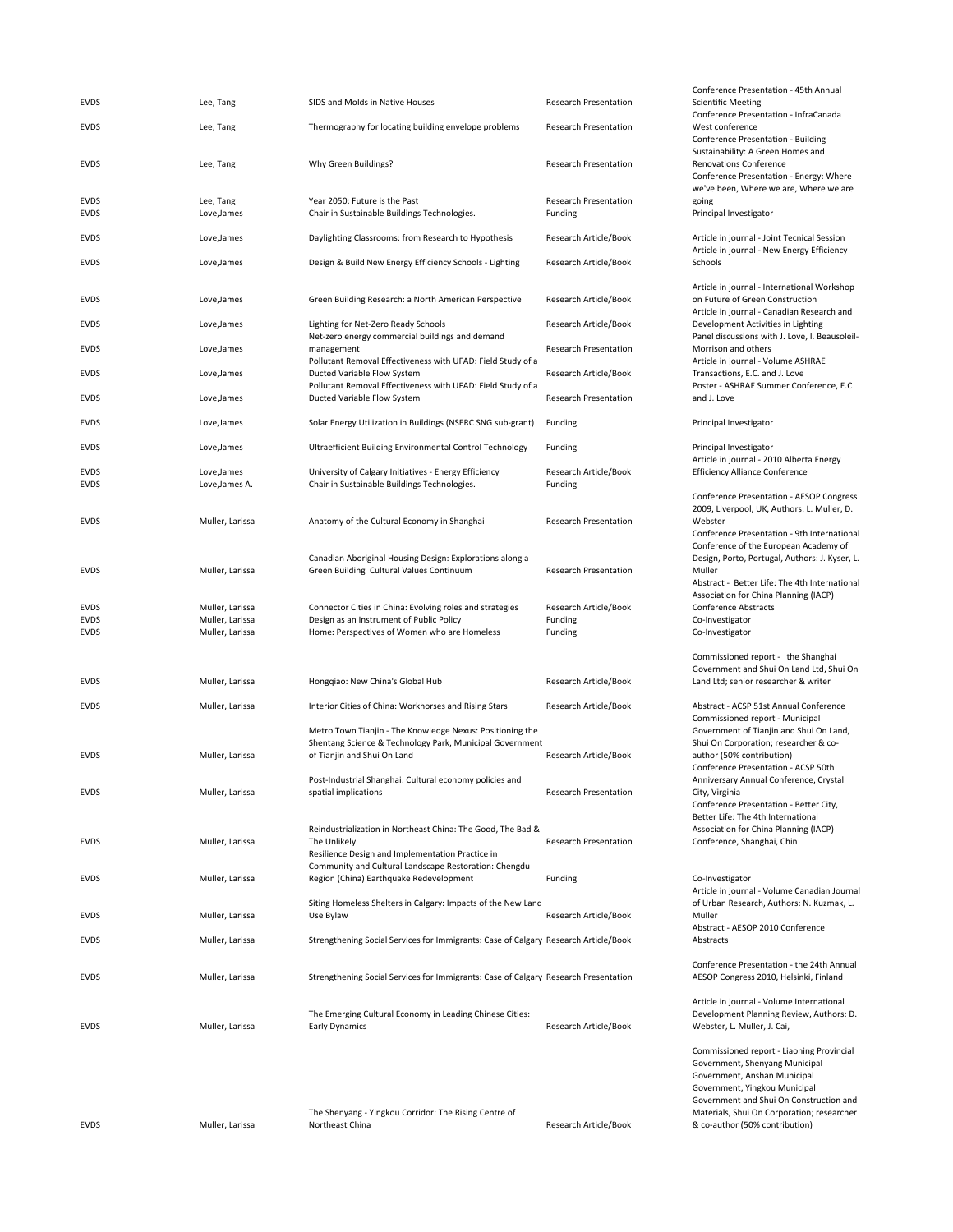| <b>EVDS</b>                | Muller, Larissa                  | The Unique Role of Central Government in Shaping China's<br><b>Urban Transition</b>                                                                                           | Research Article/Book                                 | Abstract - International<br>China's Urban Transition                                                                                                                                           |
|----------------------------|----------------------------------|-------------------------------------------------------------------------------------------------------------------------------------------------------------------------------|-------------------------------------------------------|------------------------------------------------------------------------------------------------------------------------------------------------------------------------------------------------|
| <b>EVDS</b>                | Muller, Larissa                  | The Unique Role of Central Government in Shaping China's<br><b>Urban Transition</b>                                                                                           | Research Presentation                                 | <b>Conference Presentation</b><br>International Conference<br><b>Transition and City Planr</b>                                                                                                 |
|                            |                                  |                                                                                                                                                                               |                                                       | Article in journal - Volun<br>Research, Authors: VonH<br>Earl, Knowles, Boyko, Pa<br>Jedrzejewski, Jedrzejews                                                                                  |
| <b>EVDS</b>                | Musiani, Marco                   | A genome-wide perspective on the evolutionary history of<br>enigmatic wolf-like canids<br>A New Era for Wolves and People: Wolf Recovery, Human                               | Research Article/Book                                 | Greco, Randi, MUSIANI,<br>Ostrander, Novembre, V<br>Conference Presentation                                                                                                                    |
| <b>EVDS</b>                | Musiani, Marco                   | Attitudes and Photos of Wild Wolves<br>A New Era for Wolves and People: Wolf Recovery, Human                                                                                  | <b>Research Presentation</b>                          | Conference, Denver, CO                                                                                                                                                                         |
| <b>EVDS</b>                | Musiani, Marco                   | <b>Attitudes and Policy</b><br>A scenario-planning model to forecast land-use                                                                                                 | Research Article/Book                                 | Book edited                                                                                                                                                                                    |
| <b>EVDS</b>                | Musiani, Marco                   | intensification                                                                                                                                                               | Funding                                               | Co-Principal Investigator<br>Poster - GEOIDE 2011 Ar                                                                                                                                           |
| <b>EVDS</b><br><b>EVDS</b> | Musiani, Marco<br>Musiani, Marco | A scenario-planning model to forecast land-use<br>intensification and mitigation measures on Albertan<br>woodland caribou<br>A Wolf in Dog's Clothing, Why the Cheetah Cheats | <b>Research Presentation</b><br>Research Article/Book | Conference, Authors: Se<br>McDermid, Hebblewhite<br>Tononto AB<br>Book chapters/contribut                                                                                                      |
| <b>EVDS</b>                | Musiani, Marco                   | Access management for wildlife conservation (NSERC - CRD)                                                                                                                     | Funding                                               | Principal Investigator                                                                                                                                                                         |
| <b>EVDS</b>                | Musiani, Marco                   | Access management for wildlife conservation.                                                                                                                                  | Funding                                               | Co-Principal Investigator                                                                                                                                                                      |
| <b>EVDS</b>                | Musiani, Marco                   | An agent-based model to investigate the impact of increased<br>levels of human presence on wolf behavior in Banff and<br>Kootenay National Parks, Canada                      | <b>Research Presentation</b>                          | Conference Presentation<br>Society for Ecological Mo<br>Anwar, MUSIANI, McDer<br>Marceau, Quebec City, P<br>Conference Presentation<br>Translocation Technical                                 |
| <b>EVDS</b>                | Musiani, Marco                   | Banff-Jasper population viability analysis: what is the<br>likelihood of caribou persistence in Banff and Jasper under<br>several translocation scenarios?                    | <b>Research Presentation</b>                          | DeCesare, Whittington, I<br>Hebblewhite, Bradley, N<br><b>Banff AB</b>                                                                                                                         |
| <b>EVDS</b>                | Musiani, Marco                   | Canadian Rockies Caribou Project, Redwillow & Narraway<br>Caribou Herds                                                                                                       | Research Article/Book                                 | Commissioned report - F                                                                                                                                                                        |
|                            |                                  | Canadian Rockies Woodland Caribou in Jasper National Park                                                                                                                     |                                                       |                                                                                                                                                                                                |
| <b>EVDS</b><br><b>EVDS</b> | Musiani, Marco<br>Musiani, Marco | and Surrounding Areas<br>Canadian Rockies Woodland Caribou Project                                                                                                            | Research Article/Book<br>Funding                      | Commissioned report - F<br>Principal Investigator<br>Commissioned report - 0                                                                                                                   |
| <b>EVDS</b>                | Musiani, Marco                   | Canadian Rockies Woodland Caribou Project (Years 1-2)                                                                                                                         | Research Article/Book                                 | Association of Petroleun<br>Article in journal - Volun                                                                                                                                         |
| <b>EVDS</b><br><b>EVDS</b> | Musiani, Marco<br>Musiani, Marco | Caribou encounters with wolves increases near roads and<br>trails: a time-to-event approach<br>Caribou genetics and wolf predation                                            | Research Article/Book<br>Funding                      | Applied Ecology, Whittin<br>DeCesare, Neufeld, Brad<br><b>MUSIANI</b><br>Principal Investigator                                                                                                |
| <b>EVDS</b>                | Musiani, Marco                   | Caribou translocations to Banff and Jasper: prioritizing<br>populations for recovery                                                                                          | <b>Research Presentation</b>                          | Conference Presentation<br>Meeting of the Canadian<br>and Evolution, Authors:<br>DeCesare, Robinson, Bra<br>Hebblewhite, MUSIANI,<br><b>Conference Presentation</b><br>Caribou Conference, Aut |
| <b>EVDS</b>                | Musiani, Marco                   | Caribou Translocations: Are Conditions Right for Success? A<br>case study in Banff National Park                                                                              | <b>Research Presentation</b>                          | DeCesare, Robinson, Bra<br>MUSIANI, Hebblewhite,                                                                                                                                               |
| <b>EVDS</b>                | Musiani, Marco                   | Cascading effects of humans, through wolves, in a multiple<br>land use ecosystem                                                                                              | Research Presentation                                 | Conference Presentation<br>Authors: Muhly, MUSIAN<br>Conference Presentation<br>Meeting of the Society o                                                                                       |
| EVDS                       | Musiani, Marco                   | Cascading effects of humans, through wolves, on a terrestrial<br>ecosystem                                                                                                    | <b>Research Presentation</b>                          | Biology, Authors: Muhly,<br>Creasey, Hebblewhite, P<br>, Edmonton AB                                                                                                                           |
| <b>EVDS</b>                | Musiani, Marco                   | Changing attitudinal rural landscape: A case study of values<br>and attitudes toward wolves and wolf management                                                               | <b>Research Presentation</b>                          | Conference Presentation<br>Success 2010 Conference<br>Sponarski, Bath, MUSIAN                                                                                                                  |
| <b>EVDS</b>                | Musiani, Marco                   | Conservation of grizzly bears using access management                                                                                                                         | <b>Research Presentation</b>                          | Conference Presentation<br>International Congress fo<br>Biology, Authors: Northr<br>MUSIANI, Edmonton AB                                                                                       |
| <b>EVDS</b>                | Musiani, Marco                   | Detecting stress in large carnivores subject to high harvest<br>pressures                                                                                                     | <b>Research Presentation</b>                          | <b>Conference Presentation</b><br>Seminar University of Ca<br>Veterinary Medicine, Au<br>Darimont, Koren, Musiar<br>Edwards, Smits, Calgary                                                    |
| <b>EVDS</b>                | Musiani, Marco                   | Developing multivariate approaches toanalyse ecological and<br>genetic variation                                                                                              | Funding                                               | Principal Investigator                                                                                                                                                                         |
|                            |                                  |                                                                                                                                                                               |                                                       |                                                                                                                                                                                                |

Abstract ‐ International Conference on China's Urban Transition and City Planning Conference Presentation ‐ The 2nd International Conference on China's Urban Transition and City Planning, Cardiff, Wales Article in journal ‐ Volume Genome Research, Authors: VonHoldt, Pollinger, Earl, Knowles, Boyko, Parker, Geffen, Pilot, Jedrzejewski, Jedrzejewska, Sidorovich, Greco, Randi, MUSIANI, Kays, Bustamante, Ostrander, Novembre, Wayne Conference Presentation ‐ Carnivore Conference, Denver, CO Book edited Co-Principal Investigator Poster ‐ GEOIDE 2011 Annual Scientific Conference, Authors: Semeniuk, MUSIANI, McDermid, Hebblewhite, Grindal, Marceau, Tononto AB Book chapters/contributions Principal Investigator Co-Principal Investigator Conference Presentation ‐ International Society for Ecological Modeling, Authors: Anwar, MUSIANI, McDermid, Hebblewhite, Marceau, Quebec City, PQ Conference Presentation ‐ Caribou Translocation Technical Meeting, Authors: DeCesare, Whittington, Robinson, Hebblewhite, Bradley, Neufeld, MUSIANI, Banff AB Commissioned report - Royal Dutch Shell Commissioned report ‐ Parks Canada Principal Investigator Commissioned report ‐ Canadian Association of Petroleum Producers Article in journal ‐ Volume Journal of Applied Ecology, Whittington, Hebblewhite, DeCesare, Neufeld, Bradley, Wilmshurst, MUSIANI Principal Investigator Conference Presentation ‐ 4th Annual Meeting of the Canadian Society of Ecology and Evolution, Authors: Whittington, DeCesare, Robinson, Bradley, Neufeld, Hebblewhite, MUSIANI, , Banff AB Conference Presentation ‐ North American Caribou Conference, Authors: Whittington, DeCesare, Robinson, Bradley, Neufeld, MUSIANI, Hebblewhite, Winnipeg MB Conference Presentation ‐ Carnivores 2009, Authors: Muhly, MUSIANI, Denver CO Conference Presentation ‐ 24th Annual Meeting of the Society of Conservation Biology, Authors: Muhly, Alexander, Boyce, Creasey, Hebblewhite, Paton, Pitt, MUSIANI , Edmonton AB Conference Presentation ‐ Pathways to Success 2010 Conference, Authors: Sponarski, Bath, MUSIANI, Estes Park, CO Conference Presentation ‐ 24th International Congress for Conservation Biology, Authors: Northrup, Pitt, Muhly,

Conference Presentation ‐ Departmental Seminar University of Calgary Faculty of Veterinary Medicine, Authors: Bryan, Bond, Darimont, Koren, Musiani, Paquet, PWynne‐ Edwards, Smits, Calgary AB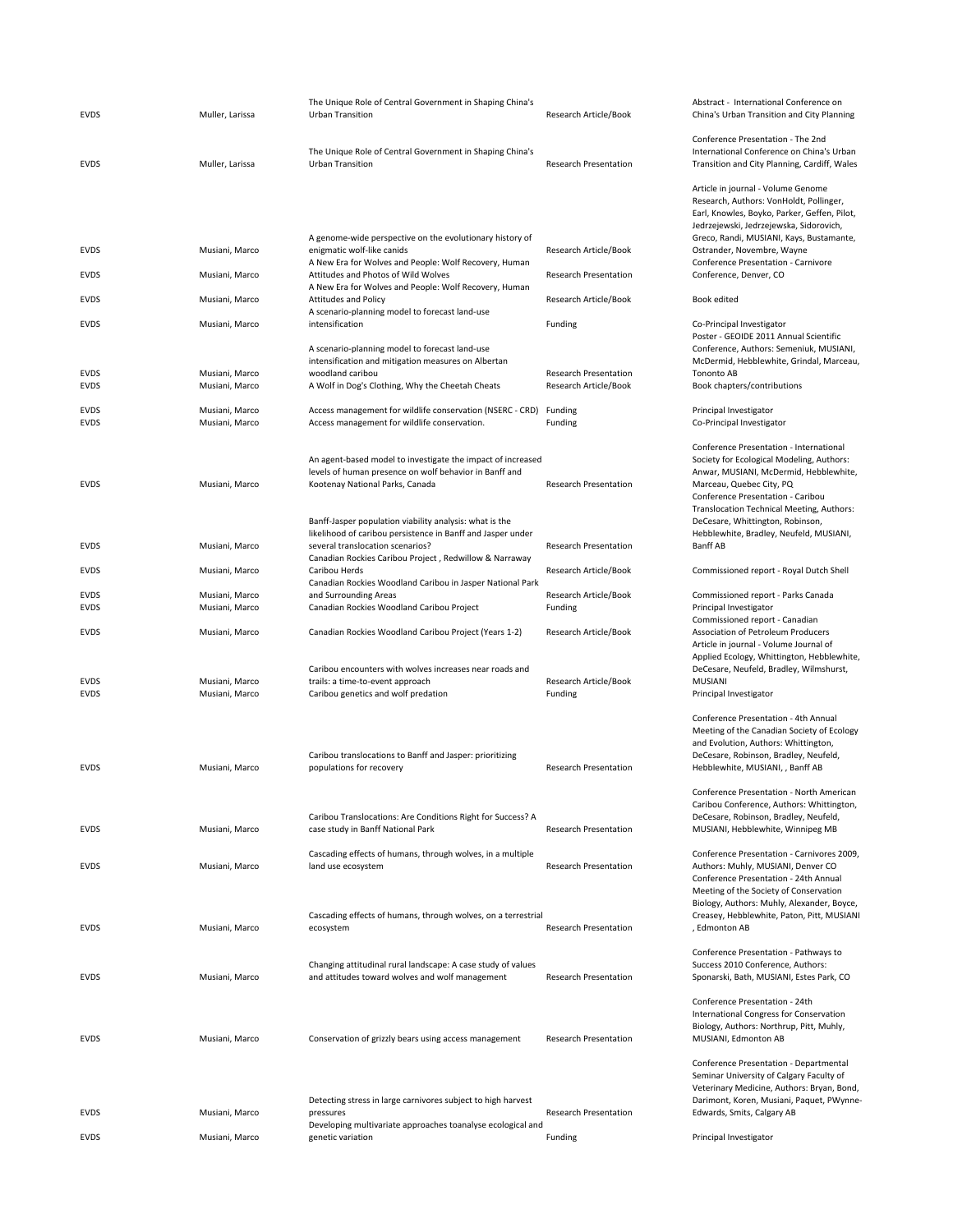| <b>EVDS</b> | Musiani, Marco | Development of an agent-based model to assess the<br>industry-induced impacts on woodland caribou                                                          | Funding                      |
|-------------|----------------|------------------------------------------------------------------------------------------------------------------------------------------------------------|------------------------------|
| <b>EVDS</b> | Musiani, Marco | Differential risk effects of wolves on elk and cattle:<br>implications for conservation<br>Differential risk effects of wolves on wild versus domestic     | Research Article/Book        |
| EVDS        | Musiani, Marco | prey have consequences for conservation<br>Ecological and Evolutionary Management of Threatened<br>Woodland Caribou in a Human Altered Landscape (Student: | <b>Research Presentation</b> |
| EVDS        | Musiani, Marco | Byron Weckworth)<br>Ecological differentiation in highly mobile mammals such as                                                                            | Funding                      |
| EVDS        | Musiani, Marco | wolves and caribou                                                                                                                                         | <b>Research Presentation</b> |
| EVDS        | Musiani, Marco | Ecosystem engineering by humans at three tropic levels<br>Effects of humans at multiple trophic levels of a terrestrial                                    | <b>Research Presentation</b> |
| EVDS        | Musiani, Marco | ecosystem                                                                                                                                                  | <b>Research Presentation</b> |
| EVDS        | Musiani, Marco | Effects of social trust in government on attitudes toward<br>wolves and wolf management in Alberta, Canada                                                 | <b>Research Presentation</b> |
| EVDS        | Musiani, Marco | Effects of wolves on elk and cattle behaviors: implications for<br>livestock production and wolf conservation                                              | Research Article/Book        |
| EVDS        | Musiani, Marco | Endangered, apparently: the role of apparent competition in<br>endangered species conservation                                                             | Research Article/Book        |
| <b>EVDS</b> | Musiani, Marco | Epidemiological Methodology For Fecal Collections From<br>Free-Ranging Elk In Southwestern Alberta                                                         | <b>Research Presentation</b> |
| EVDS        | Musiani, Marco | Evaluating the translocation of southern mountain woodland<br>caribou to restore small populations                                                         | <b>Research Presentation</b> |
| <b>EVDS</b> | Musiani, Marco | Evolution, phylogeography and classification of caribou in<br>western North America                                                                        | <b>Research Presentation</b> |
| EVDS        | Musiani, Marco | Evolutionary dynamics of caribou (Rangifer tarandus) in<br>western North America: a molecular review of taxonomy,<br>ecotypes and populations              | <b>Research Presentation</b> |
| EVDS        | Musiani, Marco | Fascioloides magna at the interface between cattle and elk in<br>Alberta<br>Genetic Analysis of Caribou Connectivity and the Spatial                       | <b>Research Presentation</b> |
| <b>EVDS</b> | Musiani, Marco | Effects of Wolf Predation on Caribou Survival in Banff and<br>Jasper National Parks                                                                        | Research Article/Book        |
|             |                |                                                                                                                                                            |                              |
| <b>EVDS</b> | Musiani, Marco | Genome-wide SNP and haplotype analyses reveal a rich<br>history underlying dog domestication                                                               | Research Article/Book        |
| <b>EVDS</b> | Musiani, Marco | Genomic-Scale SNP Genotyping of the Arctic Wolf: Ecology<br>and Adaptation over Space and Time.                                                            | Funding                      |
|             |                |                                                                                                                                                            |                              |
| EVDS        | Musiani, Marco | Grey wolf population genomics: SNP arrays in the wild                                                                                                      | <b>Research Presentation</b> |
| EVDS        | Musiani, Marco | Grizzly bears and traffic: linking human use to wildlife<br>response to roads                                                                              | Research Article/Book        |
| <b>EVDS</b> | Musiani, Marco | How humans shape wolf behavior in Banff and Kootenay<br><b>National Parks</b>                                                                              | Research Article/Book        |
|             |                |                                                                                                                                                            |                              |
| <b>EVDS</b> | Musiani, Marco | How the Gray Wolf Got Its Color: Response                                                                                                                  | Research Article/Book        |

Hebblewhite, Paton, Pitt, MUSIANI Invited Lecture - University of Alberta Principal Investigator Invited Lecture - University of Montana Conference Presentation ‐ International Peace Park Science and History Day, Authors: Muhly, MUSIANI, Wateron AB Invited Lecture - ESRI Users Conference Conference Presentation ‐ Carnivore Conference 2009, Authors: Sponarski, Bath, MUSIANI, Devrer CO Article in journal ‐ Volume PLoS ONE, Authors: Laporte, Muhly, Pitt, Alexander, MUSIANI Article in journal ‐ Volume Animal Conservation, Authors: DeCesare, Hebblewhite, Robinson, MUSIANI Poster ‐ UCVM Beef Cattle Conference, Authors: Orsel, Pruvot, MUSIANI, Kutz, Calgary AB Conference Presentation ‐ Montana Chapter of the Wildlife Society Annual Meeting, Authors: DeCesare, Whittington, Robinson, Hebblewhite, Bradley, Neufeld, MUSIANI, Helena MO Conference Presentation ‐ 6th Annual Meeting of the Canadian Society for Ecology and Evolution, Authors: Weckworth, Mariani, McDevitt, Hebblewhite, MUSIANI, Banff AB Conference Presentation ‐ 91st Annual Meeting of the American Society of Mammalogists, Authors: Weckworth, Mariani, McDevitt, Hebblewhite, MUSIANI, Portland OR Poster ‐ UCVM Beef Cattle Conference, Authors: Orsel, Pruvot, MUSIANI, Kutz, Calgary AB Commissioned report ‐ Parks Canada Article in journal ‐ Volume Nature, Authors: VonHoldt, Pollinger, Lohmueller, Han, Parker, Quignon, Degenhardt, Boyko, Earl, Auton, Reynolds, Bryc, Brisbin, Knowles, Mosher, Spady, Elkahloun, Geffen, Pilot, Jedrzejewski, Greco, Randi, Bannasch, Wilton, Shearman, MUSIANI, Cargill, Jones, Qian, Huang, Ding, Zhang, Bustamante, Ostrander, Novembre, Wayne Co-Principal Investigator Conference Presentation ‐ Canadian Society for Ecology and Evolution, Authors: Knowles, vonHoldt, Pollinger, Coltman, MUSIANI, Novembre, Wayne, Quebec City PQ Article in journal ‐ Volume Journal of Wildlife Management, Authors: Northrup, Pitt, Muhly, Stenhouse, MUSIANI, Boyce, Article in journal ‐ Volume Ecological Modelling , Authors: MUSIANI, Anwar, McDermid, Hebblewhite, Marceau , Article in journal ‐ Volume Science, Authors: Barsh, Anderson, vonHoldt, Candille,

MUSIANI, Stahler, Padhukasahasram, Randi, Leonard, Bustamante, Ostrander, Tang,

Wayne

Co-Principal Investigator

Article in journal ‐ Volume Oikos, Authors: Muhly, Alexander, Boyce, Creasey,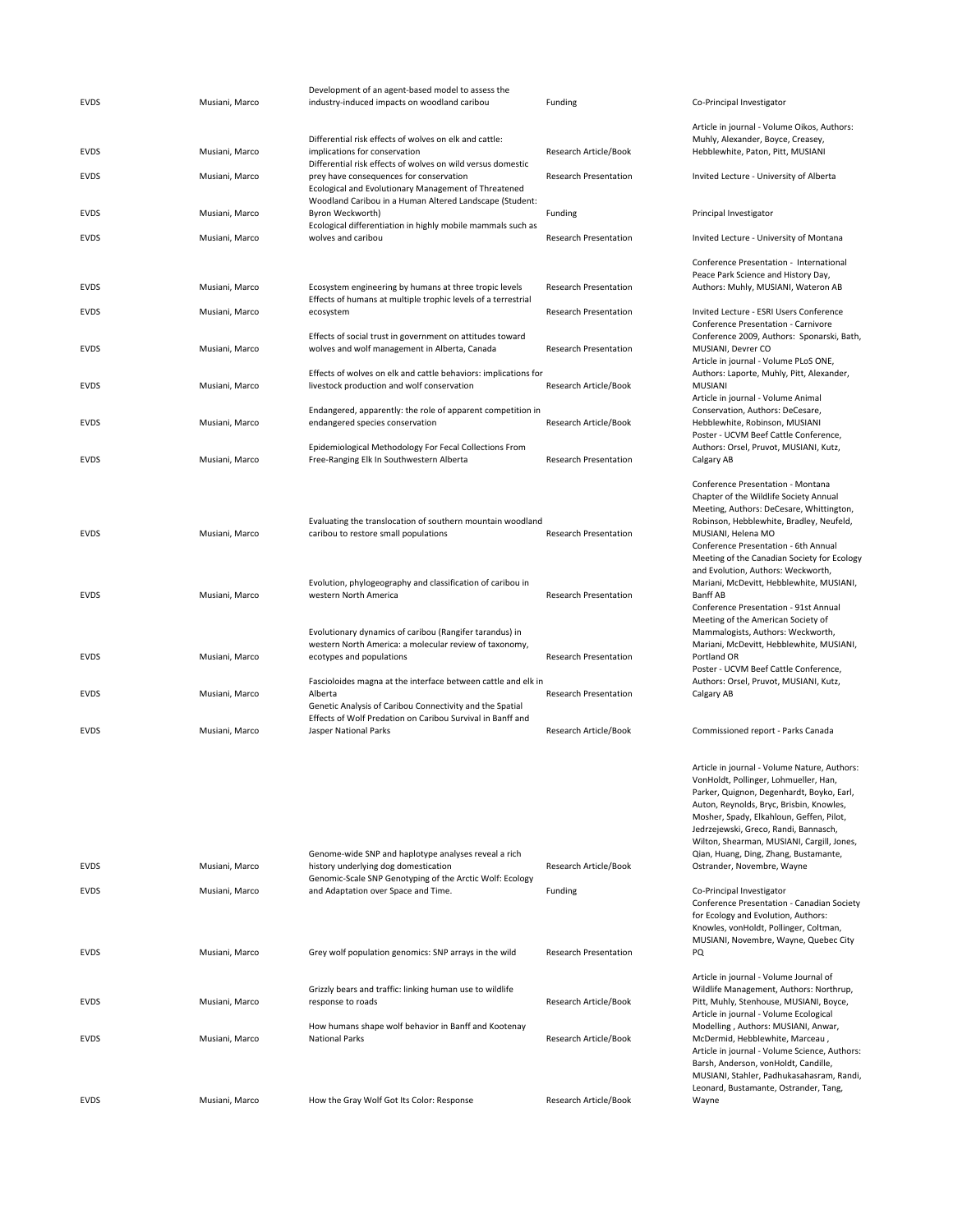| <b>EVDS</b> | Musiani, Marco | Human Activity Differentially Redistributes Large Mammals<br>in the Canadian Rockies National Parks                       | Research Article/Book        | Society, Author<br>Whittington, W<br>Article in journa |
|-------------|----------------|---------------------------------------------------------------------------------------------------------------------------|------------------------------|--------------------------------------------------------|
| EVDS        | Musiani, Marco | Human activity on roads and trails help prey win the<br>predator-prey space race                                          | Research Article/Book        | Authors: Muhly<br>Hickman, MUSI                        |
|             |                |                                                                                                                           |                              | Conference Pre                                         |
|             |                | Human activity on roads and trails help prey win the                                                                      |                              | of the Wildlife !<br>Muhly, Semeni                     |
| <b>EVDS</b> | Musiani, Marco | predator-prey space race                                                                                                  | <b>Research Presentation</b> | MUSIANI, Cami                                          |
| <b>EVDS</b> | Musiani, Marco | Human features, forestry and wolf predation of caribou and<br>other prey in west-central Alberta                          | Funding                      | Principal Invest<br>Conference Pre                     |
|             |                |                                                                                                                           |                              | Management In                                          |
| <b>EVDS</b> | Musiani, Marco | Husbandry practices and livestock vulnerability influence<br>depredation by wolves in southwest Alberta                   | <b>Research Presentation</b> | Section, Author<br>Pincher Creek A                     |
| <b>EVDS</b> | Musiani, Marco | Ignoring Nature: Animal Losses and What We Must Do about<br>Them                                                          | Research Article/Book        | Book reviewed                                          |
|             |                | Integrating spatial behavioral ecology in agent-based models                                                              |                              | Book chapters/                                         |
| EVDS        | Musiani, Marco | for species-distribution conservation                                                                                     | Research Article/Book        | Semeniuk, MUS                                          |
| <b>EVDS</b> | Musiani, Marco | Landscape genetics of large terrestrial mammals                                                                           | Research Presentation        | <b>Invited Lecture</b>                                 |
| <b>EVDS</b> | Musiani, Marco | Linear Features, Forestry and Wolf Predation of Caribou and<br>Other Prey in West Central Alberta                         | Research Article/Book        | Commissioned<br>Association of F                       |
|             |                |                                                                                                                           |                              |                                                        |
| <b>EVDS</b> | Musiani, Marco | Linear Features, Forestry and Wolf Predation of Caribou and<br>Other Prey in West-Central Alberta                         | Research Presentation        | Conference Pre<br>and Ecological I                     |
|             |                |                                                                                                                           |                              | Conference Pre                                         |
|             |                |                                                                                                                           |                              | of America Ann                                         |
|             |                | Mixing it up after the Ice Age: Post-Pleistocene genetic and                                                              |                              | Weckworth, M                                           |
|             |                | behavioral dynamics of partially migratory caribou in the                                                                 |                              | Hebblewhite, D                                         |
| <b>EVDS</b> | Musiani, Marco | Canadian Rockies                                                                                                          | Research Presentation        | MUSIANI, Albu                                          |
|             |                | Modeling Relationships between Fire, Caribou, Wolves, Elk<br>and Moose to Aid Recovery of Threatened Southern             |                              |                                                        |
|             |                | Mountain Woodland Caribou in the Canadian Rocky                                                                           |                              |                                                        |
| EVDS        | Musiani, Marco | <b>Mountain National Parks</b>                                                                                            | Research Article/Book        | Commissioned                                           |
| EVDS        | Musiani, Marco | Montane Elk Research Program                                                                                              | Funding                      | Co-Investigator                                        |
| EVDS        | Musiani, Marco | Moose habitat models for Management                                                                                       | Funding                      | Co-Principal Inv                                       |
| <b>EVDS</b> | Musiani, Marco | Moose-caribou relationships & caribou recovery.                                                                           | Funding                      | Co-Principal Inv                                       |
|             |                |                                                                                                                           |                              | Conference Pre                                         |
|             |                |                                                                                                                           |                              | International C                                        |
|             |                |                                                                                                                           |                              | Biology, Author                                        |
|             |                | Population Viability Analysis of Translocation-Assisted                                                                   |                              | Robinson, Brad                                         |
| <b>EVDS</b> | Musiani, Marco | Woodland Caribou Recovery                                                                                                 | <b>Research Presentation</b> | Hebblewhite, E                                         |
|             |                |                                                                                                                           |                              | Poster - 24th In<br>Conservation B                     |
|             |                | Predator-mediated indirect effects of fire on caribou habitat                                                             |                              | DeCesare, Hebl                                         |
| <b>EVDS</b> | Musiani, Marco | in Banff and Jasper National Park                                                                                         | <b>Research Presentation</b> | <b>Edmonton AB</b>                                     |
|             |                |                                                                                                                           |                              | Book chapters/                                         |
|             |                | Predicting livestock depredation by wolves in southwestern                                                                |                              | Wolves: new pe                                         |
|             |                | Alberta: implications for wolf management in agricultural                                                                 |                              | behaviour and                                          |
| <b>EVDS</b> | Musiani, Marco | areas                                                                                                                     | Research Article/Book        | Muhly, Gates, O                                        |
|             |                |                                                                                                                           |                              |                                                        |
| <b>EVDS</b> | Musiani, Marco | Prevalence and contact structure analysis for transmission of<br>important production limiting diseases of cattle and elk | Funding                      | Co-Principal Inv                                       |
|             |                |                                                                                                                           |                              |                                                        |
|             |                |                                                                                                                           |                              | Book chapters/                                         |
|             |                |                                                                                                                           |                              | wolf population                                        |
|             |                |                                                                                                                           |                              | human attitude<br>Wolves and Peo                       |
|             |                | Recovering wolf populations produce new trends in human                                                                   |                              | Attitudes and P                                        |
| <b>EVDS</b> | Musiani, Marco | attitudes and policy                                                                                                      | Research Article/Book        | Paquet                                                 |
|             |                |                                                                                                                           |                              | Book chapters/                                         |
|             |                |                                                                                                                           |                              | Wolves: new pe                                         |
|             |                | Research Projects Highlight Unique Mechanisms and Some                                                                    |                              | behaviour and                                          |
| <b>EVDS</b> | Musiani, Marco | Common Patterns in Wolf Ecology and Management                                                                            | Research Article/Book        | MUSIANI, Boita                                         |
|             |                |                                                                                                                           |                              | Article in journa                                      |
| <b>EVDS</b> | Musiani, Marco | Restoration of genetic connectivity among Northern Rockies<br>wolf populations                                            | Research Article/Book        | Ecology, Autho<br>Mills                                |
|             |                |                                                                                                                           |                              | Article in journa                                      |
|             |                | Revisiting extinction in protected areas: Is it acceptable for                                                            |                              | Biology, Author                                        |
| <b>EVDS</b> | Musiani, Marco | mountain caribou to go extinct in a National Park?                                                                        | Research Article/Book        | <b>MUSIANI</b>                                         |
|             |                |                                                                                                                           |                              | Conference Pre                                         |
|             |                |                                                                                                                           |                              | <b>Conservation B</b>                                  |
| <b>EVDS</b> | Musiani, Marco | Rural residentsâ€ <sup>™</sup> salient values, social trust and attitudes<br>toward wolf management                       | <b>Research Presentation</b> | Authors: Spona<br><b>Edmonton AB</b>                   |
|             |                |                                                                                                                           |                              | Article in journa                                      |
|             |                | Salient Values, Social Trust, and Attitudes toward Wolf                                                                   |                              | Natural Resour                                         |
| <b>EVDS</b> | Musiani, Marco | Management in Southwestern Alberta, Canada                                                                                | Research Article/Book        | Bath, MUSIANI                                          |

Article in journal ‐ Volume Ecology and Society, Authors: Rogala, Hebblewhite, Whittington, White, Coleshill, MUSIANI Article in journal ‐Volume PLoS ONE, Authors: Muhly, Semeniuk, Massolo, Hickman, MUSIANI Conference Presentation ‐ Alberta Chapter of the Wildlife Society Meeting, Authors: Muhly, Semeniuk, Massollo, Hickman, MUSIANI, Camrose AB

Principal Investigator Conference Presentation ‐ Society for Range Management International Mountain Section, Authors: Muhly, Gates, MUSIANI, Pincher Creek AB

Book reviewed Book chapters/contributions, Authors: Semeniuk, MUSIANI, Marceau Invited Lecture - Memorial University Commissioned report ‐ Canadian Association of Petroleum Producers

Conference Presentation ‐ Resource Access and Ecological Issues Forum, Calgary AB

Conference Presentation ‐ Ecology Society of America Annual Meeting, Authors: Weckworth, McDevitt, Mariani, Hebblewhite, DeCesare, Morgantini, Seip, MUSIANI, Albuquerque NM

Commissioned report - Parks Canada<br>Co-Investigator Co-Principal Investigator Co-Principal Investigator

Conference Presentation ‐ 24th International Congress for Conservation Biology, Authors: Whittington, DeCesare, Robinson, Bradley, Neufeld, MUSIANI, Hebblewhite, Edmonton AB Poster ‐ 24th International Congress for Conservation Biology, Authors: Robinson, DeCesare, Hebblewhite, MUSIANI, Edmonton AB

Book chapters/contributions The World of Wolves: new perspectives on ecology, behaviour and management, Authors: Muhly, Gates, Callaghan, MUSIANI

Co-Principal Investigator

| Book chapters/contributions - Recovering   |
|--------------------------------------------|
| wolf populations produce new trends in     |
| human attitudes and policy, A New Era for  |
| Wolves and People: Wolf Recovery, Human    |
| Attitudes and Policy., MUSIANI, Boitani,   |
| Paquet                                     |
| Book chapters/contributions - The World of |
| Wolves: new perspectives on ecology,       |
| behaviour and management, Authors:         |
| MUSIANI, Boitani, Paquet                   |
| Article in journal - Volume Molecular      |
| Ecology, Authors: Hebblewhite, MUSIANI,    |
| Mills                                      |
| Article in journal - Volume Conservation   |
| Biology, Authors: Hebblewhite, White,      |
| MUSIANI                                    |
| Conference Presentation - Society of       |
| Conservation Biology Conference 2010,      |
| Authors: Sponarski, Bath, MUSIANI,         |
| <b>Fdmonton AB</b>                         |
| Article in journal - Volume Society and    |
| Natural Resources, Authors: Sponarski,     |
| Bath, MUSIANI                              |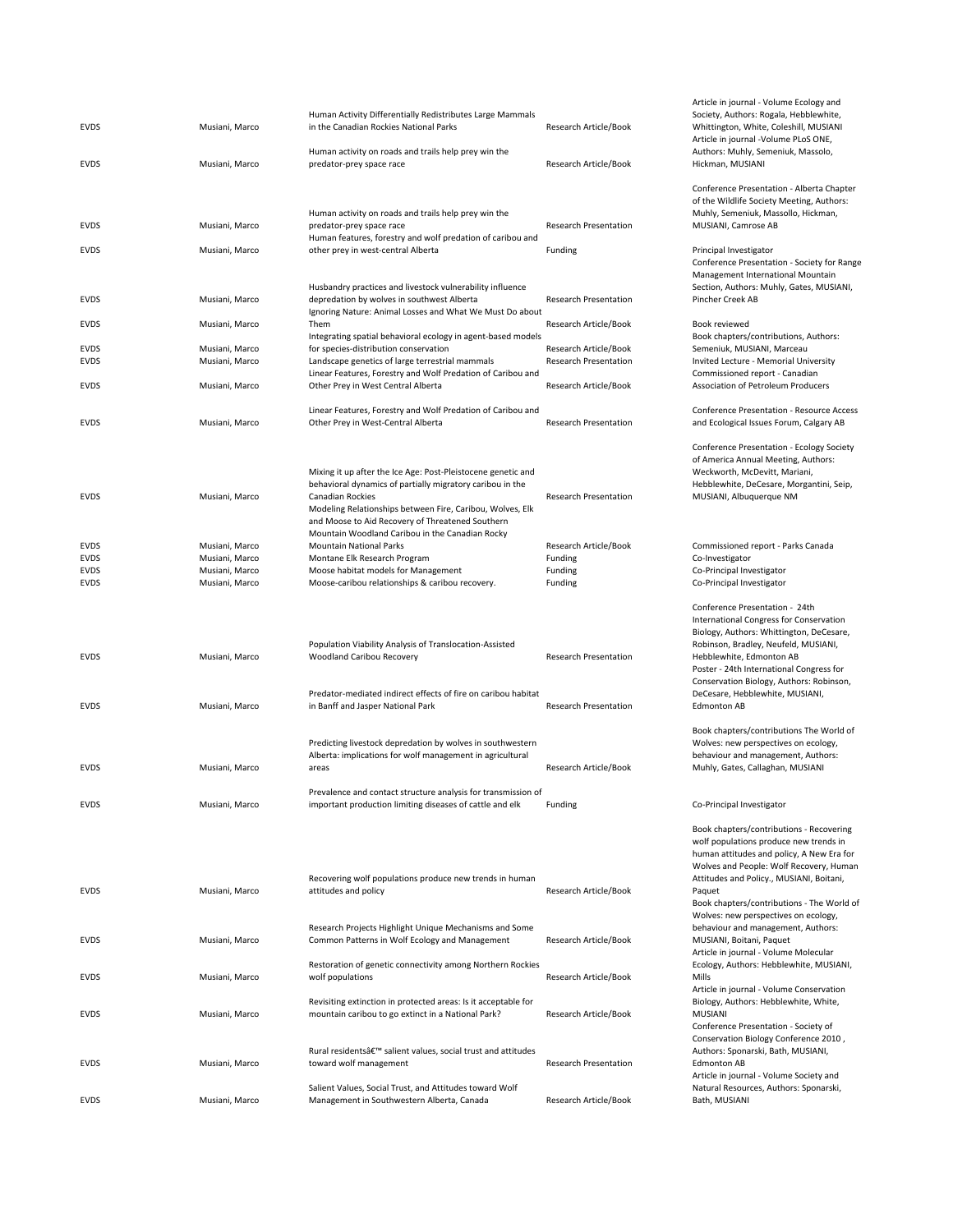| <b>EVDS</b> | Musiani, Marco | Should tundra/woodland caribou hybrid populations of the<br>Rockies be given special consideration? | <b>Research Presentation</b> | and Evolutio<br>McDevitt, He<br>Robinson, Pe |
|-------------|----------------|-----------------------------------------------------------------------------------------------------|------------------------------|----------------------------------------------|
|             |                |                                                                                                     |                              | Conference I<br>American Ca                  |
| <b>EVDS</b> | Musiani, Marco | Should we conserve tundra/woodland caribou hybrids too?                                             | <b>Research Presentation</b> | MB                                           |
|             |                |                                                                                                     |                              | Conference I<br>of America A                 |
|             |                | The demographic consequences of partial migration among                                             |                              | DeCesare, H                                  |
| <b>EVDS</b> | Musiani, Marco | woodland caribou in fragmented landscapes                                                           | <b>Research Presentation</b> | MUSIANI, A                                   |
|             |                | The effect of fire on spatial separation between wolves and                                         |                              | Article in jou<br>Authors: Rob               |
| <b>EVDS</b> | Musiani, Marco | caribou                                                                                             | Research Article/Book        | Whittington,                                 |
|             |                |                                                                                                     |                              | Conference I<br>of the Wildli                |
|             |                | The effects of traffic on grizzly bear selection of roaded                                          |                              | Authors: Nor                                 |
| EVDS        | Musiani, Marco | habitats<br>The genomic and ecological context of a major gene under                                | <b>Research Presentation</b> | Stenhouse, E                                 |
| <b>EVDS</b> | Musiani, Marco | selection in natural populations                                                                    | Funding                      | Collaborator                                 |
| <b>EVDS</b> | Musiani, Marco | The Role of Predation in Woodland Caribou Declines                                                  | Funding                      | Principal Inv                                |
|             |                |                                                                                                     |                              | Article in jou<br>Biology, Autl              |
|             |                | The role of translocation in recovery of woodland caribou                                           |                              | Robinson, H                                  |
| <b>EVDS</b> | Musiani, Marco | populations                                                                                         | Research Article/Book        | <b>MUSIANI</b>                               |
| <b>EVDS</b> | Musiani, Marco | The World of Wolves: new perspectives on ecology,<br>behaviour and management                       | Research Article/Book        | Book edited                                  |
|             |                | Understanding social trust, salient values and public                                               |                              | Conference I                                 |
|             |                | attitudes toward wolves and wolf management in                                                      |                              | of the Wildli<br>Authors: Spo                |
| <b>EVDS</b> | Musiani, Marco | southwestern Alberta                                                                                | <b>Research Presentation</b> | Deer AB                                      |
|             |                | Wolf body mass, skull morphology, and mitochondrial DNA                                             |                              | Article in jou                               |
| <b>EVDS</b> | Musiani, Marco | haplotypes in the Riding Mountain National Park region of<br>Manitoba, Canada                       | Research Article/Book        | of Zoology, A<br>Sallows, Gou                |
|             |                |                                                                                                     |                              |                                              |
|             |                |                                                                                                     |                              | Book chapte<br>Wolves and                    |
|             |                |                                                                                                     |                              | Attitudes an                                 |
| <b>EVDS</b> | Musiani, Marco | Wolf ecology and management in Northern Canada                                                      | Research Article/Book        | Walton, MU:                                  |
|             |                |                                                                                                     |                              | Article in jou                               |
| <b>EVDS</b> | Quinn, Michael | A social-spatial approach to ecological governance                                                  | Research Article/Book        | Journal of In<br>Authors: M.                 |
|             |                |                                                                                                     |                              | Conference I                                 |
|             |                |                                                                                                     |                              | Internationa<br><b>Sciences Cor</b>          |
| <b>EVDS</b> | Quinn, Michael | A social-spatial approach to ecological governance                                                  | <b>Research Presentation</b> | M. Quinn, Ca                                 |
|             |                |                                                                                                     |                              | Conference I<br><b>Dimensions</b>            |
|             |                | Assessing mechanisms for engagement in access                                                       |                              | Managemen                                    |
| <b>EVDS</b> | Quinn, Michael | management for public lands in southwestern Alberta                                                 | <b>Research Presentation</b> | Quinn, D. Du<br>Conference I                 |
|             |                |                                                                                                     |                              | for Ecology a                                |
| <b>EVDS</b> | Quinn, Michael | Assessing the impact of linear forest clearings on meso-<br>carnivores and their prey in Alberta    | <b>Research Presentation</b> | Pattison, M.<br>Banff AB                     |
|             |                |                                                                                                     |                              | Conference I                                 |
|             |                |                                                                                                     |                              | Conference<br>Adapting to                    |
|             |                | Can citizen science represent wildlife activity along                                               |                              | Graham, L. B                                 |
| <b>EVDS</b> | Quinn, Michael | highways?: Validating a monitoring program                                                          | <b>Research Presentation</b> | Duluth MN<br>Commission                      |
|             |                | Carnivores & communities in the Waterton Biosphere                                                  |                              | Biosphere Re                                 |
| EVDS        | Quinn, Michael | Reserve                                                                                             | Research Article/Book        | investigator                                 |
|             |                | Carnivores & Communities in the Waterton Biosphere                                                  |                              |                                              |
| EVDS        | Quinn, Michael | Reserve: A Critical Analysis for Management and Mitigation                                          | Funding                      | Co-Principal<br>Book chapte                  |
|             |                | Citizen science: supporting the experts with wildlife                                               |                              | passages: Hi                                 |
| <b>EVDS</b> | Quinn, Michael | observations, Safe passages: Highways, wildlife, and habitat<br>connectivity                        | Research Article/Book        | connectivity<br>Quinn                        |
|             |                | Coexisting with cougars: Public perceptions, attitudes and                                          |                              |                                              |
| <b>EVDS</b> | Quinn, Michael | awareness of cougars on the urban-rural fringe of Calgary,<br>Alberta                               | Research Article/Book        | Article in jou<br>Conflicts, Au              |
|             |                |                                                                                                     |                              | Conference I<br>and Confere                  |
|             |                | Cowboys & Carnivores: A Survey of Ranchers in the                                                   |                              | Geographers                                  |
| <b>EVDS</b> | Quinn, Michael | Waterton Biosphere Reserve, Alberta                                                                 | <b>Research Presentation</b> | Quinn, Calga                                 |

Conference Presentation ‐ 4th Annual Meeting of the Canadian Society for Ecology and Evolution, MUSIANI, Weckworth, McDevitt, Hebblewhite, DeCesare, Robinson, Peters, Mariani, Banff AB Conference Presentation ‐ 13th North American Caribou Conference, Winnipeg MB

Conference Presentation ‐ Ecology Society of America Annual Meeting, Authors: DeCesare, Hebblewhite, Smith, Weckworth, MUSIANI, Albuquerque NM Article in journal ‐ Volume Rangifer, Authors: Robinson, Hebblewhite,DeCesare, Whittington, Neufeld, Bradley, MUSIANI Conference Presentation ‐ Alberta Chapter of the Wildlife Society Annual Conference, Authors: Northrup, Pitt, Muhly, MUSIANI, Stenhouse, Boyce, Principal Investigator Article in journal ‐ Volume Conservation Biology, Authors: DeCesare, Whittington, Robinson, Hebblewhite, Bradley, Neufeld, MUSIANI Book edited Conference Presentation ‐ Alberta Chapter of the Wildlife Society Conference 2010, Authors: Sponarski, Bath, MUSIANI, Red Deer AB Article in journal ‐ Volume Canadian Journal of Zoology, Authors: Stronen, Forbes, Sallows, Goulet, MUSIANI, Paquet Book chapters/contributions ‐ A New Era for Wolves and People: Wolf Recovery, Human Attitudes and Policy, Authors: Cluff, Paquet, Walton, MUSIANI Article in journal ‐ Volume The International Journal of Interdisciplinary Social Sciences, Authors: M.E. Tyler, M.S. Quinn Conference Presentation ‐ The Fifth International Interdisciplinary Social Sciences Conference, Authors: M.E. Tyler, M. Quinn, Cambridge UK Conference Presentation ‐ Human Dimensions of Natural Resource Management, Authors: R.L. Haddock, M. Quinn, D. Duke, Revelstoke BC Conference Presentation ‐ Canadian Society for Ecology and Evolution, Authors: C. Pattison, M. Quinn, P. Dale, C. Catterall, Banff AB Conference Presentation ‐ International Conference on Ecology & Transportation Adapting to Change, Authors: K. Paul, J. Graham, L. Broberg, M. Quinn, M. Huijser, Duluth MN Commissioned reports ‐ Waterton Biosphere Reserve Assoication, Principle investigator & lead author Co-Principal Investigator Book chapters/contributions ‐ Safe passages: Highways, wildlife, and habitat connectivity, Authors: T. Lee, D. Duke, M. Quinn Article in journal ‐ Volume Human Wildlife

Conflicts, Authors: C. Thornton, M. Quinn Conference Presentation ‐ Annual Meeting and Conference Canadian Association of Geographers, Authors: S.M. Alexander, M. Quinn, Calgary AB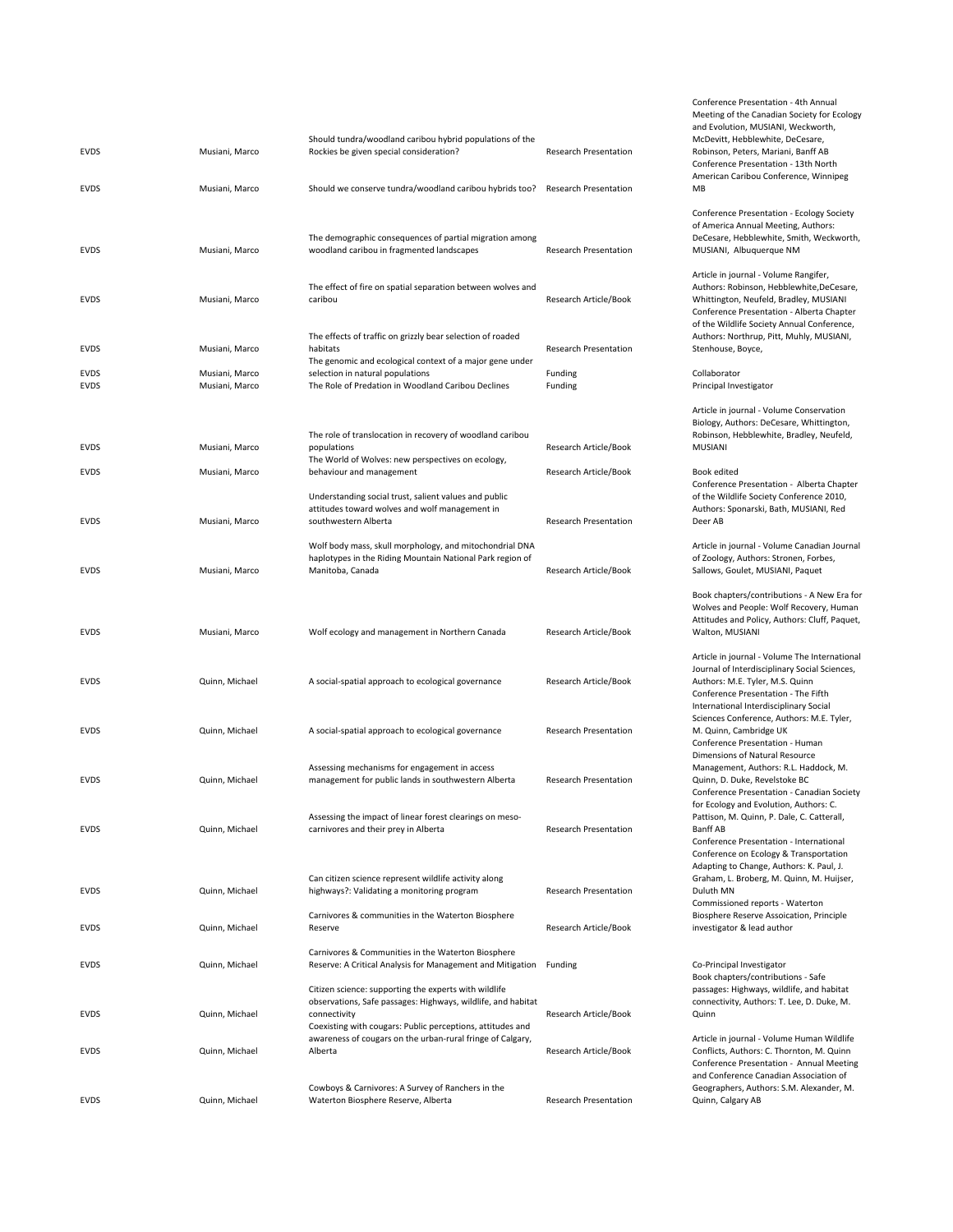| <b>EVDS</b><br><b>EVDS</b> | Quinn, Michael<br>Quinn, Michael | Dialogic stakeholder communication and ecosystem-based<br>management: Frameworks to integrate protected areas into<br>the surrounding social and physical landscapes<br>Ecological Infrastructure, Resilience and Governance in the<br>Calgary Region | Research Article/Book<br>Funding |
|----------------------------|----------------------------------|-------------------------------------------------------------------------------------------------------------------------------------------------------------------------------------------------------------------------------------------------------|----------------------------------|
| <b>EVDS</b>                | Quinn, Michael                   | Ecological Integrity                                                                                                                                                                                                                                  | <b>Research Presentation</b>     |
| <b>EVDS</b>                | Quinn, Michael                   | Elk migration and dispersal revealed by satellite technology                                                                                                                                                                                          | Research Article/Book            |
| <b>EVDS</b>                | Quinn, Michael                   | Exploring resilience of whitebark pine systems in the Crown<br>of the Continent                                                                                                                                                                       | <b>Research Presentation</b>     |
| <b>EVDS</b>                | Quinn, Michael                   | Exploring whitebark pine resilience in the Crown of the<br>Continent                                                                                                                                                                                  | Research Article/Book            |
| <b>EVDS</b>                | Quinn, Michael                   | Exploring whitebark pine resilience in the Crown of the<br>Continent                                                                                                                                                                                  | Research Presentation            |
| <b>EVDS</b>                | Quinn, Michael                   | Factors Influencing the Establishment of Protected Areas:<br>Canada and Mexico                                                                                                                                                                        | <b>Research Presentation</b>     |
| <b>EVDS</b>                | Quinn, Michael                   | Governance and IA effectiveness in Canada and Mexico                                                                                                                                                                                                  | <b>Research Presentation</b>     |
| <b>EVDS</b>                | Quinn, Michael                   | Governance challenges for wildland preservation in Canada<br>and Mexico<br>Highway 3: Transportation mitigation for wildlife and                                                                                                                      | Research Article/Book            |
| <b>EVDS</b>                | Quinn, Michael                   | connectivity in the Crown of the Continent, Alberta<br>Transportation and Infrastructure (and others)                                                                                                                                                 | Research Article/Book            |
| <b>EVDS</b><br><b>EVDS</b> | Quinn, Michael<br>Quinn, Michael | James Henry Fleming, Dictionary of Canadian Biography<br>Living with Coyotes                                                                                                                                                                          | Research Article/Book<br>Funding |
|                            |                                  |                                                                                                                                                                                                                                                       |                                  |
| <b>EVDS</b>                | Quinn, Michael                   | Local and transnational factors influencing conservation<br>effectiveness of protected areas                                                                                                                                                          | Research Article/Book            |
| <b>EVDS</b>                | Quinn, Michael                   | Mitigating the barrier effect of above-ground pipelines for<br>moose (Alces alces) in northern Canada, Environmental,<br>social and economic impacts of game and veterinary fencing Research Article/Book                                             |                                  |
| <b>EVDS</b>                | Quinn, Michael                   | Mountain biking: a review of the ecological effects                                                                                                                                                                                                   | Research Article/Book            |
| <b>EVDS</b>                | Quinn, Michael                   | Patterns in the Clouds: A Framework for Engaging with<br><b>Resilience Thinking</b>                                                                                                                                                                   | <b>Research Presentation</b>     |
| <b>EVDS</b>                | Quinn, Michael                   | Permeability of elk (Cervus elaphus) migration linkage zones<br>in southwestern Alberta<br>Place-based environmental governance in the Waterton                                                                                                       | <b>Research Presentation</b>     |
| <b>EVDS</b>                | Quinn, Michael                   | Biosphere Reserve, Canada: The role of a large private land<br>trust project                                                                                                                                                                          | Research Article/Book            |
| EVDS                       | Quinn, Michael                   | Portrayal of coyote-human interactions in the Canadian<br>media                                                                                                                                                                                       | <b>Research Presentation</b>     |
| <b>EVDS</b>                | Quinn, Michael                   | Portrayal of coyote-human interactions in the popular<br>media: Content analysis from Canadian sources                                                                                                                                                | <b>Research Presentation</b>     |

J. Gilson, M. Quinn Co-Principal Investigator Invited Lecture ‐ national meeting on ecological integrity in the national parks Article in journal ‐ Volume Alberta Outdoorsmen, Authors: D. Paton, M. Quinn, J. Pitt, M. Boyce Conference Presentation ‐ Resilience 2011: Resilience, Innovation, and Sustainability: Navigating the Complexities of Global Change, Authors: S. Burke, M. Quinn, Tempe AZ Article in conference proceedings ‐ The future of high‐elevation, five‐needle white pines in Western North America: Proceedings of the High Five Symposium, Authors: S. Burke, M. Quinn Conference Presentation ‐ "High Five" Symposium, Authors: S. Burke, M. Quinn, Missoula MT Conference Presentation ‐ George Wright Society Bi‐Annual Conference, Authors: A. Mendoza Sammet, M. Quinn, New Orleans Conference Presentation ‐ International Association of Impact Assessment 2011 meeting, Authors: A. Mendoza Sammet, M. Quinn, Peublo MX Article in journal ‐ Volume International Journal of Wilderness, Authors: A. Mendoza‐ Duran, M. Quinn Commissioned reports ‐ Montana State University Book chapters/contributions ‐ Dictionary of Canadian Biography Co-Principal Investigator Article in conference proceedings ‐ Ecosystem Based Management: Beyond Boundaries. Proceedings of the Sixth International Conference of Science and the Management of Protected Areas, Authors: A. Mendoza Sammet, M. Quinn Book chapters/contributions ‐ Environmental, social and economic impacts of game and veterinary fencing, Authors: M. Quinn, B. Dunne Commissioned reports ‐ Parks Canada, Principle investigator and writer Conference Presentation ‐ Resilience 2011: Resilience, Innovation, and Sustainability: Navigating the Complexities of Global Change, Authors: K. Gibson, A. Moehrenschlager, M. Quinn, Tempe AZ

Article in conference proceedings ‐ Proceedings of the Sixth International Conference of Science and the Management of Protected Areas, Authors:

Conference Presentation ‐ 24th International Congress for Conservation Biology, Authors: D. Paton, J. Pitt, T. Muhly, M. Boyce, R. Creasey, M. Musiani, M. Quinn, Edmonton AB

Article in journal ‐ Volume George Wright Forum, Authors: J. McCuaig, M. Quinn Conference Presentation ‐ Annual Meeting and Conference Canadian Association of Geographers, Authors: S.M. Alexander, M. Quinn, Calgary AB

Conference Presentation ‐ Pathways to Success: Integrating Human Dimensions into Fisheries and Wildlife Management, Authors: S. Alexander, M. Quinn, Estes CO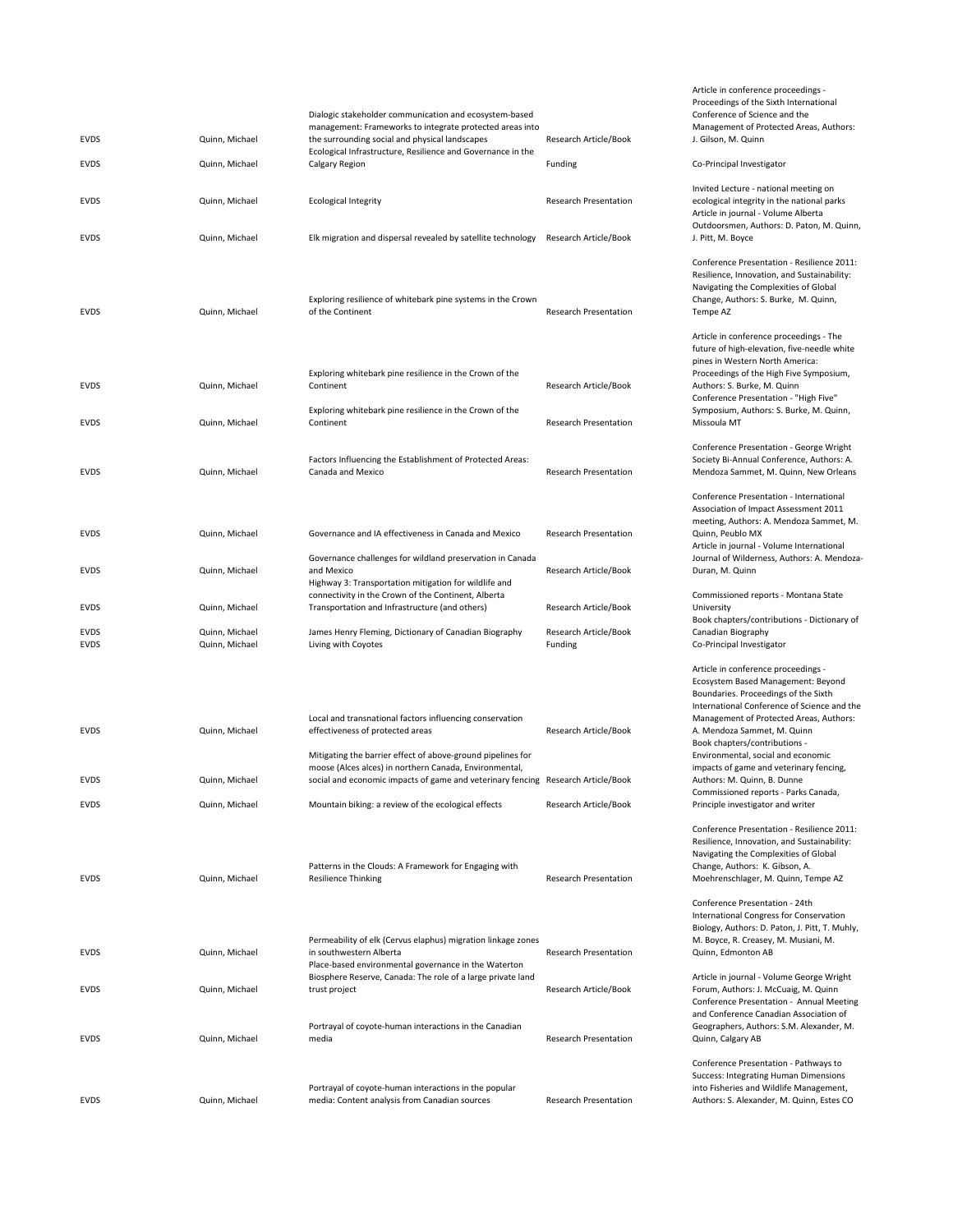| <b>EVDS</b>                | Quinn, Michael                   | Ranching and carnivores in the Waterton Biosphere Reserve Research Presentation                                                                                      |                                         |
|----------------------------|----------------------------------|----------------------------------------------------------------------------------------------------------------------------------------------------------------------|-----------------------------------------|
| <b>EVDS</b>                | Quinn, Michael                   | Risk perceptions and public attitudes towards cougars in the<br>southern Foothills of Alberta                                                                        | Research Article/Book                   |
| <b>EVDS</b><br><b>EVDS</b> | Quinn, Michael<br>Quinn, Michael | Road Watch in the Pass: Web-based citizen involvement in<br>wildlife data collection<br>Rural residential subdivision in southwestern Alberta: a<br>spatial analysis | <b>Research Presentation</b><br>Funding |
| <b>EVDS</b>                | Quinn, Michael                   | Social norms and values in agricultural water quality<br>management                                                                                                  | <b>Research Presentation</b>            |
| <b>EVDS</b>                | Quinn, Michael                   | Social Resilience: Our role in achieving resilience<br>Spatial analysis of forestry related disturbance on westslope                                                 | <b>Research Presentation</b>            |
| <b>EVDS</b>                | Quinn, Michael                   | cutthroat trout (Oncorhynchus clarkii lewisi): Implications for<br>policy and management<br>Spatial Analysis of Forestry Related Disturbance on                      | Research Article/Book                   |
| <b>EVDS</b>                | Quinn, Michael                   | Westslope Cutthroat Trout (Oncorhynchus clarkii lewisi):<br>Implications for Policy and Management                                                                   | <b>Research Presentation</b>            |
| <b>EVDS</b>                | Quinn, Michael                   | Spatial analysis of land-use activity on westslope cutthroat<br>trout: implications for policy and management                                                        | Research Article/Book                   |
| <b>EVDS</b>                | Quinn, Michael                   | Taking advantage of uncertainty and change: Resilience and<br>Innovation in ecosystem management                                                                     | <b>Research Presentation</b>            |
| <b>EVDS</b>                | Quinn, Michael                   | The practitioners' dilemma                                                                                                                                           | <b>Research Presentation</b>            |
| <b>EVDS</b>                | Quinn, Michael                   | The relationship between human use and wildlife use of<br>backcountry trails: A remote camera study from the<br>southern Rockies of Alberta, Canada                  | <b>Research Presentation</b>            |
| <b>EVDS</b>                | Quinn, Michael                   | Understanding governance challenges for wildlife<br>preservation in North America                                                                                    | <b>Research Presentation</b>            |
| <b>EVDS</b>                |                                  |                                                                                                                                                                      |                                         |
|                            | Quinn, Michael                   | Westslope cutthroat trout responses to landscape<br>disturbance in the upper Oldman River watershed                                                                  | <b>Research Presentation</b>            |
| <b>EVDS</b>                | Quinn, Michael                   | What Makes a Great City                                                                                                                                              | <b>Research Presentation</b>            |
| <b>EVDS</b>                | Quinn, Michael S.                | Ecological infrastructure, resilience and governance in the<br>Calgary region: a partnership for regional sustainability                                             | Funding                                 |
| <b>EVDS</b>                | Sinclair, Brian                  | An Innovative Comprehensive Framework for Integrated<br>Architecture, Design + Planning                                                                              | Research Article/Book                   |
| <b>EVDS</b>                | Sinclair, Brian                  | An Innovative Comprehensive Framework for Integrated<br>Architecture, Design + Planning                                                                              | <b>Research Presentation</b>            |
| <b>EVDS</b>                | Sinclair, Brian                  | Architecture + Practice: Explorations + Conversations<br>Architecture in Realms of Uncertainty, Difficulty, Complexity                                               | <b>Research Presentation</b>            |
| <b>EVDS</b>                | Sinclair, Brian                  | + Diversity: Honouring Yesterday, Celebrating Today,<br><b>Imagining Tomorrow</b>                                                                                    | Research Article/Book                   |
| <b>EVDS</b>                | Sinclair, Brian                  | Campus Design: Principles, Plans and Place-Making                                                                                                                    | <b>Research Presentation</b>            |
| <b>EVDS</b>                | Sinclair, Brian                  | City + Country: Descriptive Explorations and Critical<br>Considerations of Modern Mongolia                                                                           | Research Article/Book                   |

Conference Presentation ‐ Pathways to Success: Integrating Human Dimensions into Fisheries and Wildlife Management, Authors: S. Alexander, M. Quinn, Estes CO Article in journal ‐ Volume Human Dimensions of Wildlife, Authors: C. Thornton, M. Quinn

Conference Presentation ‐ International Conference on Ecology & Transportation Adapting to Change, Authors: T. Lee, M. Quinn, D. Duke, Duluth MN

Principal Investigator Conference Presentation ‐ The Future of Farms & Food in Canada, Fist Annual Canadian Agricultural Policy Conference, Authors: J. Baird, K. Belcher, M. Quinn, Ottawa ON

Conference Presentation ‐ Buccoo Reef Management Committee Reef Resilience Workshop, Authors: K. Gibson, M. Quinn, A. Moehrenschlager, Tobago WI Article in journal ‐ Volume Applied Spatial Analysis and Policy, Authors: E. Valdal, M. Quinn Conference Presentation: Wild Trout X: Conserving Wild Trout, Authors: E. Valdal, M. Quinn, Yellowstone MT Article in conference proceedings ‐ Proceedings of the Wild Trout X Symposium, Authors: E. Valdal, M. Quinn Conference Presentation ‐ Forests for People, People for Forests: Forest‐based livelihoods in the Caribbean, Authors: K. Gibson, M. Quinn, A. Moehrenschlager, Trinidad Conference Presentation ‐ Resilience 2011: Resilience, Innovation, and Sustainability: Navigating the Complexities of Global Change, Authors: M. Quinn, M.E. Tyler, Tempe AZ Conference Presentation ‐ 95th ESA (Ecological Society of America) Annual Meeting, Authors: D. Duke, M. Quinn, Pittsburgh PA

Conference Presentation ‐ 9th World Wilderness Congress, Authors: A. Mendoza Sammet, M. Quinn, Merida MX Conference Presentation ‐ Wild Trout X: Conserving Wild Trout, Authors: J. Jackson, M. Quinn, Yellowstone MT Panel discussions ‐ Downtown Campus, Nexus Discussion

## Article in conference proceedings ‐ 3rd International Symposium on Architecture of the 21st Century: In Search of New Paradigms Conference Presentation ‐ 3rd International Symposium on Architecture of the 21st Century: In Search of New Paradigms, Germany Invited Lecture ‐ Buffalo Jump Environmental Sustainability Certificate Program, Calgary Article in journal ‐ Volume T‐Square

Architecture Journal Invited Lecture ‐ JamYang Resort Conference Centre, Thimphu Bhutan

Article in conference proceedings ‐ 7th Symposium on Personal and Spiritual Development in a World of Cultural Diversit

Conference Presentation ‐ 7th Symposium on Personal and Spiritual Development in a World of Cultural Diversity, Germany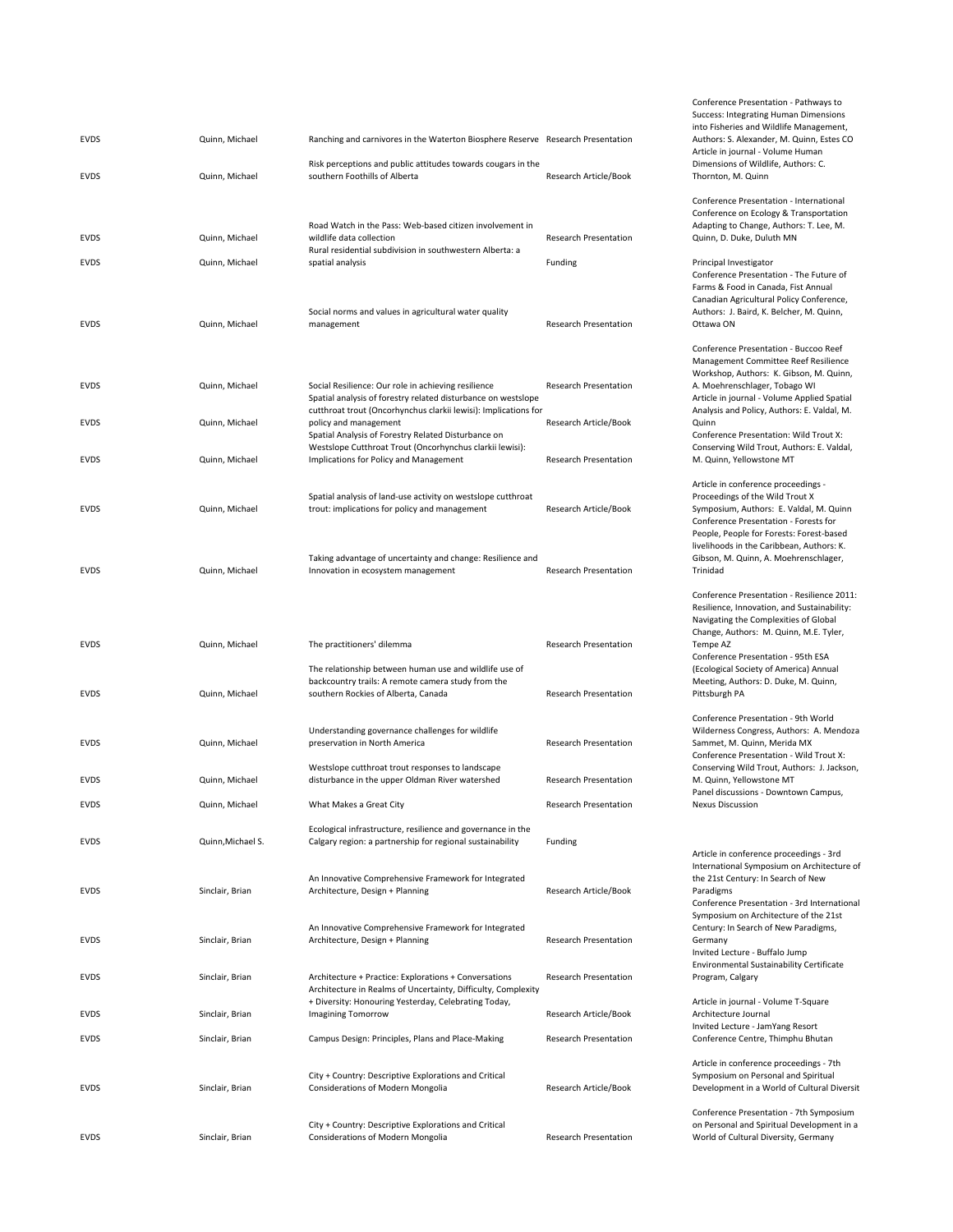|             |                 |                                                                                |                              | <b>INCENTACION</b>   |
|-------------|-----------------|--------------------------------------------------------------------------------|------------------------------|----------------------|
|             |                 | Connecting Disparate Dots: Architecture + Education in                         |                              | Research, Ir         |
| <b>EVDS</b> | Sinclair, Brian | Landscapes of Uncertainty                                                      | Research Article/Book        | Internationa         |
|             |                 |                                                                                |                              | Conference           |
|             |                 |                                                                                |                              |                      |
|             |                 |                                                                                |                              | Internationa         |
|             |                 | Connecting Disparate Dots: Architecture + Education in                         |                              | Research, Ir         |
| <b>EVDS</b> | Sinclair, Brian | Landscapes of Uncertainty                                                      | <b>Research Presentation</b> | Germany              |
|             |                 |                                                                                |                              | <b>Invited Lect</b>  |
| <b>EVDS</b> |                 |                                                                                | <b>Research Presentation</b> | the Confere          |
|             | Sinclair, Brian | Cultura, Contexto y Sustenabilidad                                             |                              |                      |
|             |                 | Culture, Context, and the Pursuit of Sustainability:                           |                              |                      |
|             |                 | Contemplating Problems, Parameters and Possibilities in an                     |                              | Article in jo        |
| <b>EVDS</b> | Sinclair, Brian | Increasingly Complex World                                                     | Research Article/Book        | Higher Educ          |
|             |                 |                                                                                |                              | Panel Discus         |
|             |                 |                                                                                |                              |                      |
|             |                 |                                                                                |                              | Clausen, Da          |
|             |                 | From Wild West to World Class: Architecture, Design &                          |                              | White, Calg          |
| <b>EVDS</b> | Sinclair, Brian | <b>Branding</b>                                                                | <b>Research Presentation</b> | Calgary Con          |
|             |                 |                                                                                |                              | <b>Invited Lect</b>  |
|             |                 |                                                                                |                              |                      |
| <b>EVDS</b> | Sinclair, Brian | Integrated Design and Planning in Complex Times                                | Research Presentation        | Bhutanese /          |
| <b>EVDS</b> | Sinclair, Brian | <b>Mexico Sustainability</b>                                                   | Funding                      | Principal Inv        |
|             |                 |                                                                                |                              | Exhibitions:         |
| <b>EVDS</b> | Sinclair, Brian | Mongolia: Mystery and Magic                                                    | <b>Research Presentation</b> | Internationa         |
|             |                 |                                                                                |                              | <b>Invited Lect</b>  |
|             |                 |                                                                                |                              |                      |
| <b>EVDS</b> | Sinclair, Brian | Planning, Programming, Design & Construction                                   | <b>Research Presentation</b> | Conference           |
|             |                 |                                                                                |                              | <b>Invited Lect</b>  |
| <b>EVDS</b> | Sinclair, Brian | Sinclair Research Directions, Initiatives + Aspirations                        | <b>Research Presentation</b> | Japan                |
|             |                 |                                                                                |                              | <b>Invited Lect</b>  |
|             |                 |                                                                                |                              |                      |
|             |                 |                                                                                |                              | Governmen            |
| <b>EVDS</b> | Sinclair, Brian | Sustainable Community Design & Development                                     | <b>Research Presentation</b> | Thimphu Bh           |
|             |                 | telos techne holos: AN INTEGRATIVE + HOLISTIC DESIGN                           |                              | <b>Invited Lect</b>  |
| <b>EVDS</b> | Sinclair, Brian | <b>FRAMEWORK</b>                                                               | <b>Research Presentation</b> | Conference           |
|             |                 |                                                                                |                              |                      |
|             |                 | telos techne holos: AN INTEGRATIVE + HOLISTIC DESIGN                           |                              |                      |
| <b>EVDS</b> | Sinclair, Brian | <b>FRAMEWORK</b>                                                               | <b>Research Presentation</b> | <b>Invited Lect</b>  |
|             |                 |                                                                                |                              |                      |
|             |                 |                                                                                |                              | Article in co        |
|             |                 |                                                                                |                              |                      |
|             |                 |                                                                                |                              | Annual Join          |
|             |                 | Urban Japan: Considering Homelessness, Characterizing                          |                              | Research Ce          |
| <b>EVDS</b> | Sinclair, Brian | Shelter and Contemplating Culture                                              | Research Article/Book        | Association          |
|             |                 |                                                                                |                              | <b>Invited Lect</b>  |
|             |                 |                                                                                |                              |                      |
|             |                 | valuing   culture, context, ethics, sustainability: Design +                   |                              | Environmer           |
| <b>EVDS</b> | Sinclair, Brian | Planning Via An Integrative Holistic Framework                                 | <b>Research Presentation</b> | Program, Ca          |
|             |                 |                                                                                |                              |                      |
|             |                 |                                                                                |                              |                      |
|             |                 |                                                                                |                              |                      |
|             |                 | valuing   culture, context, ethics, sustainability: Design +                   |                              | <b>Invited Lect</b>  |
| <b>EVDS</b> | Sinclair, Brian | Planning Via An Integrative Holistic Framework                                 | <b>Research Presentation</b> | Dubai                |
|             |                 |                                                                                |                              |                      |
|             |                 | valuing   culture, context, ethics, sustainability: Design +                   |                              | <b>Invited Lect</b>  |
|             |                 |                                                                                | <b>Research Presentation</b> |                      |
| <b>EVDS</b> | Sinclair, Brian | Planning Via An Integrative Holistic Framework                                 |                              | Governmen            |
|             |                 |                                                                                |                              |                      |
|             |                 | valuing   culture, context, ethics, sustainability: Design +                   |                              |                      |
| <b>EVDS</b> | Sinclair, Brian | Planning Via An Integrative Holistic Framework                                 | Research Presentation        | <b>Invited Lect</b>  |
|             |                 |                                                                                |                              | <b>Invited Lect</b>  |
|             |                 | Valuing Culture, Context and Sustainability: Design +                          |                              |                      |
| <b>EVDS</b> | Sinclair, Brian | Planning Via An Integrative Holistic Framework                                 | <b>Research Presentation</b> | Catolica Sar         |
|             |                 | Species, Functional Groups, and Thresholds in Ecological                       |                              |                      |
| <b>EVDS</b> | Sundstrom, SM   | Resilience                                                                     | Research Article             |                      |
|             |                 |                                                                                |                              |                      |
|             |                 | Species, Functional Groups, and Thresholds in Ecological                       |                              |                      |
| <b>EVDS</b> | Sundstrom, SM   | Resilience                                                                     | Research Article             | who is this?         |
|             |                 | A Renaissance of Social Housing In Europe: New Policy                          |                              |                      |
| <b>EVDS</b> | Tsenkova, Sasha | <b>Instruments and Provision Models</b>                                        | Funding                      | Principal Inv        |
|             |                 |                                                                                |                              |                      |
|             |                 |                                                                                |                              |                      |
|             |                 |                                                                                |                              | Conference           |
|             |                 |                                                                                |                              | Conference           |
|             |                 | A Renaissance of Social housing in Europe: Planning                            |                              | Developme            |
| <b>EVDS</b> | Tsenkova, Sasha | Strategies in the Context of Urban Regeneration                                | <b>Research Presentation</b> | Performanc           |
|             |                 |                                                                                |                              |                      |
|             |                 |                                                                                |                              | Conference           |
|             |                 |                                                                                |                              | Conference           |
|             |                 |                                                                                |                              | multi-scale,         |
|             |                 | A Renaissance of Social Housing in the Context of Urban                        |                              | environmer           |
|             |                 |                                                                                | <b>Research Presentation</b> |                      |
| EVDS        | Tsenkova, Sasha | Regeneration                                                                   |                              | Minnesota            |
|             |                 |                                                                                |                              | Conference           |
|             |                 |                                                                                |                              | in Europe a          |
| EVDS        | Tsenkova, Sasha | Beyond Transition Imperatives in Housing Reforms                               | <b>Research Presentation</b> | Humanity/L           |
|             |                 |                                                                                |                              |                      |
|             |                 |                                                                                |                              | Article in jor       |
|             |                 | Bridging the Gap: Policy Instruments to Encourage Private                      |                              | of Urban Re          |
| <b>EVDS</b> | Tsenkova, Sasha | Sector Provision of Affordable Rental Housing in Alberta                       | Research Article/Book        | Witwer, M            |
|             |                 |                                                                                |                              |                      |
|             |                 |                                                                                |                              | Article in co        |
|             |                 |                                                                                |                              |                      |
|             |                 | Comparative Perspectives on Social Rental Housing in                           |                              | Futures, Cer         |
| EVDS        | Tsenkova, Sasha | Amsterdam and Vienna                                                           | Research Article/Book        | Research In          |
|             |                 | Comparative Perspectives on Social Rental Housing in                           |                              | Conference           |
| <b>EVDS</b> | Tsenkova, Sasha | Amsterdam and Vienna                                                           | <b>Research Presentation</b> | University o         |
|             |                 |                                                                                |                              |                      |
| EVDS        | Tsenkova, Sasha | Comparative Perspectives on Social Rental Housing in Post-<br>Socialist Europe | <b>Research Presentation</b> | Conference<br>Sydney |

Article in conference proceedings ‐ 22nd International Conference on Systems Research, Informatics and Cybernetics, International Institute for Advanced Studies Conference Presentation ‐ 22nd International Conference on Systems Research, Informatics and Cybernetics, Germany Invited Lecture ‐ Invited keynote address at the Conferencia Magistral Article in journal ‐ Volume Planning for Higher Education Panel Discussion ‐ Dr. Brian R. Sinclair, Larry Clausen, David Beck, Bruce Graham, Richard White, Calgary, 10th Annual Buiildex Calgary Conference nvited Lecture - Royal Institute of Bhutanese Architects, Thimphu Bhutan Principal Investigator Exhibitions: solo exhibition, Calgary International Airport (YYC) Invited Lecture ‐ JamYang Resort Conference Centre, Thimphu Bhutan Invited Lecture ‐ Architectural Institute of Japan Invited Lecture ‐ Bhutan National Government (Ministry of Education), Thimphu Bhutan Invited Lecture ‐ JamYang Resort Conference Centre, Thimphu Bhutan Invited Lecture - NGO Head Offices, Calgary Article in conference proceedings ‐ Bi‐ Annual Joint Conference: Architectural Research Centers Consortium + European Association for Architectural Education Invited Lecture ‐ Buffalo Jump Environmental Sustainability Certificate Program, Calgary Invited Lecture ‐ American University of Dubai Invited Lecture ‐ Abu Dhabi Municipal Government Centre Invited Lecture ‐ Zayed University Invited Lecture ‐ Mexico and Universidad Catolica Santa Domingo Principal Investigator Conference Presentation ‐ International Conference UNECE/Ministry of Regional Development, Enhancing Urban Performance, Prague Conference Presentation ‐ ACSP Annual Conference Getting to Scale: Planning in multi‐scale, functionally integrated environments, ACSP/University of Minnesota Conference Presentation ‐ Housing Forum in Europe and Central Asia, Habitat for Humanity/UNDP, Budapest Article in journal ‐ Volume Canadian Journal of Urban Research, Authors: Tsenkova, S.; Witwer, M Article in conference proceedings ‐ Housing Futures, Centre for Housing and Planning Research International Conference Conference Presentation ‐ Housing Futures, University of Cambridge Conference Presentation ‐ City Futures,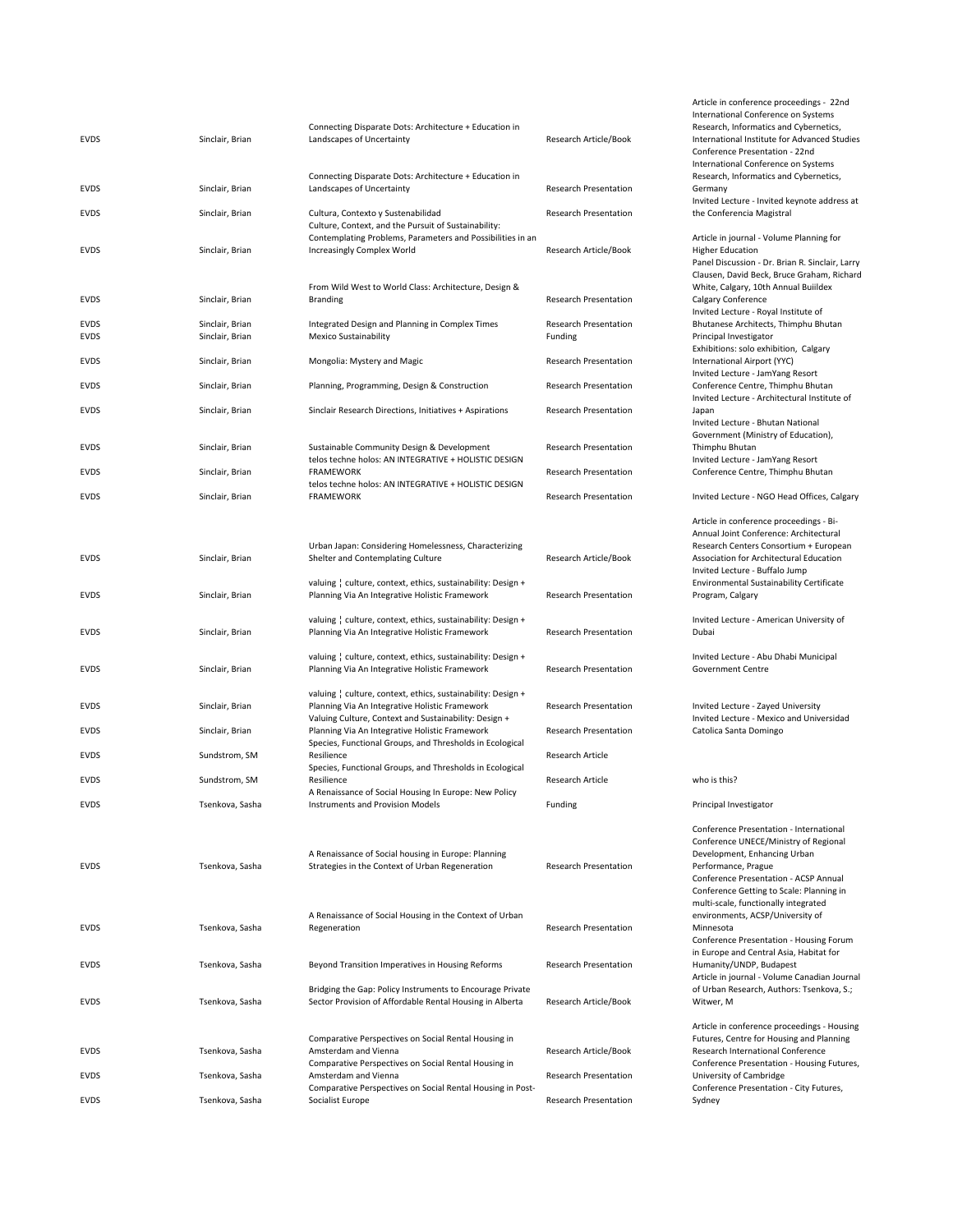| EVDS                       | Tsenkova, Sasha                    | Energy efficiency in housing management: a framework for<br>comparative analysis                                                                                                           | Research Article/Book                                        | Dynamics and<br>Tsenkova, S.; G<br>Conference Pre<br>and Housing Cl                                                       |
|----------------------------|------------------------------------|--------------------------------------------------------------------------------------------------------------------------------------------------------------------------------------------|--------------------------------------------------------------|---------------------------------------------------------------------------------------------------------------------------|
| EVDS                       | Tsenkova, Sasha                    | Energy efficiency in housing management: a framework for<br>comparative analysis                                                                                                           | Research Presentation                                        | Authors: Tsenl<br>Istanbul                                                                                                |
| <b>EVDS</b>                | Tsenkova, Sasha                    | Energy efficiency in housing management: a framework for<br>comparative analysis, Sustainable Transformation in Social<br>Housing: Energy Efficient Policy and Practice                    | Research Article/Book                                        | Book chapters,                                                                                                            |
| <b>EVDS</b>                | Tsenkova, Sasha                    | Energy efficiency in housing management: international<br>perspectives, Sustainable Transformation in Social Housing:<br><b>Energy Efficient Policy and Practice</b>                       | Research Article/Book                                        | Book chapters,<br>Tsenkova, S.; G<br>Research comr                                                                        |
| <b>EVDS</b>                | Tsenkova, Sasha                    | Ex-post Evaluation of Social Housing Review (Poland,<br>Romania, Hungary, Portugal)<br>Green and Affordable Housing in Canada, Sustainable                                                 | Research Article/Book                                        | Development <b>E</b><br>Investigator                                                                                      |
| EVDS<br><b>EVDS</b>        | Tsenkova, Sasha<br>Tsenkova, Sasha | Transformation of Social Housing: Energy Efficient Policy and<br>Practice<br>Housebuilding Industries in Post-socialist Countries                                                          | Research Article/Book<br>Research Article/Book               | Book chapters,<br>Tsenkova, S.; Y<br>Book chapters,                                                                       |
| <b>EVDS</b>                | Tsenkova, Sasha                    | Housing Management Institutions in Post-socialist Countries Research Article/Book                                                                                                          |                                                              | Book chapters,<br>Article in confe<br>Comparative H<br>Approaches an                                                      |
| <b>EVDS</b>                | Tsenkova, Sasha                    | Housing management of Privatised Housing                                                                                                                                                   | Research Article/Book                                        | International E<br>Nieboer, N. Tse<br>Commissioned<br>Economic Com                                                        |
| EVDS                       | Tsenkova, Sasha                    | Housing Policy and Practice in Transition                                                                                                                                                  | Research Article/Book                                        | Nations Econor<br>investigator<br>Conference Pre                                                                          |
| EVDS<br><b>EVDS</b>        | Tsenkova, Sasha<br>Tsenkova, Sasha | Housing Reforms in South Eastern Europe: Impact on Cities<br>Housing Reforms: Challenges in the ECE Region                                                                                 | <b>Research Presentation</b><br>Research Article/Book        | Affordable Hou<br>Book<br>Conference Pre                                                                                  |
| <b>EVDS</b>                | Tsenkova, Sasha                    | Improving Homes, Improving Communities: Implementing<br><b>Energy Efficiency</b>                                                                                                           | Research Presentation                                        | in Europe and<br>Humanity/UND<br>Commissioned<br>Ministry of Env                                                          |
| EVDS<br><b>EVDS</b>        | Tsenkova, Sasha<br>Tsenkova, Sasha | Integration of Informal Settlements in Montenegro<br>International Encyclopedia of Housing and Home                                                                                        | Research Article/Book<br>Research Article/Book               | for Real Estate<br>Team leader<br>Book edited<br>Conference Pre                                                           |
| EVDS                       | Tsenkova, Sasha                    | Investing in Social Housing in Europe                                                                                                                                                      | <b>Research Presentation</b>                                 | Social Housing<br>Development <b>E</b>                                                                                    |
| EVDS                       | Tsenkova, Sasha                    | Investing in Social Housing: Lessons from Ex Post Evaluations<br>of CEB Programmes<br>Livability and Aesthetics of Shared Urban Spaces: Round                                              | Research Article/Book                                        | Commissioned<br>Department, C<br>Development <b>E</b>                                                                     |
| EVDS                       | Tsenkova, Sasha                    | Table Forum with Jan Gehl                                                                                                                                                                  | <b>Research Presentation</b>                                 | Panel Discussic                                                                                                           |
| <b>EVDS</b>                | Tsenkova, Sasha                    | Managing for Results: A Monitoring Framework for<br>Sustainable Integration of Informal Settlements<br>Monitoring and Implementation Handbook for Social                                   | Research Article/Book                                        | Commissioned<br><b>Nations Humar</b><br>HABITAT, Wars<br>Settlements Pr<br>Commissioned<br>Tirana, United                 |
| <b>EVDS</b>                | Tsenkova, Sasha                    | Housing in Tirana                                                                                                                                                                          | Research Article/Book                                        | investigator<br>Conference Pre                                                                                            |
| <b>EVDS</b><br>EVDS        | Tsenkova, Sasha<br>Tsenkova, Sasha | Montenegro Strategy for Informal Settlements: Planning<br>Reforms<br>Multi-Owned Housing. Law, Power and Practice                                                                          | <b>Research Presentation</b><br>Research Article/Book        | Development F<br>Experiences in<br>Law on Plannir<br>Book reviewed                                                        |
| EVDS                       | Tsenkova, Sasha                    | New Urbanism and Smart Growth Movements                                                                                                                                                    | Research Article/Book                                        | Book chapters<br>Tsenkova, S., G                                                                                          |
| EVDS                       | Tsenkova, Sasha                    | Planning Sustainable Communities: Implementing Calgarys<br>Vision                                                                                                                          | Research Article/Book                                        | Article in journ<br>Challenge, Aut                                                                                        |
| <b>EVDS</b><br><b>EVDS</b> | Tsenkova, Sasha<br>Tsenkova, Sasha | Planning Trajectories in Post-socialist Cities: Divergence and<br>Path-dependency<br>Regional Capacity Program for Sustainable Integration of<br>Informal Settlements in South East Europe | <b>Research Presentation</b><br><b>Research Presentation</b> | Conference Pre<br>Conference Te<br>Europe: Conve<br>Constancy?, Ha<br>Conference Pre<br>Vienna Declara<br><b>Budapest</b> |
| EVDS                       | Tsenkova, Sasha                    | Regional Capacity Strengthening Program for Sustainable<br>Integration of Informal Settlements in South Eastern Europe Research Article/Book                                               |                                                              | Commissioned<br><b>Nations Humar</b><br>HABITAT, Wars<br>Settlements Pr                                                   |

and Housing Change, ENHR Conference, Authors: Tsenkova, S.; Gruis, V.; Niebor, N., Istanbul Book chapters/contributions Book chapters/contributions ‐ Authors: Tsenkova, S.; Gruis, V.; Niebor, N Research commissioned ‐ Council of Europe Development Bank, Paris, Principal Investigator Book chapters/contributions ‐ Authors: Tsenkova, S.; Youssef Book chapters/contributions Book chapters/contributions Article in conference proceedings ‐ Comparative Housing Research ‐ Approaches and Policy Challenges in a New International Era, Authors: Gruis, V. Nieboer, N. Tsenkova, S, Delft Commissioned report ‐ United Nations Economic Commission, Geneva: United Nations Economic Commission, Principal investigator Conference Presentation ‐ Access to Affordable Housing, Belgrade Conference Presentation ‐ Housing Forum in Europe and Central Asia, Habitat for Humanity/UNDP, Budapest Commissioned report ‐ Montenegro Ministry of Environment, Vienna: Institute for Real Estate Construction and Housing, Team leader Conference Presentation ‐ Reinventing Social Housing Forum, Council of Europe Development Bank, Paris Commissioned report ‐ Ex‐Post Evaluation Department, CEB, Council of Europe Development Bank, primary investogator Panel Discussion - 10 experts, Edmonton Commissioned report ‐ Warsaw: United Nations Human Settlements Program (UN‐ HABITAT, Warsaw: United Nations Human Settlements Program, Principal Investigator Commissioned report ‐ Municipality of Tirana, United Nations UNICEF, Principal investigator Conference Presentation ‐ United Nations Development Program Seminar: Practical Experiences in the Implementation of the Law on Planning, Budva Book chapters/contributions, Authors: Tsenkova, S., Grant, J. Article in journal ‐ Volume Urban Challenge, Authors: Tsenkova, S. Syal, B Conference Presentation ‐ International Conference Territorial Governance in Europe: Convergence, Divergence or Constancy?, HafenCity University, Hamburg Conference Presentation ‐ UN‐HABITAT Vienna Declaration monitoring Meeting, Budapest Commissioned report ‐ Warsaw: United

Article in conference proceedings ‐ Urban Dynamics and Housing Change, Authors: Tsenkova, S.; Gruis, V.; Niebor, N.

Conference Presentation ‐ Urban Dynamics

Nations Human Settlements Program (UN‐ HABITAT, Warsaw: United Nations Human Settlements Program, Principal Investigator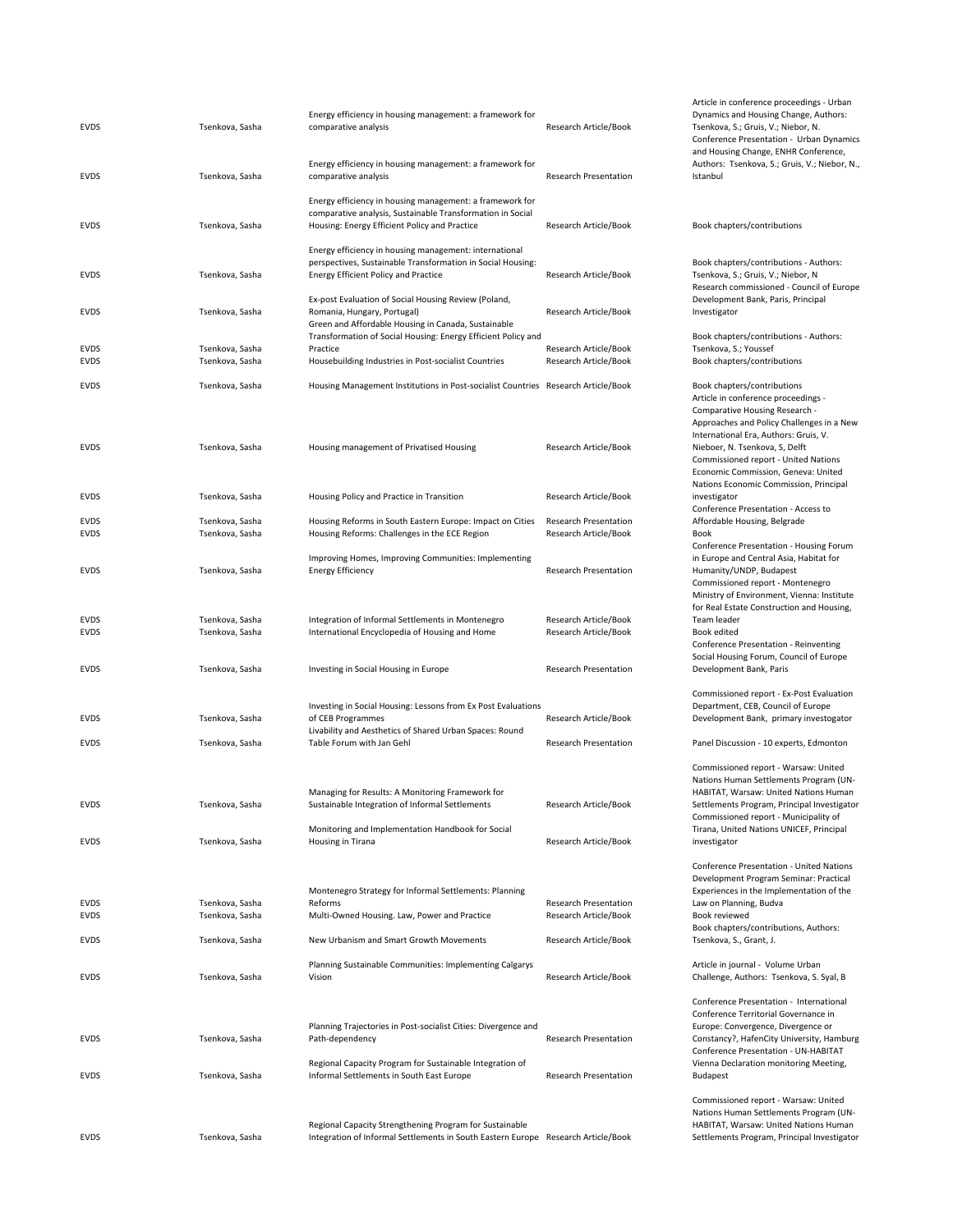| <b>EVDS</b> | Tsenkova, Sasha                    | Social Housing in Europe and Privatization Challenges<br>Social Housing in Europe: Privatization, Housing                                                                                                                           | <b>Research Presentation</b> | Conference Presentation - CECODAS Social<br>Housing Seminar, Portugal<br>Conference Presentation - Social Housing                                                                                                                                                                      |
|-------------|------------------------------------|-------------------------------------------------------------------------------------------------------------------------------------------------------------------------------------------------------------------------------------|------------------------------|----------------------------------------------------------------------------------------------------------------------------------------------------------------------------------------------------------------------------------------------------------------------------------------|
| <b>EVDS</b> | Tsenkova, Sasha                    | <b>Management and Quality</b>                                                                                                                                                                                                       | <b>Research Presentation</b> | week, Azores/ Portugal<br>Article in conference proceedings - Urban                                                                                                                                                                                                                    |
| EVDS        | Tsenkova, Sasha                    | Social Housing Provision: A Tale of Two Cities                                                                                                                                                                                      | Research Article/Book        | Dynamics and Housing Change,<br><b>ENHR/Istanbul Technical University</b><br>Conference Presentation - Urban Dynamics<br>and Housing Change, ENHR Conference,                                                                                                                          |
| <b>EVDS</b> | Tsenkova, Sasha                    | Social Housing Provision: A Tale of Two Cities<br>Strengthening the Social Housing Sector: Opportunities for                                                                                                                        | <b>Research Presentation</b> | Istanbul<br>Commissioned report - Municipality of                                                                                                                                                                                                                                      |
| <b>EVDS</b> | Tsenkova, Sasha                    | Tirana                                                                                                                                                                                                                              | Research Article/Book        | Tirana, United Nations UNICEF<br>Conference Presentation - Seventieth                                                                                                                                                                                                                  |
| <b>EVDS</b> | Tsenkova, Sasha                    | Sustainable Land Management and Informal Cities                                                                                                                                                                                     | <b>Research Presentation</b> | session of the Committee on Housing and<br>Land Management, Geneva                                                                                                                                                                                                                     |
| <b>EVDS</b> | Tsenkova, Sasha                    | Sustainable Transformation in Social Housing: Energy<br><b>Efficient Policy and Practice</b>                                                                                                                                        | Research Article/Book        | Book edited                                                                                                                                                                                                                                                                            |
| <b>EVDS</b> | Tsenkova, Sasha                    | The Phenomenon of Informal Settlements in Post-Socialist<br>Cities: Factors and Patterns of Diversity                                                                                                                               | Research Article/Book        | Article in conference proceedings -<br>Changing Housing Markets: Integration and<br>Segmentation                                                                                                                                                                                       |
| <b>EVDS</b> | Tsenkova, Sasha                    | The Phenomenon of Informal Settlements in Post-Socialist<br>Cities: Factors and Patterns of Diversity                                                                                                                               | Research Article/Book        | Article in journal - Volume Urban Challenge                                                                                                                                                                                                                                            |
| <b>EVDS</b> | Tsenkova, Sasha                    | Upgrading of Informal Settlements Pobrdje / Rutke and Canj:<br><b>Feasibility Study</b>                                                                                                                                             | <b>Research Presentation</b> | Conference Presentation - Comparative<br>Legal Analysis Project (CLA II) Expert Team<br>Meeting, Bar, Authors: Tsenkova, S.,<br>Amann, W, Montenegro<br>Article in journal - Volume Architectural and                                                                                  |
| <b>EVDS</b> | Tsenkova, Sasha                    | Urban Planning and Informal Cities in Southeast Europe<br>Urban Social Forum Roundtable, World Urban Forum 2010,                                                                                                                    | Research Article/Book        | Planning Research<br>Panel Discussion - Global search for                                                                                                                                                                                                                              |
| <b>EVDS</b> | Tsenkova, Sasha                    | Global search for Sustainable Urbanization                                                                                                                                                                                          | <b>Research Presentation</b> | Sustainable Urbanization, 12 experts                                                                                                                                                                                                                                                   |
| <b>EVDS</b> | Tsenkova, Sasha                    | Venturing into unknown territory: Strategic spatial planning<br>in post-socialist cities                                                                                                                                            | Research Article/Book        | Article in journal - Volume Urban Challenge<br>Conference Presentation - The 48th                                                                                                                                                                                                      |
| <b>EVDS</b> | Tyler, Mary-Ellen                  | "Killing me softly" a critical rethinking of municpal natural<br>area management                                                                                                                                                    | <b>Research Presentation</b> | <b>International Making Cities Livable</b><br>Conference, Quthors: ME Tyler, N Kawata,<br>Charleston SC                                                                                                                                                                                |
| <b>EVDS</b> | Tyler, Mary-Ellen                  | A Social-Spatial Approach to Ecological Governance                                                                                                                                                                                  | Research Article/Book        | Article in journal - Volume The International<br>Journal of Interdisciplinary Social Sciences                                                                                                                                                                                          |
| <b>EVDS</b> | Tyler, Mary-Ellen                  | A Social-Spatial Approach to Ecological Governance in the<br>Calgary Region                                                                                                                                                         | <b>Research Presentation</b> | Conference Presentation - 5th International<br>Conference on Interdisciplinary Social<br>Sciences, Authors: ME Tyler, M Quinn,<br>Cambridge UK                                                                                                                                         |
| <b>EVDS</b> | Tyler, Mary-Ellen                  | Ecological Infrastructure and Ecological Governance:<br>landscape and water in an urbanizing semi-arid region.<br>Ecological Infrastructure, Resilience and Governance in the                                                       | Funding                      | Co-Principal Investigator                                                                                                                                                                                                                                                              |
| <b>EVDS</b> | Tyler, Mary-Ellen                  | Calgary Metropolitan Region                                                                                                                                                                                                         | Funding                      | Co-Principal Investigator                                                                                                                                                                                                                                                              |
| <b>EVDS</b> | Tyler, Mary-Ellen                  | Ecological infrastructure, resilience and governance in the<br>Calgary Region: a partnership for regional sustainability<br>International Project Grant: Resilience Design and<br>Implementation Practice in Community and Cultural | Funding                      | Co-Principal Investigator                                                                                                                                                                                                                                                              |
| <b>EVDS</b> | Tyler, Mary-Ellen                  | Landscape Restoration: Chengdu Region (China) Earthquake<br>Redevelopment                                                                                                                                                           | Funding                      | Principal Investigator                                                                                                                                                                                                                                                                 |
| <b>EVDS</b> | Tyler, Mary-Ellen                  | Managing Biosocial Systems in 2010                                                                                                                                                                                                  | Research Article/Book        | Article in journal - Volume Environments: a<br>journal of interdisciplinary studies<br>Journals edited - Guest Reviewer for the                                                                                                                                                        |
| <b>EVDS</b> | Tyler, Mary-Ellen                  | Revisiting Environmental Management                                                                                                                                                                                                 | Research Article/Book        | special theme edition "Revisiting<br>Environmental Management"                                                                                                                                                                                                                         |
| <b>EVDS</b> | Tyler, Mary-Ellen                  | The Practitioner's Dilemma                                                                                                                                                                                                          | <b>Research Presentation</b> | Poster - Resilience 2011 International<br>Conference, Authors: ME Tyler, M Quinn                                                                                                                                                                                                       |
| <b>EVDS</b> | Tyler, Mary-Ellen                  | We-design: Community Design and Research as an<br><b>Embedded Collective Social Process</b>                                                                                                                                         | Research Article/Book        | Article in conference proceedings -<br>Proceedings Volume III The 14th World<br>Multi-Conference on Systematics,<br>Cybernetics and Informatics, International<br>Institute of Informatics and Systemics,<br>Authors: A. Amacker, ME Tyler<br>Conference Presentation - The 14th World |
| <b>EVDS</b> | Tyler, Mary-Ellen                  | We-Design: Community Design and Research as an<br><b>Embedded Collective Social Process</b>                                                                                                                                         | <b>Research Presentation</b> | Multi-Conference on Systemics, Cybernetics<br>and Informatics, Authors: A. Amacker, ME<br>Tyler, Orlando FL                                                                                                                                                                            |
| <b>EVDS</b> | Weckworth, BV                      | Reconstruction of caribou evolutionary history in Western<br>North America and its implications for conservation                                                                                                                    | Research Article             |                                                                                                                                                                                                                                                                                        |
| <b>EVDS</b> | Weckworth, BV                      | Reconstruction of caribou evolutionary history in Western<br>North America and its implications for conservation                                                                                                                    | Research Article             | PhD student                                                                                                                                                                                                                                                                            |
| <b>EVDS</b> | Wondimagegnehu,<br>Getachew Assefa | A new Model for Social Housing in Tirana: Resources and<br><b>Allocation Priorities</b>                                                                                                                                             | <b>Research Presentation</b> | Invited Lecture - UNICEF seminar                                                                                                                                                                                                                                                       |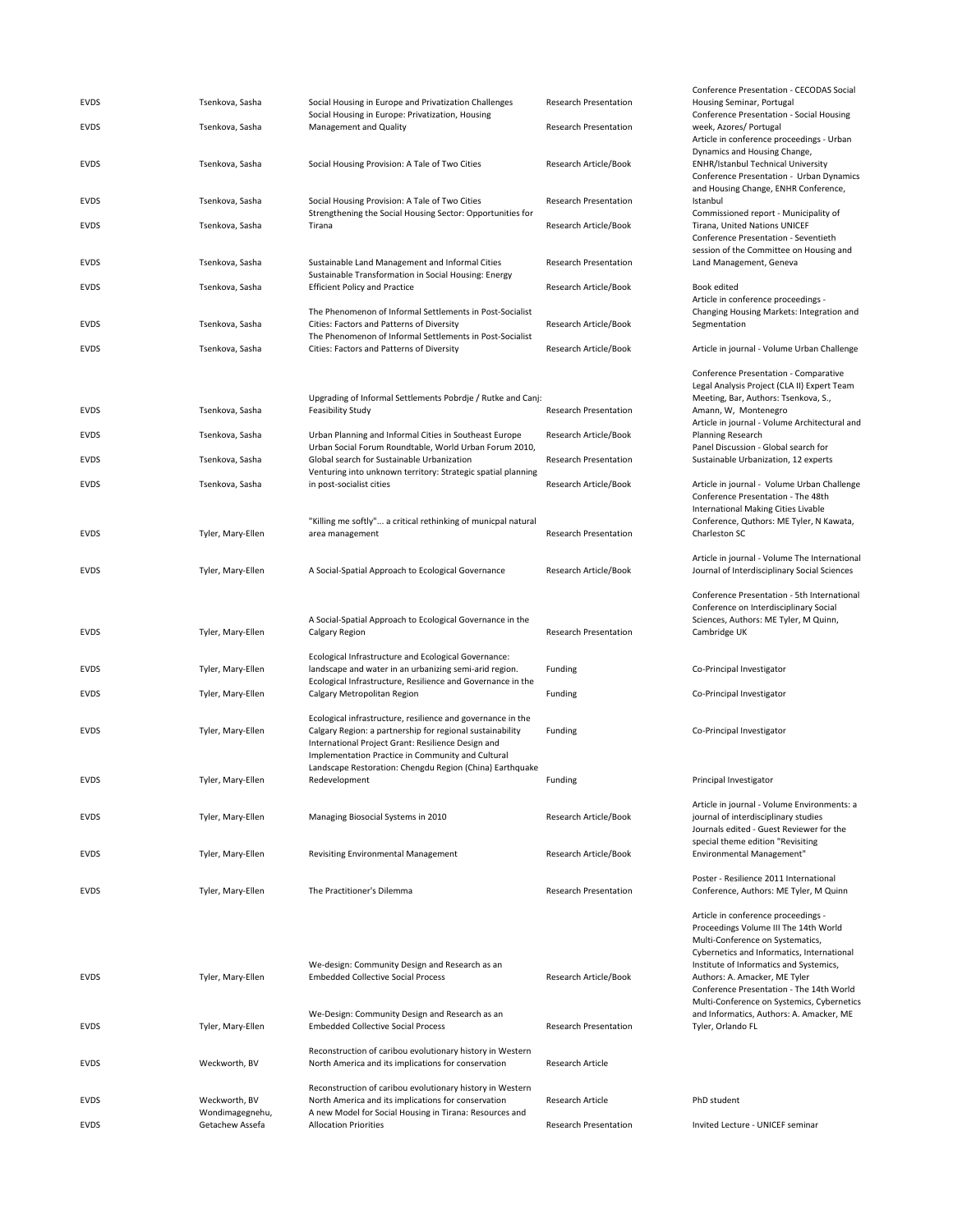| <b>EVDS</b>                 | Wondimagegnehu,<br>Getachew Assefa | Assessment of biosolids to energy options for the Okanogan<br>Valley                                                                                                                                                                                                               | Funding                      | Principal Investigator                                                                                                                                                                      |
|-----------------------------|------------------------------------|------------------------------------------------------------------------------------------------------------------------------------------------------------------------------------------------------------------------------------------------------------------------------------|------------------------------|---------------------------------------------------------------------------------------------------------------------------------------------------------------------------------------------|
|                             | Wondimagegnehu,                    |                                                                                                                                                                                                                                                                                    |                              |                                                                                                                                                                                             |
| <b>EVDS</b>                 | Getachew Assefa<br>Wondimagegnehu, | Athena Cahir in Life Cycle Assessment                                                                                                                                                                                                                                              | Funding                      | Principal Investigator                                                                                                                                                                      |
| <b>EVDS</b>                 | Getachew Assefa                    | Biomass Resource Assessment Research Plan                                                                                                                                                                                                                                          | Funding                      | Principal Investigator                                                                                                                                                                      |
|                             |                                    | Deploying spectrum of solutions for powering and watering                                                                                                                                                                                                                          |                              |                                                                                                                                                                                             |
| <b>EVDS</b>                 | Wondimagegnehu,<br>Getachew Assefa | sustainable buildings, The Sustainability of Constructions<br>Integrated Approach to Life-time Structural Engineering                                                                                                                                                              | <b>Research Presentation</b> | Invited Lecture - A Keynote Lecture<br>Invited Lecture - International                                                                                                                      |
| <b>EVDS</b>                 | Wondimagegnehu,<br>Getachew Assefa | Functional Unit and Reference Flows in the Context of Life<br>Cycle Assessment and Life Cycle Costing<br>Household metabolism " Modelling the indirect<br>environmental load of household purchase decisions and                                                                   | <b>Research Presentation</b> | Environmental Technology Trade Show and<br>Conference- Americana                                                                                                                            |
| <b>EVDS</b>                 | Wondimagegnehu,<br>Getachew Assefa | using the results to explore options for reductions and<br>systems effects                                                                                                                                                                                                         | Funding                      | Researcher                                                                                                                                                                                  |
| <b>EVDS</b>                 | Wondimagegnehu,<br>Getachew Assefa | Informality, Inequality and Transformation in the Post-<br>Socialist City                                                                                                                                                                                                          | <b>Research Presentation</b> | Invited Lecture - University of Illinois                                                                                                                                                    |
| <b>EVDS</b>                 | Wondimagegnehu,<br>Getachew Assefa | Life Cycle Implication of the repurposing of UofCs McKiminie<br><b>Library Tower</b>                                                                                                                                                                                               | Funding                      | Principal Investigator                                                                                                                                                                      |
| <b>EVDS</b>                 | Wondimagegnehu,<br>Getachew Assefa | Planning Sustainable Cities: Research & Policy Agenda                                                                                                                                                                                                                              | <b>Research Presentation</b> | Invited Lecture - seminar at Urban Planning<br>and Environmental Policy Department,<br><b>Texas Southern University</b>                                                                     |
| <b>EVDS</b>                 | Wondimagegnehu,<br>Getachew Assefa | Policy Instruments for New Social Housing Provision: A<br>Framework for Comparative Evaluation                                                                                                                                                                                     | <b>Research Presentation</b> | Invited Lecture - seminar at the Department<br>of Geography and Regional Planning,<br>University of Vienna<br>Article in journal - Volume Building and<br>Environment, Authors: Assefa, G., |
| <b>EVDS</b>                 | Wondimagegnehu,<br>Getachew Assefa | Quality versus impact: comparing the environmental<br>efficiency of building properties using the EcoEffect tool                                                                                                                                                                   | Research Article/Book        | Glaumann, M., Malmqvist, T., and Eriksson,<br>0<br>Invited Lecture - Florida Atlantic University,                                                                                           |
| <b>EVDS</b>                 | Wondimagegnehu,<br>Getachew Assefa | Resilient Cities: Planning for Climate Change                                                                                                                                                                                                                                      | <b>Research Presentation</b> | School of Urban and Regional Planning<br>seminar                                                                                                                                            |
| <b>EVDS</b>                 | Wondimagegnehu,<br>Getachew Assefa | Strategies for Effective Housing Management in Social<br>Housing                                                                                                                                                                                                                   | <b>Research Presentation</b> | Invited Lecture - United Nations-HABITAT<br>Workshop                                                                                                                                        |
| <b>EVDS</b>                 | Wondimagegnehu,<br>Getachew Assefa | Supporting the use of alternative energy in buildings -<br>Guidelines, Cost Action C25 - Sustainability of Constructions:<br>Integrated Approach to Life-time Structural Engineering                                                                                               | Research Article/Book        | Article in journal - Authors: W<br>Wondimagegnehu, G.A., and Altin, M                                                                                                                       |
| <b>EVDS</b>                 | Wondimagegnehu,<br>Getachew Assefa | Sustainability and the Forestry Value Chain: Gaps and Needs<br>: Academic Perspective, Value Chain Optimization                                                                                                                                                                    | <b>Research Presentation</b> | Invited Lecture - Value Chain Optimization:<br><b>NSERC Strategic Network</b>                                                                                                               |
| <b>EVDS</b>                 | Wondimagegnehu,<br>Getachew Assefa | Sustainable Cities: Urban Space, Housing, and Growth<br>Management                                                                                                                                                                                                                 | <b>Research Presentation</b> | Invited Lecture - Department of<br>Archhitecture & Urban Planning<br>Distiguished Lecture Series, Qatar Universit                                                                           |
| <b>EVDS</b>                 | Wondimagegnehu,<br>Getachew Assefa | Sustainable Urban Futures and the Role of Planning, seminar<br>at School of Urban & Public Affairs                                                                                                                                                                                 | <b>Research Presentation</b> | Invited Lecture - seminar at School of Urban<br>& Public Affairs, Texas University at Arlingto                                                                                              |
| Accounting                  | Herremans, Irene M.                | CGA Grant: The determinants of the sustainability disclosure<br>transparency decision.<br>"Corporate Social Responsibility in Latin American's Oil                                                                                                                                 | Funding                      |                                                                                                                                                                                             |
| <b>Business Environment</b> | Garcia, P.                         | Industsry: A National Oil Company's Strategy for Sustainable<br>Development", International Journal of Business Innovation<br>and Research, 7(2): 185-208, 2013.                                                                                                                   |                              | Publication                                                                                                                                                                                 |
| <b>Business Environment</b> | Ingelson, Allan                    | 33rd Annual Conference of the International Association for<br>Impact Assessment, on May 13-16, 2013. The conference is<br>called "Impact Assessment: The Next Generation" and the<br>paper is entitled "Significant Changes to the Canadian<br>Environmental Assessment Process". |                              | Accepted Paper for presentation at<br>conference                                                                                                                                            |
| <b>Business Environment</b> | Ingelson, Allan                    | "Legislation designed for long-term prosperity - Changes<br>affect environmental assessments and the Fisheries Act" Vol.<br>32, No. 21, The Lawyers Weekly, October 5, 2012.                                                                                                       |                              | Publication                                                                                                                                                                                 |
| <b>Business Environment</b> | Ingelson, Allan                    | 23rd World Mining Congress, Montreal, Quebec, on August<br>11-15, 2013. The paper is called "Mining, Consultation with<br>Indigenous Peoples and Sustainable Development".<br>A sustainable energy mix in fragile environments -                                                   |                              | Accepted Paper for presentation at<br>conference                                                                                                                                            |
| <b>Business Environment</b> | Ingelson, Allan                    | Galapagos, Ecuador.                                                                                                                                                                                                                                                                | Funding                      |                                                                                                                                                                                             |
| <b>Business Environment</b> | Lertzman, David                    | Energy Indigenous Environment Interface Research Program Funding<br>"Corporate Social Responsibility in Latin American's Oil<br>Industsry: A National Oil Company's Strategy for Sustainable                                                                                       |                              | <b>SSHRC</b>                                                                                                                                                                                |
| <b>Business Environment</b> | Lertzman, David                    | Development", International Journal of Business Innovation<br>and Research, 7(2): 185-208, 2013.                                                                                                                                                                                   |                              | Publication                                                                                                                                                                                 |
| <b>Business Environment</b> | Lucas, Al                          | 33rd Annual Conference of the International Association for<br>Impact Assessment, on May 13-16, 2013. The conference is<br>called "Impact Assessment: The Next Generation" and the<br>paper is entitled "Significant Changes to the Canadian<br>Environmental Assessment Process". |                              | Accepted Paper for presentation at<br>conference                                                                                                                                            |
|                             |                                    |                                                                                                                                                                                                                                                                                    |                              |                                                                                                                                                                                             |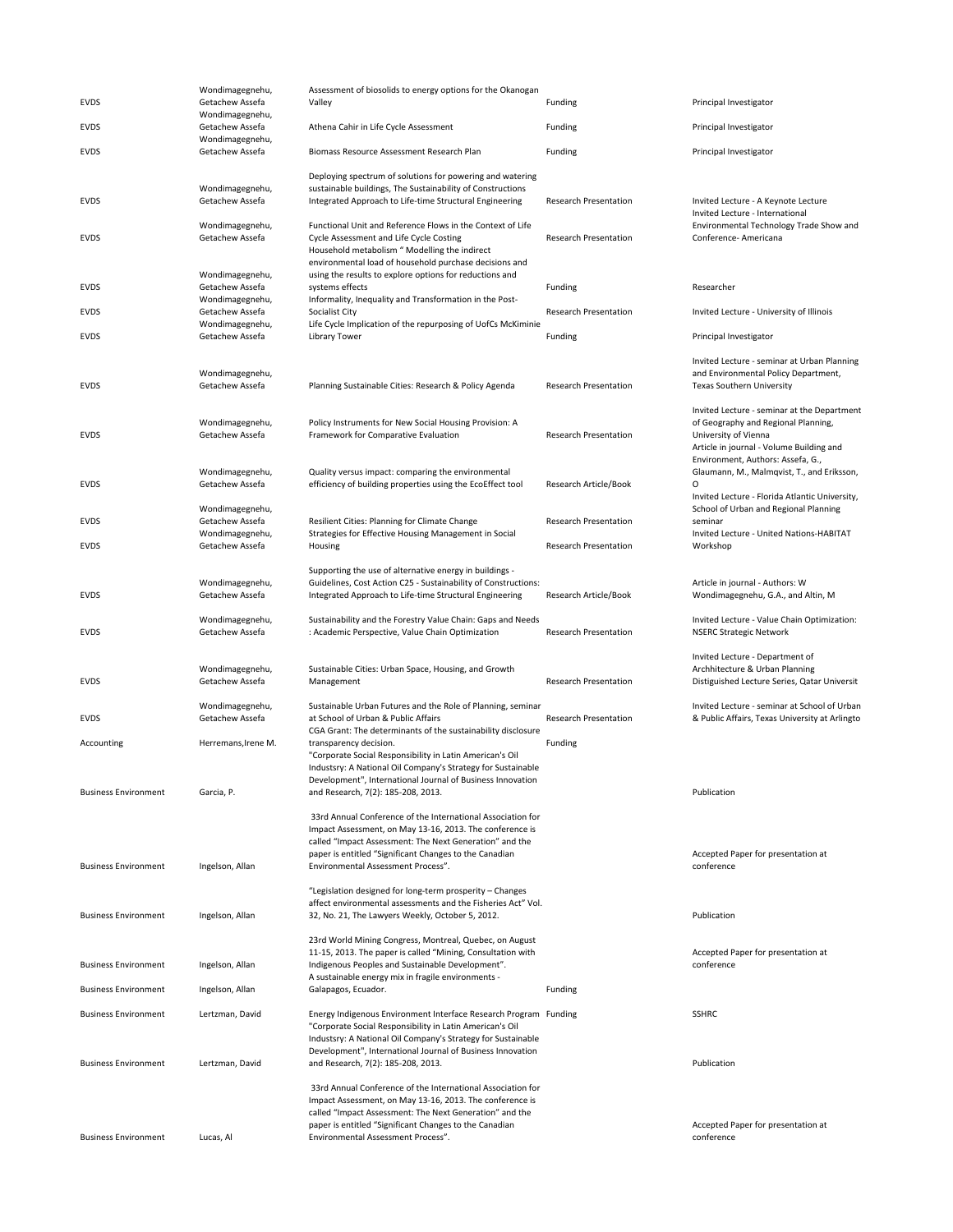|                              |                      | "Legislation designed for long-term prosperity - Changes                                                            |                          |                                    |
|------------------------------|----------------------|---------------------------------------------------------------------------------------------------------------------|--------------------------|------------------------------------|
|                              |                      | affect environmental assessments and the Fisheries Act" Vol.                                                        |                          |                                    |
| <b>Business Environment</b>  | Mascher, Sharon      | 32, No. 21, The Lawyers Weekly, October 5, 2012.                                                                    |                          | Publication                        |
|                              |                      | 23rd World Mining Congress, Montreal, Quebec, on August                                                             |                          |                                    |
|                              |                      | 11-15, 2013. The paper is called "Mining, Consultation with                                                         |                          | Accepted Paper for presentation at |
| <b>Business Environment</b>  | Ross, Monique        | Indigenous Peoples and Sustainable Development".                                                                    |                          | conference                         |
|                              |                      | "Corporate Social Responsibility in Latin American's Oil                                                            |                          |                                    |
|                              |                      | Industsry: A National Oil Company's Strategy for Sustainable                                                        |                          |                                    |
|                              |                      | Development", International Journal of Business Innovation                                                          |                          |                                    |
| <b>Business Environment</b>  | Verdenburg, Harrie   | and Research, 7(2): 185-208, 2013.                                                                                  |                          | Publication                        |
|                              |                      |                                                                                                                     |                          |                                    |
|                              |                      | 33rd Annual Conference of the International Association for                                                         |                          |                                    |
|                              |                      | Impact Assessment, on May 13-16, 2013. The conference is                                                            |                          |                                    |
|                              |                      | called "Impact Assessment: The Next Generation" and the                                                             |                          |                                    |
|                              |                      | paper is entitled "Significant Changes to the Canadian                                                              |                          | Accepted Paper for presentation at |
| <b>Business Environment</b>  | Vlavianos, Nickie    | Environmental Assessment Process".                                                                                  |                          | conference                         |
| Strategy & Global            |                      | Toward a National Energy Strategy: Developing and Testing a                                                         |                          |                                    |
| Management                   | Arvai, Joseph        | System-Level Decision Support Tool                                                                                  | Funding                  |                                    |
| <b>Strategy &amp; Global</b> |                      | Newmount Minimg Corp. and a mercury spill in Peru (A) and                                                           |                          |                                    |
| Management                   | Ingelson, Allan      | (B), London, Ontario, Ivey Publishingl, 2013.                                                                       |                          | <b>Published Case</b>              |
| <b>Strategy &amp; Global</b> |                      | Newmount Minimg Corp. and a mercury spill in Peru (A) and                                                           |                          |                                    |
| Management                   | Woiceskyn, Jaana     | (B), London, Ontario, Ivey Publishingl, 2013.                                                                       |                          | <b>Published Case</b>              |
|                              |                      | Knee Osteoarthritis - Clinical and Biobank Database to                                                              |                          |                                    |
| Kinesiology                  | Preston Wiley        | Develop Better Assessment and Treatment                                                                             | <b>Faculty Contact</b>   | Societal                           |
|                              |                      |                                                                                                                     |                          |                                    |
| Kinesiology                  | Raylene Reimer       | Dietary Interventions to Reduce the Burden of Obesity                                                               | <b>Faculty Contact</b>   | Societal-economic                  |
|                              |                      | Clinical Research in Collaboration with the Food Industry to                                                        |                          |                                    |
| Kinesiology                  | Raylene Reimer       | Provide Quality Food for Health                                                                                     | <b>Faculty Contact</b>   | Societal                           |
|                              |                      |                                                                                                                     |                          |                                    |
| Kinesiology                  | Tina Gabriele        | Transformational teaching and adolescent fitness outcomes                                                           | <b>Faculty Contact</b>   | Societal                           |
|                              |                      | Pathomechanics and rehabilitation of running-related                                                                |                          |                                    |
| Kinesiology                  | Reed Ferber          | musculoskeletal injuries                                                                                            | <b>Faculty Contact</b>   | Societal-economic                  |
|                              |                      |                                                                                                                     |                          |                                    |
| Kinesiology                  | Reed Ferber          | Biomechanical running gait adaptations in older runners                                                             | <b>Faculty Contact</b>   | Societal                           |
| Kinesiology                  | Reed Ferber          | Optimal rehabilitation for hip osteoarthritis patients                                                              | <b>Faculty Contact</b>   | Societal-economic                  |
|                              | Reed Ferber          | Creating bone and joint health from the bedside to the                                                              |                          | Societal-economic                  |
| Kinesiology                  |                      | bench and back again                                                                                                | <b>Faculty Contact</b>   |                                    |
|                              |                      | The relationship between patellofemoral pain syndrome,                                                              |                          |                                    |
| Kinesiology                  | Reed Ferber          | gait biomechanics, and muscular strength                                                                            | <b>Faculty Contact</b>   | Societal-economic                  |
|                              |                      | The role of orthotic devices for treatment of running-related                                                       |                          |                                    |
| Kinesiology                  | Reed Ferber          | injuries                                                                                                            | <b>Faculty Contact</b>   | Societal                           |
|                              |                      | The effect of hip stabilizer muscle strengthening on pain and                                                       |                          |                                    |
|                              | Reed Ferber          | disability for patients with non-specific low back pain: an<br>outcome-based RCT                                    | <b>Faculty Contact</b>   | Societal-economic                  |
| Kinesiology                  |                      |                                                                                                                     |                          |                                    |
|                              |                      | The use of real time feedback in the rehabilitation of knee                                                         |                          |                                    |
| Kinesiology                  | Reed Ferber          | OA: effects on pain, function and disease severity                                                                  | <b>Faculty Contact</b>   | Societal-economic                  |
|                              |                      | Accelerometer detection of running kinematics features                                                              |                          |                                    |
| Kinesiology                  | Reed Ferber          | associated with iliotibial band pain                                                                                | <b>Faculty Contact</b>   | Economic                           |
|                              |                      | The run RIPPED study: Running injury prevention &                                                                   |                          |                                    |
| Kinesiology                  | Reed Ferber          | prediction database                                                                                                 | <b>Faculty Contact</b>   | Societal                           |
|                              |                      |                                                                                                                     |                          |                                    |
| Law                          | Bankes, Nigel D.     | National and International Legal and Regulatory Framework<br>for Carbon Management                                  | Funding                  |                                    |
|                              |                      |                                                                                                                     |                          |                                    |
|                              |                      | Protecting canadian water resources from unconventional<br>gas development: a comparative legal and policy analysis |                          |                                    |
| Law                          |                      | (SSHRC Prep Grant)                                                                                                  |                          |                                    |
|                              | Ingelson, Allan E.   |                                                                                                                     | Funding                  |                                    |
|                              |                      | Biophysical aspects of the interaction of airborne, ultrafine                                                       |                          |                                    |
|                              |                      | particles with the peripheral lung: Basic phenomena, health                                                         |                          |                                    |
| Cell Biology & Anatomy       | Amrein, Matthias W.  | hazards and applications in drug delivery                                                                           | Funding                  |                                    |
|                              |                      | Examining the Sustainability of Screening for Distress in 2                                                         |                          |                                    |
|                              |                      | Outpatient Oncology Clinics (Postdoctoral Shannon Groff -                                                           |                          |                                    |
|                              |                      | Research Allowance)                                                                                                 |                          |                                    |
| Medicine                     | Holroyd-Leduc, Jayna | Non-HLA Immunogenetic Biomarkers Important for                                                                      | Funding                  |                                    |
|                              |                      | Pathogenesis and Therapy of Complications of Pediatric                                                              |                          |                                    |
| Medicine                     | Khan, Faisal         | Hematopoietic Cell Transplantation.                                                                                 | Funding                  |                                    |
|                              |                      | Travel Grant: Canadian Public Health Association                                                                    |                          |                                    |
|                              |                      | Conference: Public Health in Canada: Creating and Sustaining                                                        |                          |                                    |
|                              |                      |                                                                                                                     |                          |                                    |
|                              | McCormack, Gavin     | Healthy Environments. Edmonton, Alberta. June 11 - June                                                             |                          |                                    |
| Medicine                     |                      | 14, 2012.                                                                                                           | Funding                  |                                    |
|                              |                      | Evidence of the Association between Household Food                                                                  |                          |                                    |
| Medicine                     | Emery, JCH           | Insecurity and Heating Cost Inflation in Canada, 1998-2001                                                          | Research Article         |                                    |
|                              |                      |                                                                                                                     |                          |                                    |
| Chemical and Petroleum       |                      | Upgraded bio-oils and value added products from                                                                     |                          |                                    |
| Engineering                  | Abedi, Jalal         | thermochemical conversion of agricultural wastes and crops Funding                                                  |                          |                                    |
| Chemical and Petroleum       |                      | Reverse gas-lift technology for CO2 storage into deep saline                                                        |                          |                                    |
| Engineering                  | Abedi, Jalal         | aquifers                                                                                                            | <b>Research Articles</b> |                                    |
| Chemical and Petroleum       |                      | World natural gas endowment as a bridge towards zero                                                                |                          |                                    |
| Engineering                  | Aguilera, RF         | carbon emissions                                                                                                    | <b>Research Articles</b> |                                    |
| Chemical and Petroleum       |                      | Production of hydrogen via steam reforming of bio-oil over                                                          |                          |                                    |
| Engineering                  | Azad, FS             | Ni-based catalysts: Effect of support                                                                               | <b>Research Articles</b> |                                    |
|                              |                      |                                                                                                                     |                          |                                    |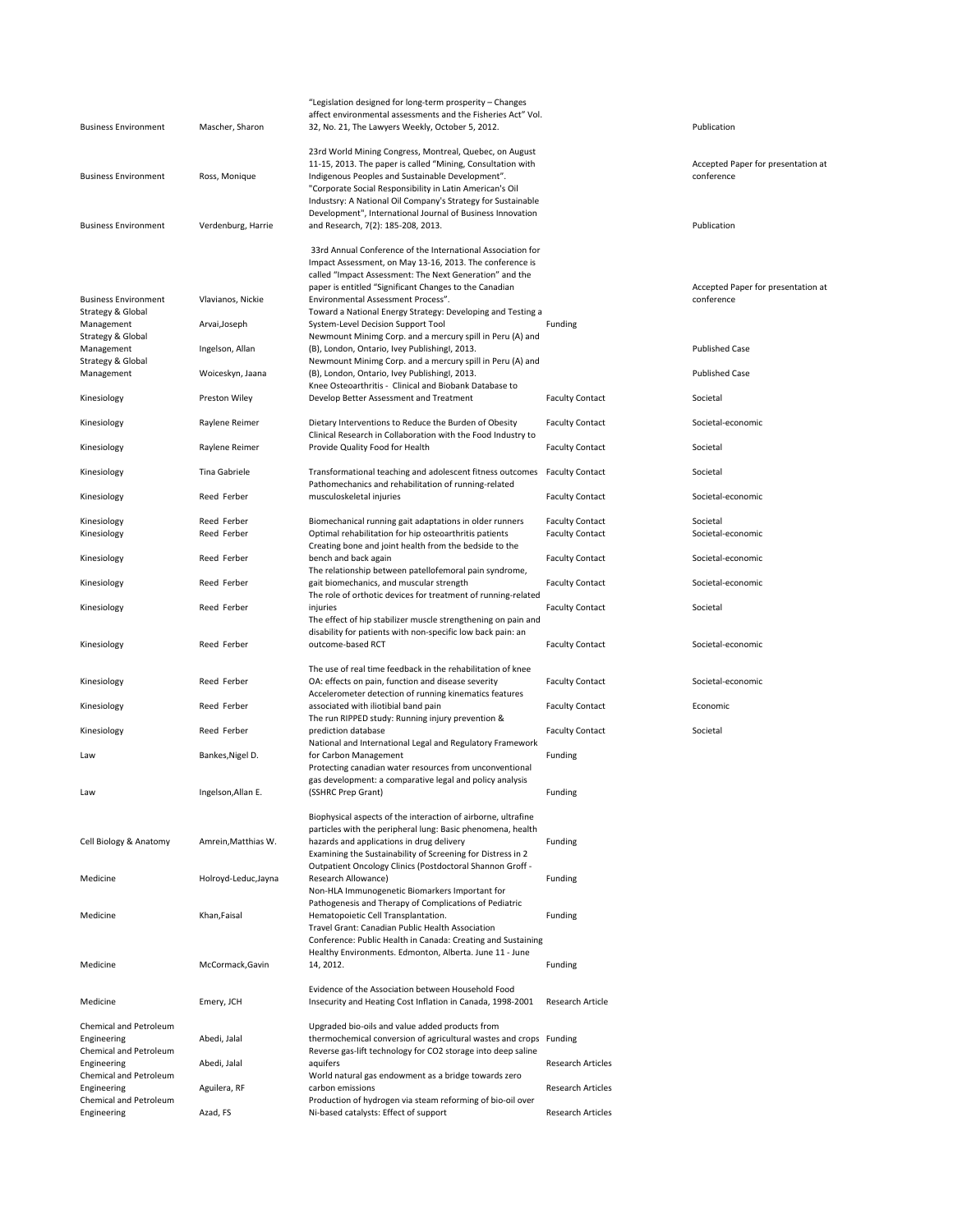|                                |                          | Setting the Foundations for a highly selective fractional             |                          |
|--------------------------------|--------------------------|-----------------------------------------------------------------------|--------------------------|
| Chemical and Petroleum         |                          | crystallization scheme to capture carbon dioxide from coal-           |                          |
| Engineering                    | Clarke, Matthew A.       | fired boiler emissions.                                               | Funding                  |
| Chemical and Petroleum         |                          | Canada Research Chair in Air Quality and Pollution Control            |                          |
| Engineering                    | de Visscher, Alex A.     | Engineering                                                           | Funding                  |
| Chemical and Petroleum         |                          | Biofiltration for Benzene Removal from Glycol Dehydration             |                          |
| Engineering                    | de Visscher, Alex A.     | Waste Gas                                                             | Funding                  |
| Chemical and Petroleum         |                          | Calcium bicarbonate, a forgotten mineral with carbon                  |                          |
| Engineering                    | de Visscher, Alex A.     | storage potential?                                                    | Funding                  |
|                                |                          | Underground imaging in real time by using white noise                 |                          |
| Chemical and Petroleum         |                          | reflection processed: Application to oil sands recovery               |                          |
| Engineering                    | Gates, Ian D.            | processes and carbon dioxide sequestration.                           | Funding                  |
| Chemical and Petroleum         |                          | Geomechanical modeling for CO2 storage in Nisku aquifer in            |                          |
| Engineering                    | Goodarzi, S              | Wabamun Lake area in Canada                                           | <b>Research Articles</b> |
|                                |                          | Modeling of convective mixing of CO2 in deep saline                   |                          |
| Chemical and Petroleum         |                          | aquifers: Evaluation of Taylor dispersion and effect of               |                          |
| Engineering                    | Hassanzadeh, Hassan      | capillary pressure                                                    | Funding                  |
|                                |                          |                                                                       |                          |
| Chemical and Petroleum         |                          | NCE-CMC: Secure storage of impure CO2 in the form of solid            |                          |
| Engineering                    | Hassanzadeh, Hassan      | hydrate in depleted gas pools in Northern Alberta                     | Funding                  |
| Chemical and Petroleum         |                          | Reverse gas-lift technology for CO2 storage into deep saline          |                          |
| Engineering                    | Hassanzadeh, Hassan      | aquifers                                                              | <b>Research Articles</b> |
| Chemical and Petroleum         |                          | Developing an absorbing biocarbon to achieve green house              |                          |
| Engineering                    | Hill, Josephine M.       | gas benefits                                                          | Funding                  |
|                                |                          |                                                                       |                          |
| Chemical and Petroleum         |                          | Carbide catalysts synthesized from petroleum coke for the             |                          |
| Engineering                    | Hill, Josephine M.       | hydrotreating of heavy gas oil derived from oil sands.                | Funding                  |
|                                |                          |                                                                       |                          |
|                                |                          |                                                                       |                          |
| Chemical and Petroleum         |                          | Seed Grant: Nanoparticle-based drilling fluid for enhanced            |                          |
| Engineering                    | Husein, Maen             | performance and lower environmental footprint                         | Funding                  |
| Chemical and Petroleum         |                          | Seed Grant: Biogas Bioreactor for Animal Manure Conversion            |                          |
| Engineering                    | Kallos, Michael          | into Power                                                            | Funding                  |
| Chemical and Petroleum         |                          |                                                                       |                          |
| Engineering                    | Keith, David             | Canada Research Chair in Energy and the Environment                   | Funding                  |
| Chemical and Petroleum         |                          | Geomechanical modeling for CO2 storage in Nisku aquifer in            |                          |
| Engineering                    | Keith, David             | Wabamun Lake area in Canada                                           | <b>Research Articles</b> |
| Chemical and Petroleum         |                          | A Simulation Study of Carbon Dioxide Sequestration in a               |                          |
| Engineering                    | Momeni, A                | Depleted Oil Reservoir                                                | <b>Research Articles</b> |
|                                |                          | Performing Catalysts for Both Heavy Crude Oil Upgrading               |                          |
| Chemical and Petroleum         |                          | and Hydrogen Generation via Asphaltene Steam Gasification -           |                          |
| Engineering                    | Pereira Almao, Pedro R.  | Phase 2                                                               | Funding                  |
| Chemical and Petroleum         |                          |                                                                       |                          |
| Engineering                    | Pereira Almao, Pedro R.  | Hydrogen Production and Waste Processing                              | Funding                  |
|                                |                          |                                                                       |                          |
| Chemical and Petroleum         |                          | Geomechanical modeling for CO2 storage in Nisku aquifer in            |                          |
| Engineering                    | Settari, Antonin         | Wabamun Lake area in Canada                                           | <b>Research Articles</b> |
| Chemical and Petroleum         |                          | Reverse gas-lift technology for CO2 storage into deep saline          |                          |
| Engineering                    | Shafaei, MJ              | aquifers                                                              | <b>Research Articles</b> |
| Chemical and Petroleum         |                          | Reverse gas-lift technology for CO2 storage into deep saline          |                          |
| Engineering                    | Zhangxin, Chen           | aquifers                                                              | Research Articles        |
|                                |                          | Development of Innovative Remediation Systems for Priority            |                          |
| Civil Engineering              | Achari, Gopal            | Pollutants                                                            | Funding                  |
|                                |                          |                                                                       |                          |
|                                | Achari, Gopal            | Development of Innovative Remediation Systems for Priority            |                          |
| Civil Engineering              |                          | Pollutants (Accelerator Supplement)                                   | Funding                  |
|                                |                          | Maximize Energy Recovery from Waste Cells and Minimize                |                          |
| Civil Engineering              | Hettiaratchi, J. Patrick | <b>GHG Emissions</b>                                                  | Funding                  |
| Civil Engineering              | Hettiaratchi, J. Patrick | Evaporator Sludge Treatment and Management                            | Funding                  |
|                                |                          | NSERC CRD: Hydraulic & Env. Performance of Permeable                  |                          |
| Civil Engineering              | Valeo, Caterina          | Pavements in Cold Climates                                            | Funding                  |
|                                |                          |                                                                       |                          |
|                                |                          | Graduate Conference Travel Grant: 2012 CSCE Annual                    |                          |
|                                |                          | Conference (12th international environmental speciality               |                          |
| Civil Engineering              | Yu, Linlong              | conference). Edmonton, AB, Canada. June 6 - June 9, 2012.             | Funding                  |
|                                |                          | An integrated performance assessment framework for water              |                          |
| Civil Engineering              | Zhang, KJ                | treatment plants                                                      | <b>Research Articles</b> |
| <b>Electrical and Computer</b> |                          | Energy Efficient Architectures and Protocols for Beyond - 4G          |                          |
| Engineering                    | Fapojuwo, Abraham        | Mobile Cellular Networks.                                             | Funding                  |
|                                |                          |                                                                       |                          |
|                                |                          | Multi-objective optimization under uncertainty for electrical         |                          |
| <b>Electrical and Computer</b> |                          | systems with renewable energy sources, load participation,            |                          |
| Engineering                    | Rosehart, William D.     | and plug-in hybrid electric vehicles (Accelerator Supplement) Funding |                          |
| Engineering                    | Gendron, Guy             | Solar Decathalon 2013                                                 | Funding                  |
|                                |                          | NCE-CMC: Integrated Gravimetric & Geodetic monitoring of              |                          |
| <b>Geomatics Engineering</b>   | Kim, Jeong Woo           | geological CO2 storage                                                | Funding                  |
|                                |                          | NCE-CMC: Integrated Gravimetric & Geodetic monitoring of              |                          |
| <b>Geomatics Engineering</b>   | Sideris, Michael G.      | geological CO2 storage                                                | Funding                  |
|                                |                          |                                                                       |                          |
|                                |                          | Mathematical model of a laboratory-scale plant for                    |                          |
| <b>Mechanical Engineering</b>  | Mohamad, A.A.            | slaughterhouse effluents biodigestion for biogas production           | <b>Research Articles</b> |
|                                |                          | Aspects of Control and System Design for Hydrokinetic                 |                          |
| <b>Mechanical Engineering</b>  | Pieper, Jeff             | Turbines                                                              | Funding                  |
|                                |                          | The application of Biomimetic Principles to Enhance Wind-             |                          |
|                                |                          | Turbine and Micro Aerial Vehicle Performance in Gusty                 |                          |
| <b>Mechanical Engineering</b>  | Rival, David             | Environments                                                          | Funding                  |
| <b>Mechanical Engineering</b>  | Wood, David              | Enmax/Schulich Chair in Renewable Energy                              | Funding                  |
| <b>Mechanical Engineering</b>  | Wood, David              | NSERC/Enmax Industrial Research Chair in Renewable Energy Funding     |                          |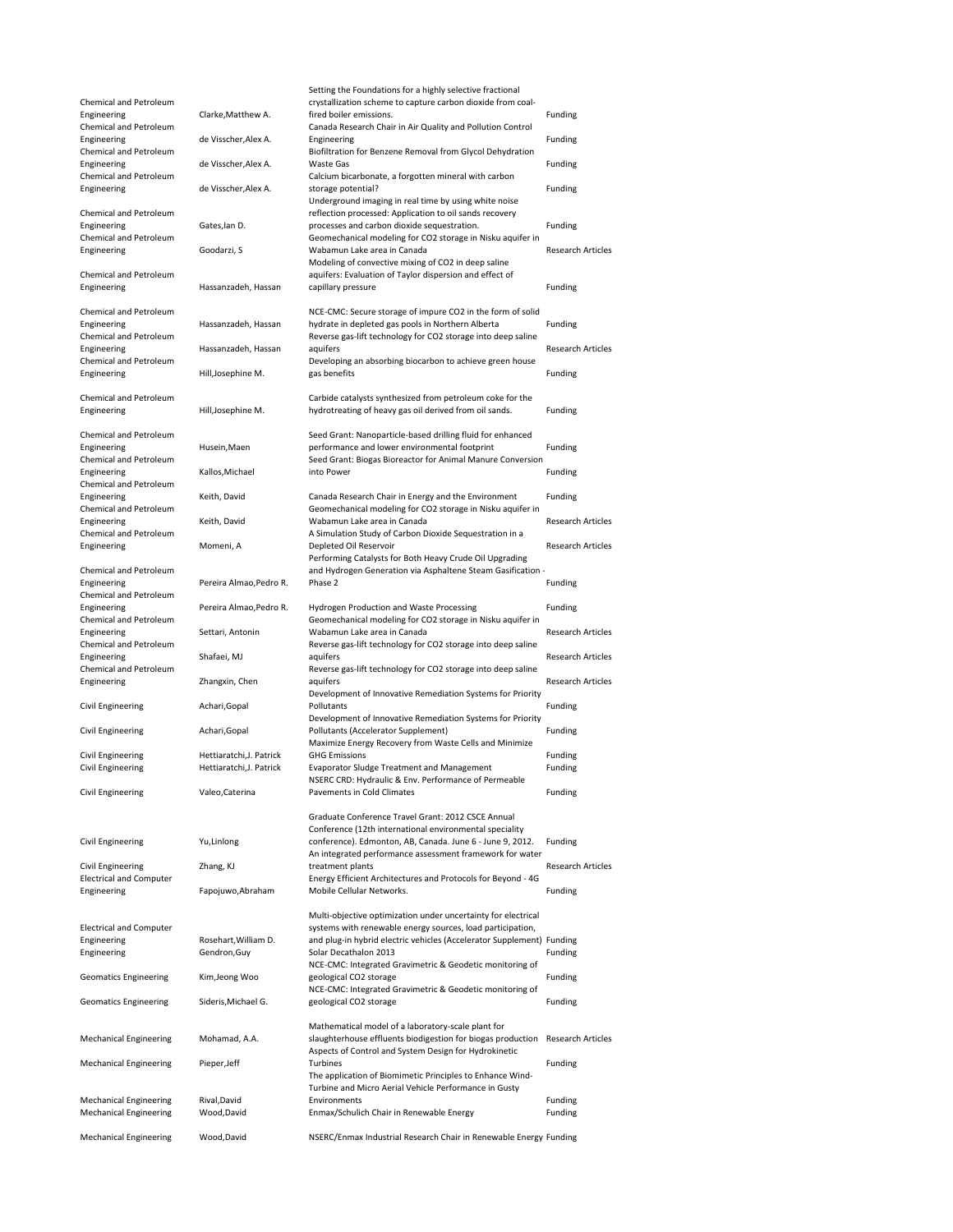| <b>Biological Sciences</b>                               | Agrawal, A                      | Toluene Depletion in Produced Oil Contributes to Souring<br>Control in a Field Subjected to Nitrate Injection<br>11 beta-Hydroxysteroid dehydrogenase type 2 in zebrafish                                                                     | <b>Research Articles</b>            |
|----------------------------------------------------------|---------------------------------|-----------------------------------------------------------------------------------------------------------------------------------------------------------------------------------------------------------------------------------------------|-------------------------------------|
| <b>Biological Sciences</b>                               | Alderman, SL                    | brain: a functional role in hypothalamus-pituitary-interrenal<br>axis regulation                                                                                                                                                              | <b>Research Articles</b>            |
| <b>Biological Sciences</b>                               | Allan, ERO                      | Direct effects of triiodothyronine on production of anterior<br>pituitary hormones and gonadal steroids in goldfish<br>Molecular cloning and characterization of (+)-epi-alpha-<br>bisabolol synthase, catalyzing the first step in the       | <b>Research Articles</b>            |
| <b>Biological Sciences</b>                               | Attia, M                        | biosynthesis of the natural sweetener, hernandulcin, in<br>Lippia dulcis<br>Inhibition of human carbonic anhydrase isozymes I, II and VI                                                                                                      | <b>Research Articles</b>            |
| <b>Biological Sciences</b>                               | Balaydin, HT                    | with a series of bisphenol, methoxy and bromophenol<br>compounds<br>Variable Variation: Annual and Seasonal Changes in Offspring                                                                                                              | <b>Research Articles</b>            |
| <b>Biological Sciences</b>                               | Barclay, Robert M.              | Sex Ratio in a Bat<br>Student: Christine Godwin-Sheppard; Effects of metals on                                                                                                                                                                | <b>Research Articles</b>            |
| <b>Biological Sciences</b>                               | Barclay, Robert M.              | songbirds in the oil sands region of Alberta.<br>Student: Jesika Reimer; Adaptations of Myotis lucifugus at                                                                                                                                   | Funding                             |
| <b>Biological Sciences</b>                               | Barclay, Robert M.              | northern lattitudes in the face of climate change and white-<br>nose syndrome.                                                                                                                                                                | Funding                             |
| <b>Biological Sciences</b>                               | Barclay, Robert M.              | Adaptations of Myotis lucifugus at northern latitudes in the<br>face of climate change and white nose syndrome.<br>Spectroscopic analysis of small multidrug resistance protein<br>EmrE in the presence of various quaternary cation          | Funding                             |
| <b>Biological Sciences</b>                               | Bay, DC                         | compounds<br>Small Multidrug Resistance Protein EmrE Reduces Host pH                                                                                                                                                                          | <b>Research Articles</b>            |
| <b>Biological Sciences</b>                               | Bay, DC                         | and Osmotic Tolerance to Metabolic Quaternary Cation<br>Osmoprotectants<br>Methanogenic biodegradation of two-ringed polycyclic                                                                                                               | <b>Research Articles</b>            |
| <b>Biological Sciences</b>                               | Berdugo-Clavijo, C              | aromatic hydrocarbons<br>Sexual segregation in goitered gazelles (Gazella                                                                                                                                                                     | <b>Research Articles</b>            |
| <b>Biological Sciences</b>                               | Blank, David A.                 | subgutturosa)<br>Impacts of cattle grazing on small-rodent communities: an                                                                                                                                                                    | <b>Research Articles</b>            |
| <b>Biological Sciences</b>                               | Bueno, C                        | experimental case study                                                                                                                                                                                                                       | <b>Research Articles</b>            |
| <b>Biological Sciences</b>                               | Buret,Andre G.                  | Host-Parasite Interactions (HPI) to model basic biological<br>principles: From research and education to career path<br>Comparison of the binding specificity of two bacterial<br>metalloproteases, LasB of Pseudomonas aeruginosa and        | Funding                             |
|                                                          |                                 |                                                                                                                                                                                                                                               |                                     |
| <b>Biological Sciences</b>                               | Carson, L                       | ZapA of Proteus mirabilis, using N-alpha mercaptoamide<br>template-based inhibitor analogues                                                                                                                                                  | <b>Research Articles</b>            |
| <b>Biological Sciences</b>                               | Cartar, Ralph                   | Canadian Pollination Initiative (CANPOLIN) - NSERC SNG                                                                                                                                                                                        | Funding                             |
| <b>Biological Sciences</b>                               | Cartar, Ralph                   | Student: Gregory Earle; The influence of wing wear on<br>energetics and niche breadth, as a mediator of tongue length<br>and body size, in structuring of bumblebee community.<br>Biofilm technology for the remediation of oil sands tailing | Funding                             |
| <b>Biological Sciences</b>                               | Ceri, Howard                    | ponds<br>Calcium and other signalling pathways in neuroendocrine                                                                                                                                                                              | Funding                             |
| <b>Biological Sciences</b>                               | Chang, JP                       | regulation of somatotroph functions                                                                                                                                                                                                           | Research Articles                   |
| <b>Biological Sciences</b>                               | Coleman, JL                     | Urbanization and the abundance and diversity of Prairie bats Research Articles<br>Evidence of Late-Summer Mating Readiness and Early Sexual                                                                                                   |                                     |
| <b>Biological Sciences</b>                               | Cryan, PM                       | Maturation in Migratory Tree-Roosting Bats Found Dead at<br><b>Wind Turbines</b><br>Leishmania donovani recombinant iron superoxide<br>dismutase B1 protein in the presence of TLR-based adjuvants                                            | <b>Research Articles</b>            |
| <b>Biological Sciences</b>                               | Daifalla, NS                    | induces partial protection of BALB/c mice against Leishmania<br>major infection                                                                                                                                                               | <b>Research Articles</b>            |
| <b>Biological Sciences</b>                               | Dang, TTT                       | Characterization of Three O-Methyltransferases Involved in<br>Noscapine Biosynthesis in Opium Poppy                                                                                                                                           | <b>Research Articles</b>            |
| <b>Biological Sciences</b>                               | Desgagne-Penix, I               | Integration of deep transcript and targeted metabolite<br>profiles for eight cultivars of opium poppy<br>Systematic silencing of benzylisoquinoline alkaloid                                                                                  | <b>Research Articles</b>            |
| <b>Biological Sciences</b>                               | Desgagne-Penix, I               | biosynthetic genes reveals the major route to papaverine in<br>opium poppy                                                                                                                                                                    | <b>Research Articles</b>            |
| <b>Biological Sciences</b>                               | Ding, H                         | Glycerol utilization by Rhizobium leguminosarum requires an<br>ABC transporter and affects competition for nodulation                                                                                                                         | <b>Research Articles</b>            |
| <b>Biological Sciences</b>                               | Donley, JM                      | Effects of temperature on power output and contraction<br>kinetics in the locomotor muscle of the regionally<br>endothermic common thresher shark (Alopias vulpinus)<br>Bacterial upgrading of natural gas: increasing the value of an        | <b>Research Articles</b>            |
| <b>Biological Sciences</b>                               | Dunfield, Peter F.              | underused resource.                                                                                                                                                                                                                           | Funding                             |
| <b>Biological Sciences</b><br><b>Biological Sciences</b> | Dunfield, Peter F.<br>Evans, AR | Ecology and Genomics of Aerobic Methanotrophic Bacteria<br>The maximum rate of mammal evolution                                                                                                                                               | Funding<br><b>Research Articles</b> |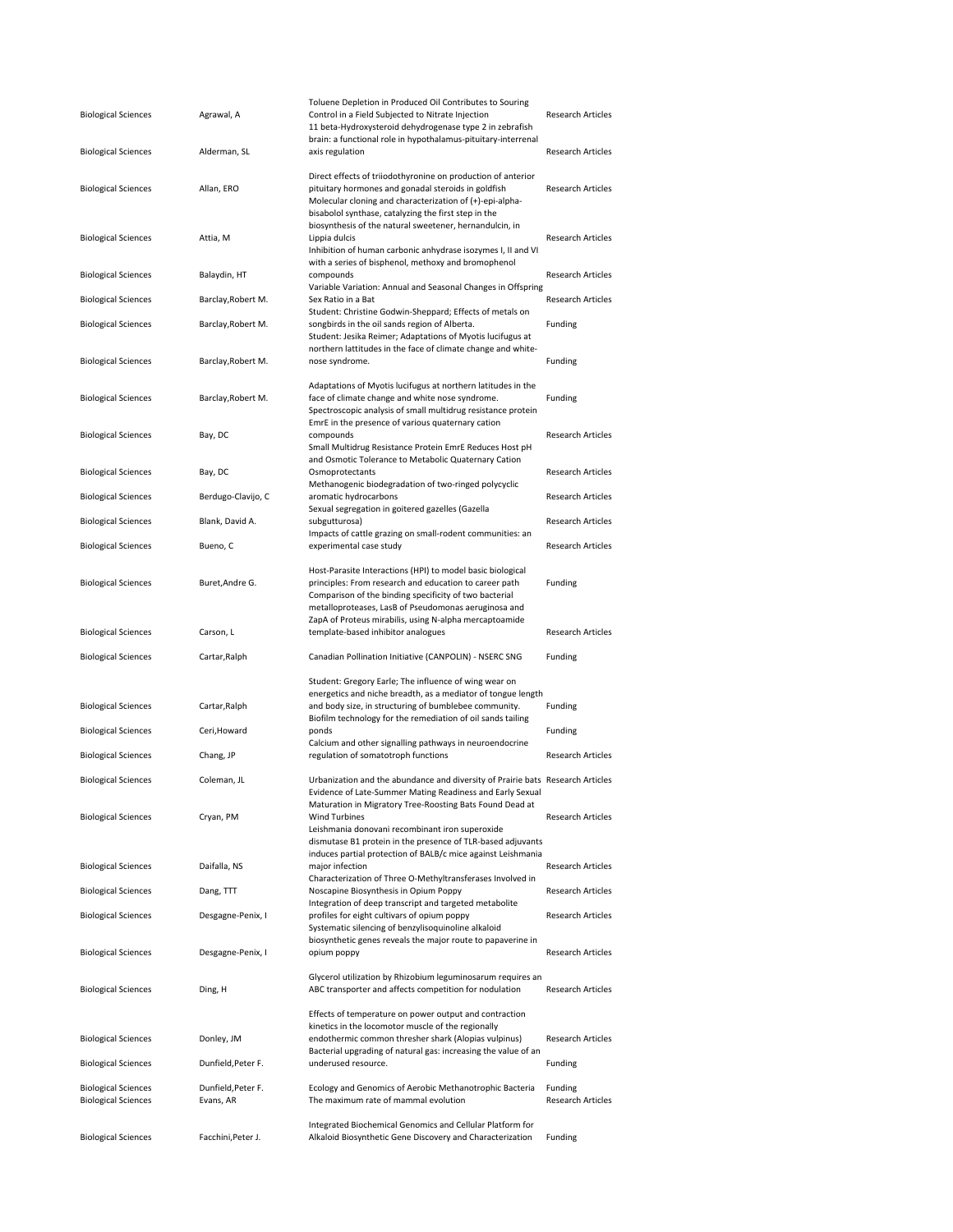|                            |                     | Synthetic Biosystems for the Production of High-Value Plant                                    |                          |
|----------------------------|---------------------|------------------------------------------------------------------------------------------------|--------------------------|
| <b>Biological Sciences</b> | Facchini, Peter J.  | Metabolites                                                                                    | Funding                  |
|                            |                     | Distribution, population size, and structure of Himalayan                                      |                          |
|                            |                     | grey goral Naemorhedus goral bedfordi (Cetartiodactyla:                                        |                          |
| <b>Biological Sciences</b> | Fakhar-i-Abbas      | Bovidae) in Pakistan                                                                           | <b>Research Articles</b> |
|                            |                     |                                                                                                |                          |
|                            |                     | Transcript and metabolite profiling in cell cultures of 18 plant                               |                          |
| <b>Biological Sciences</b> | Farrow, SC          | species that produce benzylisoquinoline alkaloids                                              | <b>Research Articles</b> |
|                            |                     |                                                                                                |                          |
|                            |                     | Analyzing the effects of species gain and loss on ecosystem                                    |                          |
| <b>Biological Sciences</b> | Fox, Jeremy W.      | function using the extended Price equation partition                                           | <b>Research Articles</b> |
| <b>Biological Sciences</b> | Fox, Jeremy W.      | Ecological and evolutionary dynamics                                                           | Funding                  |
|                            |                     | Identification and Characterization of Host Molecules                                          |                          |
|                            |                     | Targeted by Leishmainia Donovani Cathepsin B and                                               |                          |
|                            |                     | Cathepsin L Cysteine Proteases During Leishmania Survival                                      |                          |
| <b>Biological Sciences</b> | Gedamu, Lashitew    | and Pathogenesis                                                                               | Funding                  |
|                            |                     | Microbial Metabolism of Hydrocarbons Under Methanogenic                                        |                          |
| <b>Biological Sciences</b> | Gieg, Lisa M.       | Conditions                                                                                     | Funding                  |
|                            |                     | Evaluation of microbial biofilm communities from an Alberta                                    |                          |
| <b>Biological Sciences</b> | Golby, S            | oil sands tailings pond                                                                        | <b>Research Articles</b> |
|                            |                     | Sexing the Sciuridae: a simple and accurate set of molecular                                   |                          |
|                            |                     | methods to determine sex in tree squirrels, ground squirrels                                   |                          |
| <b>Biological Sciences</b> | Gorrell, JC         | and marmots                                                                                    | <b>Research Articles</b> |
|                            |                     | Association of tree diameter with body size and lipid content                                  |                          |
| <b>Biological Sciences</b> | Graf, M             | of mountain pine beetles                                                                       | <b>Research Articles</b> |
| <b>Biological Sciences</b> | Habibi, Hamid R.    | Hormonal Control of Reproduction and Growth in Fish                                            | Funding                  |
|                            |                     |                                                                                                |                          |
|                            |                     | Subcellular localization of sanguinarine biosynthetic enzymes<br>in cultured opium poppy cells | <b>Research Articles</b> |
| <b>Biological Sciences</b> | Hagel, JM           |                                                                                                |                          |
|                            |                     | HOW DEPRESSED? ESTIMATES OF INBREEDING EFFECTS                                                 |                          |
|                            |                     | DURING SEED DEVELOPMENT DEPEND ON REPRODUCTIVE                                                 |                          |
| <b>Biological Sciences</b> | Harder, Lawrence D. | <b>CONDITIONS</b>                                                                              | <b>Research Articles</b> |
|                            |                     | Ecology and evolution of reproductive diversity in flowering                                   |                          |
| <b>Biological Sciences</b> | Harder, Lawrence D. | plants.                                                                                        | Funding                  |
|                            |                     | Student: Lisa Hensel; Sexual Selection in Dephinium                                            |                          |
|                            |                     | galucum: selection on floral and inflorescence traits and the                                  |                          |
| <b>Biological Sciences</b> | Harder, Lawrence D. | effects of pollen dispersal patterns.                                                          | Funding                  |
|                            |                     | Ecology and evolution of reproductive diversity in flowering                                   |                          |
| <b>Biological Sciences</b> | Harder, Lawrence D. | plants. Discovery Accelerator Supplement                                                       | Funding                  |
|                            |                     | Floral traits mediate the vulnerability of aloes to pollen theft                               |                          |
| <b>Biological Sciences</b> | Hargreaves, AL      | and inefficient pollination by bees                                                            | <b>Research Articles</b> |
|                            |                     |                                                                                                |                          |
|                            |                     | Modulations in androgen and estrogen mediating genes and                                       |                          |
|                            |                     | testicular response in male goldfish exposed to bisphenol A                                    | <b>Research Articles</b> |
|                            |                     |                                                                                                |                          |
| <b>Biological Sciences</b> | Hatef, A            |                                                                                                |                          |
|                            |                     | Residualization of Hatchery Steelhead: A Meta-Analysis of                                      |                          |
| <b>Biological Sciences</b> | Hausch, SJ          | <b>Hatchery Practices</b>                                                                      | <b>Research Articles</b> |
|                            |                     |                                                                                                |                          |
|                            |                     | Obligate larval inhibition of Ostertagia gruehneri in Rangifer                                 |                          |
| <b>Biological Sciences</b> | Hoar, BM            | tarandus? Causes and consequences in an Arctic system                                          | <b>Research Articles</b> |
| <b>Biological Sciences</b> | Hynes, Michael F.   | Plasmid biology of Rhizobium leguminosarum                                                     | Funding                  |
|                            |                     |                                                                                                |                          |
|                            |                     | Effects of defoliation and shading on the physiological cost                                   |                          |
| <b>Biological Sciences</b> | Ida, TY             | of reproduction in silky locoweed Oxytropis sericea                                            | <b>Research Articles</b> |
|                            |                     | Bumble-bee learning selects for both early and long                                            |                          |
| <b>Biological Sciences</b> | Internicola, Al     | flowering in food-deceptive plants                                                             | <b>Research Articles</b> |
|                            |                     | Phenological associations of within- and among-plant                                           |                          |
|                            |                     | variation in gender with floral morphology and integration in                                  |                          |
| <b>Biological Sciences</b> | Ishii, HS           | protandrous Delphinium glaucum                                                                 | <b>Research Articles</b> |
|                            |                     | Submerged Aquatic Macrophytes and Regime Shifts in                                             |                          |
| <b>Biological Sciences</b> | Jackson, Leland J.  | Shallow Lakes                                                                                  | Funding                  |
|                            |                     | Student: Haley Rae Tunna; Population Genetics of skewed                                        |                          |
| <b>Biological Sciences</b> | Jackson, Leland J.  | ratios in longnose dace.                                                                       | Funding                  |
|                            |                     |                                                                                                |                          |
|                            |                     | Student: Erick Lloyd Elgin; Relationships between timing of                                    |                          |
|                            |                     | macrophyte growth and lake turbidity with an emphasis on                                       |                          |
| <b>Biological Sciences</b> | Jackson, Leland J.  | zooplankton grazing in Alberta shallow lakes.                                                  | Funding                  |
| <b>Biological Sciences</b> | Jackson, Leland J.  | Research Associate Funding for Jackson/Habibi Team                                             | Funding                  |
| <b>Biological Sciences</b> | Johnson, Edward A.  | The boreal forest as a cultural landscape                                                      | <b>Research Articles</b> |
| <b>Biological Sciences</b> | Johnson, Edward A.  | Fire and Biogeoscience Plant Ecology                                                           | Funding                  |
| <b>Biological Sciences</b> | Johnson, Edward A.  | Biogeoscience Institute                                                                        | Funding                  |
|                            |                     |                                                                                                |                          |
|                            |                     | Sulfate-Reducing Bacteria Lower Sulfur-Mediated Pitting                                        |                          |
| <b>Biological Sciences</b> | Johnston, SL        | Corrosion under Conditions of Oxygen Ingress                                                   | <b>Research Articles</b> |
|                            |                     | Environmental Contaminant Mixtures at Ambient                                                  |                          |
|                            |                     | Concentrations Invoke a Metabolic Stress Response in                                           |                          |
|                            |                     | Goldfish Not Predicted from Exposure to Individual                                             |                          |
| <b>Biological Sciences</b> | Jordan, J           | Compounds Alone                                                                                | <b>Research Articles</b> |
|                            |                     | Draft Genome Sequence of the Volcano-Inhabiting                                                |                          |
|                            |                     | Thermoacidophilic Methanotroph Methylacidiphilum                                               |                          |
| <b>Biological Sciences</b> | Khadem, AF          | fumariolicum Strain SolV                                                                       | <b>Research Articles</b> |
|                            |                     | Flavobacterium compostarboris sp nov., isolated from leaf-                                     |                          |
|                            |                     | and-branch compost, and emended descriptions of                                                |                          |
|                            |                     | Flavobacterium hercynium, Flavobacterium resistens and                                         |                          |
| <b>Biological Sciences</b> | Kim, JJ             | Flavobacterium johnsoniae                                                                      | <b>Research Articles</b> |
|                            |                     | Expression profiles of three types of GnRH during sex-change                                   |                          |
| <b>Biological Sciences</b> | Kim, NN             | in the protandrous cinnamon clownfish, Amphiprion<br>melanopus: Effects of exogenous GnRHs     | <b>Research Articles</b> |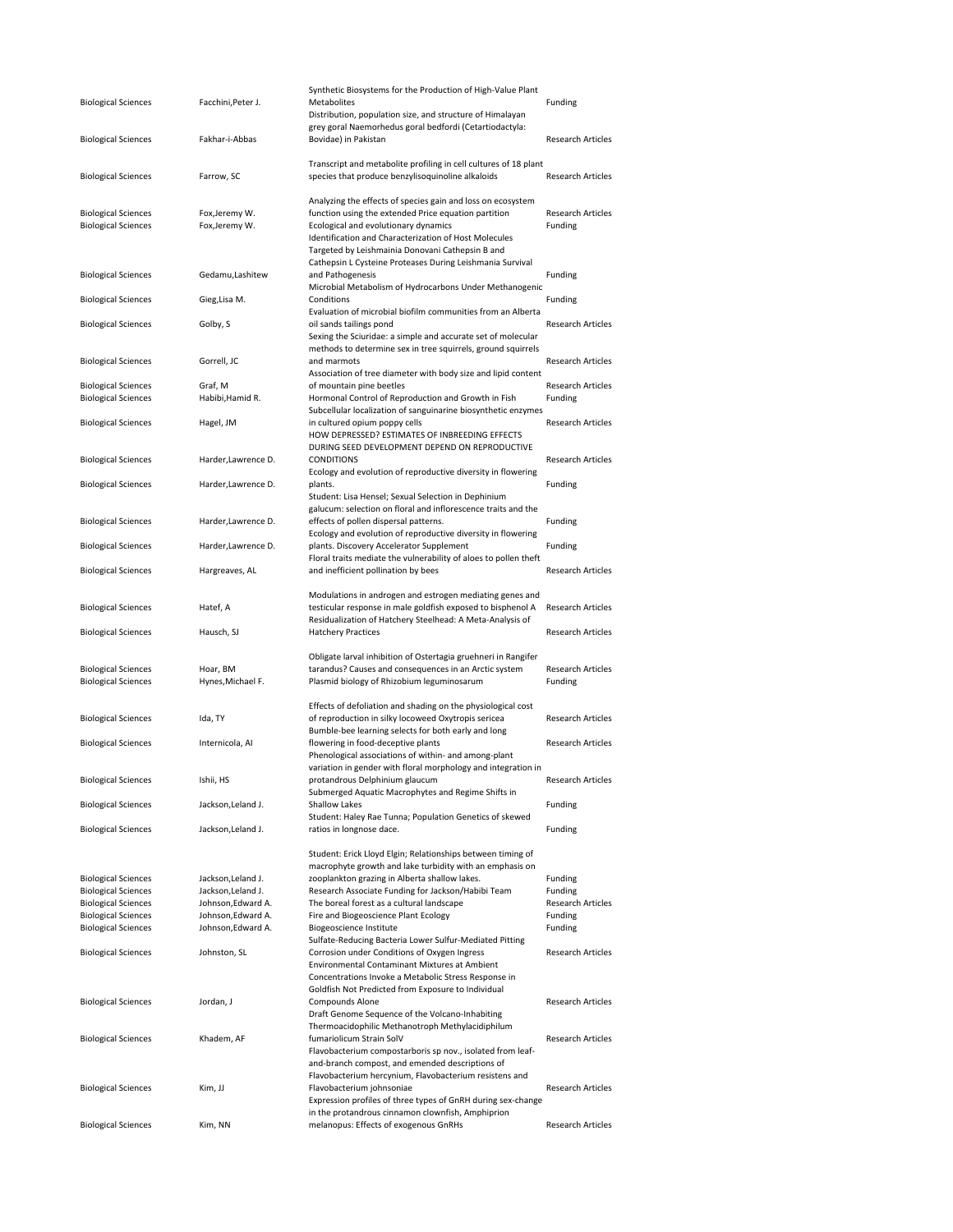|                                                          |                                    | Effects of recombinant gonadotropin hormones on the                                                                          |                                     |
|----------------------------------------------------------|------------------------------------|------------------------------------------------------------------------------------------------------------------------------|-------------------------------------|
|                                                          |                                    | expression of vitellogenin, gonadotropin subunits and<br>gonadotropin receptors in cinnamon clownfish, Amphiprion            |                                     |
| <b>Biological Sciences</b>                               | Kim, NN                            | melanopus                                                                                                                    | Research Articles                   |
| <b>Biological Sciences</b>                               | Klug, BJ                           | Roost selection by the solitary, foliage-roosting hoary bat<br>(Lasiurus cinereus) during lactation                          | <b>Research Articles</b>            |
|                                                          |                                    | Edge effects of three anthropogenic disturbances on spider                                                                   |                                     |
| <b>Biological Sciences</b>                               | Kowal, VA                          | communities in Albertas boreal forest<br>Climatic determinants of white spruce cone crops in the                             | <b>Research Articles</b>            |
| <b>Biological Sciences</b>                               | Krebs, CJ                          | boreal forest of southwestern Yukon                                                                                          | <b>Research Articles</b>            |
|                                                          |                                    | Benzaldehyde is a precursor of phenylpropylamino alkaloids                                                                   |                                     |
|                                                          |                                    | as revealed by targeted metabolic profiling and comparative                                                                  |                                     |
| <b>Biological Sciences</b>                               | Krizevski, R                       | biochemical analyses in Ephedra spp.                                                                                         | <b>Research Articles</b>            |
| <b>Biological Sciences</b>                               | Kryachko, Y                        | Compositions of microbial communities associated with oil<br>and water in a mesothermic oil field                            | <b>Research Articles</b>            |
|                                                          |                                    | Interactions between plant hormones and light quality                                                                        |                                     |
|                                                          | Kurepin, LV                        | signaling in regulating the shoot growth of Arabidopsis<br>thaliana seedlings                                                | Research Articles                   |
| <b>Biological Sciences</b>                               |                                    | Shade light interaction with salicylic acid in regulating                                                                    |                                     |
|                                                          |                                    | growth of sun (alpine) and shade (prairie) ecotypes of                                                                       |                                     |
| <b>Biological Sciences</b>                               | Kurepin, LV                        | Stellaria longipes                                                                                                           | <b>Research Articles</b>            |
|                                                          |                                    | Phenotypic plasticity of sun and shade ecotypes of Stellaria                                                                 |                                     |
| <b>Biological Sciences</b>                               | Kurepin, LV                        | longipes in response to light quality signaling: Cytokinins<br>NSERC CRD: Activated Biochar for Oil Sands Wastewater         | Research Articles                   |
| <b>Biological Sciences</b>                               | Layzell, David                     | Remediation                                                                                                                  | Funding                             |
|                                                          |                                    | Megaherbivorous dinosaur turnover in the Dinosaur Park                                                                       |                                     |
| <b>Biological Sciences</b><br><b>Biological Sciences</b> | Mallon, JC<br>McCauley,F. Edward   | Formation (upper Campanian) of Alberta, Canada<br>Brenda Strafford Center on Aging (Operating)                               | <b>Research Articles</b><br>Funding |
|                                                          |                                    | The cybrid invasion: widespread postglacial dispersal by                                                                     |                                     |
| <b>Biological Sciences</b>                               | Mee, JA                            | Phoxinus (Pisces: Cyprinidae) cytoplasmic hybrids<br>Moving beyond the cambium necrosis hypothesis of post-                  | <b>Research Articles</b>            |
|                                                          |                                    | fire tree mortality: cavitation and deformation of xylem in                                                                  |                                     |
| <b>Biological Sciences</b>                               | Michaletz, ST                      | forest fires                                                                                                                 | <b>Research Articles</b>            |
|                                                          |                                    | Energy allocation strategy modifies growth-survival trade-<br>offs in juvenile fish across ecological and environmental      |                                     |
| <b>Biological Sciences</b>                               | Mogensen, S                        | gradients                                                                                                                    | <b>Research Articles</b>            |
| <b>Biological Sciences</b>                               | Mogensen, S                        | Maternal fitness consequences of interactions among agents<br>of mortality in early life of salmonids                        | Research Articles                   |
|                                                          |                                    | Seasonal effect of GnIH on gonadotrope functions in the                                                                      |                                     |
| <b>Biological Sciences</b>                               | Moussavi, M                        | pituitary of goldfish<br>A novel strategy to identify plant genes involved in the                                            | <b>Research Articles</b>            |
|                                                          |                                    | detoxification of oil sands tailings.                                                                                        | Funding                             |
| <b>Biological Sciences</b>                               | Muench, Douglas G.                 |                                                                                                                              |                                     |
|                                                          |                                    | Developing Novel Genetic Approaches to improving crop                                                                        |                                     |
| <b>Biological Sciences</b>                               | Muench, Douglas G.                 | nitrogen use efficiency                                                                                                      | Funding                             |
|                                                          |                                    | Molecular Structural Approaches to Understanding and                                                                         |                                     |
| <b>Biological Sciences</b>                               | Ng, Kenneth K.                     | Treating Emerging Viral and Bacterial Infectious Diseases                                                                    | Funding                             |
|                                                          |                                    | Significant expansion of the distribution of the bumble bee<br>Bombus moderatus (Hymenoptera: Apidae) in Alberta over        |                                     |
| <b>Biological Sciences</b>                               | Owen, RE                           | 20 years                                                                                                                     | <b>Research Articles</b>            |
|                                                          |                                    | Nest Site Characteristics and Nest Tree Use by Northern<br>Flying Squirrels (Glaucomys sabrinus) in Southwestern             |                                     |
| <b>Biological Sciences</b>                               | Patterson, JEH                     | Alberta, Canada                                                                                                              | <b>Research Articles</b>            |
|                                                          |                                    |                                                                                                                              |                                     |
| <b>Biological Sciences</b>                               | Post, JR                           | Temporal and spatial patterns of angler effort across lake<br>districts and policy options to sustain recreational fisheries | <b>Research Articles</b>            |
|                                                          |                                    | Science for the Sustainable Management of Canada"s                                                                           |                                     |
| <b>Biological Sciences</b>                               | Post, John R.                      | <b>Recreational Fisheries</b><br>Modulation of Membrane Architecture and Function by                                         | Funding                             |
| <b>Biological Sciences</b>                               | Prenner, Elmar J.                  | Physiologically relevant and toxic ions.                                                                                     | Funding                             |
|                                                          |                                    | Population fragmentation and inter-ecosystem movements<br>of grizzly bears in western Canada and the northern United         |                                     |
| <b>Biological Sciences</b>                               | Proctor, MF                        | States                                                                                                                       | <b>Research Articles</b>            |
|                                                          |                                    | Enzymatic synthesis of valerena-4,7(11)-diene by a unique                                                                    |                                     |
| <b>Biological Sciences</b>                               | Pyle, BW                           | sesquiterpene synthase from the valerian plant (Valeriana<br>officinalis)                                                    | <b>Research Articles</b>            |
|                                                          |                                    | Effects of temperature and watering regime on growth, gas                                                                    |                                     |
| <b>Biological Sciences</b>                               | Qaderi, MM                         | exchange and abscisic acid content of canola (Brassica<br>napus) seedlings                                                   | <b>Research Articles</b>            |
|                                                          |                                    | Student: Mathias Kaiser; Acoustic ecology of mountain pine                                                                   |                                     |
| <b>Biological Sciences</b>                               | Reid, Mary L.                      | beetles.                                                                                                                     | Funding                             |
|                                                          |                                    | Student: Guadeloupe Peralta Vazquez; Ecology and fitness                                                                     |                                     |
| <b>Biological Sciences</b>                               | Reid, Mary L.                      | effects of phoretic mite fauna on bark beetle hosts.<br>Genome-wide patterns of divergence during speciation: the            | Funding                             |
| <b>Biological Sciences</b>                               | Renaut, S                          | lake whitefish case study                                                                                                    | <b>Research Articles</b>            |
|                                                          |                                    | Investigating isoprenoid metabolism in the sunflower                                                                         |                                     |
| <b>Biological Sciences</b>                               | Ro,Dae-Kyun                        | (Asteraceae) family<br>GENETIC SIGNATURE OF ADAPTIVE PEAK SHIFT IN                                                           | Funding                             |
| <b>Biological Sciences</b>                               | Rogers, Sean M.                    | THREESPINE STICKLEBACK                                                                                                       | <b>Research Articles</b>            |
|                                                          |                                    | Mapping the genomic architecture of ecological speciation in                                                                 |                                     |
| <b>Biological Sciences</b><br><b>Biological Sciences</b> | Rogers, Sean M.<br>Rogers, Sean M. | the wild: does linkage disequilibrium hold the key?<br>The Genetics of Adaptation to Environmental Change                    | <b>Research Articles</b><br>Funding |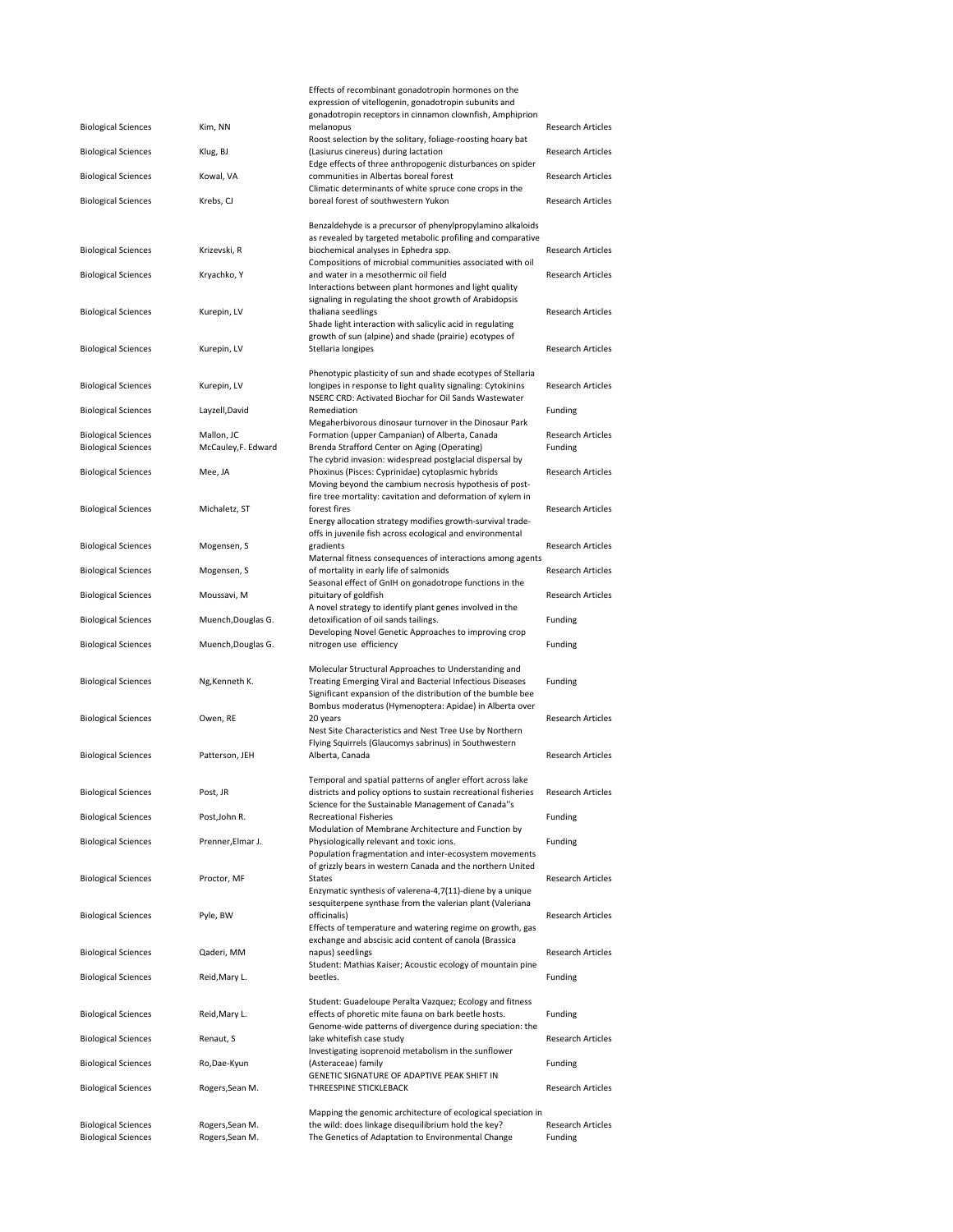|                            |                      | Integration of ecological genomics with field studies of                                                                                                                                                                                            |                          |
|----------------------------|----------------------|-----------------------------------------------------------------------------------------------------------------------------------------------------------------------------------------------------------------------------------------------------|--------------------------|
| <b>Biological Sciences</b> | Rogers, Sean M.      | natural selection to study the molecular evolutionary<br>consequences of global change in fishes<br>The Threespine Stickleback in Alberta; a candidate for                                                                                          | Funding                  |
| <b>Biological Sciences</b> | Rogers, Sean M.      | eradication or protection?<br>Student: Jobran Chebib; Measuring signatures of fishing                                                                                                                                                               | Funding                  |
| <b>Biological Sciences</b> | Rogers, Sean M.      | selection on Lake whitefish (coregonus clupeaformis) in<br>Lesser Slave Lake, Alberta.<br>Student: Cory Kremer; Landscape Genetics of Brook                                                                                                         | Funding                  |
| <b>Biological Sciences</b> | Rogers, Sean M.      | Stickleback (Culaea inconstans)                                                                                                                                                                                                                     | Funding                  |
| <b>Biological Sciences</b> | Rogers, Sean M.      | Travel Grant: 2013 International Plant and Animal Genome<br>Conference, San Diego, CA, USA, January 12-16, 2013<br>Response of Sunflower (Helianthus annuus L.) Leaf Surface                                                                        | Funding                  |
| <b>Biological Sciences</b> | Rowe, HC             | Defenses to Exogenous Methyl Jasmonate<br>Behavioural ecology of ungulates: from individuals to                                                                                                                                                     | <b>Research Articles</b> |
| <b>Biological Sciences</b> | Ruckstuhl, Kathreen  | populations<br>Cellular Singaling Mechanisms During Pollen-pistil                                                                                                                                                                                   | Funding                  |
| <b>Biological Sciences</b> | Samuel, Marcus       | Interactions in Brassicaceae<br>Cellular Singaling Mechanisms During Pollen-pistil                                                                                                                                                                  | Funding                  |
| <b>Biological Sciences</b> | Samuel, Marcus       | Interactions in Brassicaceae (ECR Supplement)<br>Seed Grant: "Bio-solutions to reducing canola green seed                                                                                                                                           | Funding                  |
| <b>Biological Sciences</b> | Samuel, Marcus       | problem"<br>Larval competition reduces body condition in the female                                                                                                                                                                                 | Funding                  |
| <b>Biological Sciences</b> | Schade, DJ           | seed beetle, Callosobruchus maculatus<br>Macroinvertebrate Community Composition of Temporary                                                                                                                                                       | <b>Research Articles</b> |
| <b>Biological Sciences</b> | Silver, CA           | Prairie Wetlands: A Preliminary Test of the Effect of<br><b>Rotational Grazing</b>                                                                                                                                                                  | <b>Research Articles</b> |
| <b>Biological Sciences</b> | Silver, CA           | Temporary and permanent wetland macroinvertebrate<br>communities: Phylogenetic structure through time<br>Reproductive Consequences of Male Arrival Order in the                                                                                     | <b>Research Articles</b> |
| <b>Biological Sciences</b> | Symonds, MRE         | Bark Beetle, Ips grandicollis<br>North American biodiversity: testing the effects of phylogeny                                                                                                                                                      | <b>Research Articles</b> |
| <b>Biological Sciences</b> | Theodor, Jessica M.  | and biogeography in Late Cretaceous and Cenozoic<br>mammals                                                                                                                                                                                         | Funding                  |
| <b>Biological Sciences</b> | Tieleman, D. Peter   | Compute Canada                                                                                                                                                                                                                                      | Funding                  |
| <b>Biological Sciences</b> | Triscari-Barberi, T  | Genome Sequence of the Polychlorinated-Biphenyl Degrader<br>Pseudomonas pseudoalcaligenes KF707<br>Flowering in snow tussock (Chionochloa spp.) is influenced                                                                                       | <b>Research Articles</b> |
| <b>Biological Sciences</b> | Turnbull, MH         | by temperature and hormonal cues<br>Studies in Multi-resistance Mechanisms: Small Multidrug                                                                                                                                                         | <b>Research Articles</b> |
| <b>Biological Sciences</b> | Turner, Raymond J.   | <b>Resistance Proteins</b><br>Travel Grant: 6th ASM Conference on Biofilms, Miami, FL,                                                                                                                                                              | Funding                  |
| <b>Biological Sciences</b> | Turner, Raymond J.   | USA, September 29-October 4, 2012                                                                                                                                                                                                                   | Funding                  |
| <b>Biological Sciences</b> | Vamosi, Jana         | Causes and Consequences of Plant Biodiversity                                                                                                                                                                                                       | Funding                  |
| <b>Biological Sciences</b> | Vamosi, Jana         | Canadian Pollination Initiative (CANPOLIN) - NSERC SNG<br>Phylogeny, Phylogeography and Ecology of Interacting                                                                                                                                      | Funding                  |
| <b>Biological Sciences</b> | Vamosi, Steven       | <b>Trophic Levels</b><br>Impact of Bisphenol A Accumulation in Rainbow Trout Eggs:<br>A Multigenerational "OMICS" Approach for Developing Risk                                                                                                      | Funding                  |
| <b>Biological Sciences</b> | Vijayan, Mathilakath | <b>Assessment Tools</b>                                                                                                                                                                                                                             | Funding                  |
| <b>Biological Sciences</b> | Vijayan, Mathilakath | Start Up Funds                                                                                                                                                                                                                                      | Funding                  |
| <b>Biological Sciences</b> | Vize, Peter D.       | Molecular clocks regulating coral spawning                                                                                                                                                                                                          | Funding                  |
| <b>Biological Sciences</b> | Vogel, Hans J.       | Emerging Team grant - Can metabolomics be used for early<br>diagnosis and prognosis of Community Acquired Pneumonia Funding<br>Enabling capture of CO2 under anaerobic (subsurface)<br>conditions-determining the structure of subsurface microbial |                          |
| <b>Biological Sciences</b> | Voordouw, Gerrit     | communities involved in carbon capture and storage through<br>metagenomics.                                                                                                                                                                         | Funding                  |
| <b>Biological Sciences</b> | Voordouw, Gerrit     | NSERC Industrial Research Chair in Petroleum Microbiology<br>Key parameters and novel principles of souring control by                                                                                                                              | Funding                  |
| <b>Biological Sciences</b> | Voordouw, Gerrit     | nitrate injection in order to predict sulfide removal (AERI<br>Agreement No 1705)                                                                                                                                                                   | Funding                  |
| <b>Biological Sciences</b> | Voordouw, Gerrit     | Molecular Biology of Sulfate-reducing Bacteria                                                                                                                                                                                                      | Funding                  |
| <b>Biological Sciences</b> | Voordouw, Gerrit     | Metagenomics for greener production and extraction of<br>hydrocarbon energy                                                                                                                                                                         | Funding                  |
| <b>Biological Sciences</b> | Ward, HGM            | Basin characteristics and temperature improve abundance<br>estimates from standard index netting of rainbow trout<br>(Oncorhynchus mykiss) in small lakes                                                                                           | <b>Research Articles</b> |
| <b>Biological Sciences</b> | Wijekoon, CP         | Systematic knockdown of morphine pathway enzymes in<br>opium poppy using virus-induced gene silencing                                                                                                                                               | Research Articles        |
| <b>Biological Sciences</b> | Wildschut, JD        | Oxygen exposure increases resistance of Desulfovibrio<br>vulgaris Hildenborough to killing by hydrogen peroxide<br>Male reproductive pattern in a polygynous ungulate with a                                                                        | <b>Research Articles</b> |
| <b>Biological Sciences</b> | Willisch, CS         | slow life-history: the role of age, social status and alternative<br>mating tactics<br>Predation and habitat isolation influence the community                                                                                                      | Research Articles        |
| <b>Biological Sciences</b> | Wohlfahrt, B         | composition-area relationship in dytiscid beetles<br>(Coleoptera: Dytiscidae)                                                                                                                                                                       | <b>Research Articles</b> |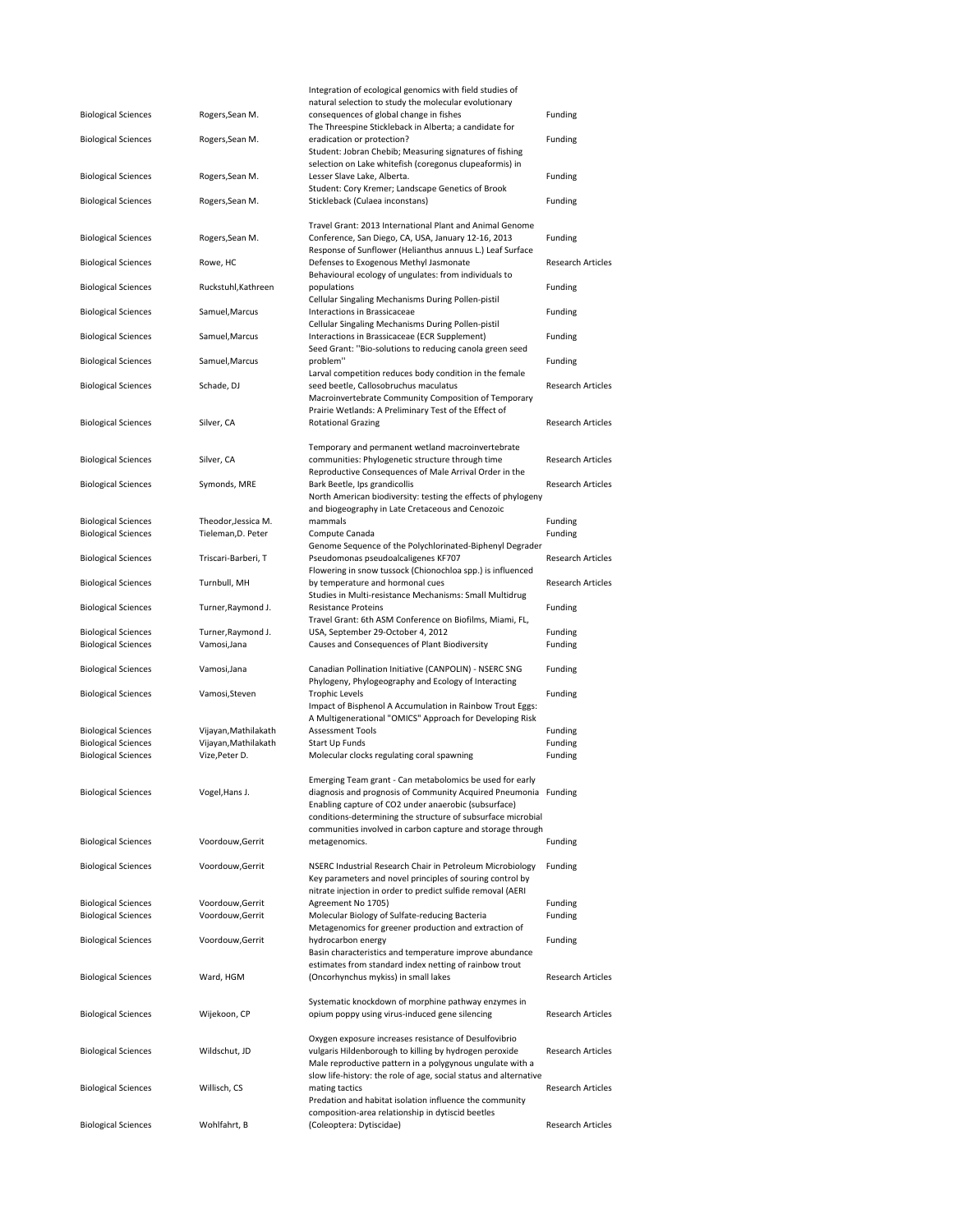| <b>Biological Sciences</b> | Yee, DA                                 | Seasonal Photoperiods Alter Developmental Time and Mass<br>of an Invasive Mosquito, Aedes albopictus (Diptera:<br>Culicidae), Across Its North-South Range in the United States Research Articles |                          |
|----------------------------|-----------------------------------------|---------------------------------------------------------------------------------------------------------------------------------------------------------------------------------------------------|--------------------------|
| <b>Biological Sciences</b> | Yurkiw, MA                              | Contribution of rubredoxin: oxygen oxidoreductases and<br>hybrid cluster proteins of Desulfovibrio vulgaris<br>Hildenborough to survival under oxygen and nitrite stress                          | <b>Research Articles</b> |
| Chemistry                  | Banham, D                               | First time investigation of Pt nanocatalysts deposited inside<br>carbon mesopores of controlled length and diameter<br>Organophosphorus pi-conjugated materials for organic                       | <b>Research Articles</b> |
| Chemistry                  | Baumgartner, Thomas                     | electronics                                                                                                                                                                                       | Funding                  |
| Chemistry                  | Baumgartner, Thomas                     | A novel approach toward efficient acceptor materials for<br>organic photovoltaics.                                                                                                                | Funding                  |
| Chemistry                  | Baumgartner, Thomas                     | Novel luminophores for Solution Processable Polymer-based<br>White Organic Light-Emitting Diodes (WOLEDs)                                                                                         | Funding                  |
| Chemistry                  | Berlinguette, Curtis                    | Ru complexes of thienyl-functionalized dipyrrins as NCS-free<br>sensitizers for the dye-sensitized solar cell                                                                                     | <b>Research Articles</b> |
| Chemistry                  | Berlinguette, Curtis                    | Assessing the Commercial viability of a cyclothenated dyes<br>for advanced solar cells.                                                                                                           | Funding                  |
| Chemistry                  | Berlinguette, Curtis                    | Solar Energy Conversion Materials                                                                                                                                                                 | Funding                  |
| Chemistry                  | Berlinguette, Curtis                    | Increasing the photocurrents of dye-sensitized solar cells<br>with NIR absorbing dyes.                                                                                                            | Funding                  |
|                            |                                         | Novel High Efficiency Materials for Dye Sensitized Solar Cells                                                                                                                                    |                          |
| Chemistry<br>Chemistry     | Berlinguette, Curtis<br>Birss, Viola I. | (DSSCs)<br>Carbon Capture for CCS by Solid Oxide Fuel Cells                                                                                                                                       | Funding<br>Funding       |
|                            |                                         | NCE-CMC: Material development and optimization for zero                                                                                                                                           |                          |
| Chemistry                  | Birss, Viola I.                         | CO2 emission energy production                                                                                                                                                                    | Funding                  |
|                            |                                         | Canada Research Chair in Electrochemistry of Materials for                                                                                                                                        |                          |
| Chemistry                  | Birss, Viola I.                         | Fuel Cells and Related Energy Applications                                                                                                                                                        | Funding                  |
| Chemistry                  | Birss, Viola I.                         | Solid Oxide Fuel Cells Canada                                                                                                                                                                     | Funding                  |
| Chemistry                  | Birss, Viola I.                         | Formation, Characterization and Application of Novel<br>Materials and Processes at Electrode Surfaces                                                                                             | Funding                  |
|                            |                                         | Ru complexes of thienyl-functionalized dipyrrins as NCS-free                                                                                                                                      |                          |
| Chemistry                  | Bomben, Paolo                           | sensitizers for the dye-sensitized solar cell                                                                                                                                                     | <b>Research Articles</b> |
| Chemistry                  | Hu, K                                   | Intramolecular Hole Transfer at Sensitized TiO2 Interfaces                                                                                                                                        | <b>Research Articles</b> |
| Chemistry                  | Kuhn, A                                 | NMR relaxometry as a versatile tool to study Li ion dynamics<br>in potential battery materials                                                                                                    | <b>Research Articles</b> |
|                            |                                         | Seed Grant: Energy storage by nanoparticle modified                                                                                                                                               |                          |
| Chemistry                  | Langford, Cooper H.                     | photocatalysts: LED light sources and photochemical<br>reactions in the dark!                                                                                                                     | Funding                  |
|                            |                                         | Reactivity of Scandium beta-Diketiminate Alkyl Complexes                                                                                                                                          |                          |
| Chemistry                  | LeBlanc, FA                             | with Carbon Dioxide<br>Wettability of Nafion and Nafion/Vulcan Carbon Composite                                                                                                                   | <b>Research Articles</b> |
| Chemistry                  | Li, XA                                  | Films                                                                                                                                                                                             | Research Articles        |
|                            | Musharraf, SG                           | Biotransformation of an antimalarial drug, artemether by                                                                                                                                          | <b>Research Articles</b> |
| Chemistry                  |                                         | plant and fungal cell cultures<br>Macroscopic and microscopic Li+ transport parameters in                                                                                                         |                          |
| Chemistry                  | Narayanan, S                            | cubic garnet-type Li6.5La2.5Ba0.5ZrTaO12 as probed by<br>impedance spectroscopy and NMR                                                                                                           | <b>Research Articles</b> |
|                            |                                         |                                                                                                                                                                                                   |                          |
|                            |                                         | Enhancing Li Ion Conductivity of Garnet-Type Li5La3Nb2O12<br>by Y- and Li-Codoping: Synthesis, Structure, Chemical                                                                                |                          |
| Chemistry                  | Narayanan, S                            | Stability, and Transport Properties                                                                                                                                                               | Research Articles        |
|                            |                                         | Elucidating the atmospheric chemistry of organic nitrates                                                                                                                                         |                          |
| Chemistry                  | Osthoff, Hans                           | and reactive halogens in laboratory experiments and in<br>ambient air                                                                                                                             | Funding                  |
|                            |                                         | Differential optical absorption spectroscopy for monitoring                                                                                                                                       |                          |
| Chemistry                  | Osthoff, Hans                           | of NO2 and SO2.                                                                                                                                                                                   | Funding                  |
| Chemistry                  | Piers, Warren E.                        | Organometallic Approaches to Solar Fuels                                                                                                                                                          | Funding                  |
| Chemistry                  | Robson, Kiyoshi                         | Derivatization of Bichromic Cyclometalated Ru(II) Complexes<br>with Hydrophobic Substituents                                                                                                      | <b>Research Articles</b> |
|                            |                                         | Cycloruthenated sensitizers: improving the dye-sensitized                                                                                                                                         |                          |
| Chemistry                  | Robson, Kiyoshi                         | solar cell with classical inorganic chemistry principles                                                                                                                                          | <b>Research Articles</b> |
| Chemistry                  | Robson, Kiyoshi                         | Ru complexes of thienyl-functionalized dipyrrins as NCS-free<br>sensitizers for the dye-sensitized solar cell                                                                                     | <b>Research Articles</b> |
|                            |                                         |                                                                                                                                                                                                   |                          |
| Chemistry                  | Shimizu, George K.                      | Properties and Applications of Metal Organic Frameworks<br>NCE: Carbon Management Canada - Designing easy-release                                                                                 | Funding                  |
| Chemistry                  | Shimizu, George K.                      | CO2 capture sorbents at the molecular level<br>Post combustion CO2 capture: from advanced materials to                                                                                            | Funding                  |
| Chemistry                  | Shimizu, George K.                      | new capture systems.                                                                                                                                                                              | Funding                  |
| Chemistry                  | Sutherland, Todd C.                     | Organic Charge Transfer at Interfaces                                                                                                                                                             | Funding                  |
| Chemistry                  | Sutherland, Todd C.                     | Liquid crystalline donor materials for ionic liquid organic<br>solar cells.                                                                                                                       | Funding                  |
|                            |                                         | New Solid State Electrolytes for Fuel Cell and Li Ion Battery                                                                                                                                     |                          |
| Chemistry                  | Thangadurai, Venkataraman Applications  |                                                                                                                                                                                                   | Funding                  |
|                            |                                         | Nanocomposite thin films based on Earth-abundant                                                                                                                                                  |                          |
| Chemistry                  | Trudel, Simon                           | elements for the facile splitting of water into solar fuels                                                                                                                                       | Funding                  |